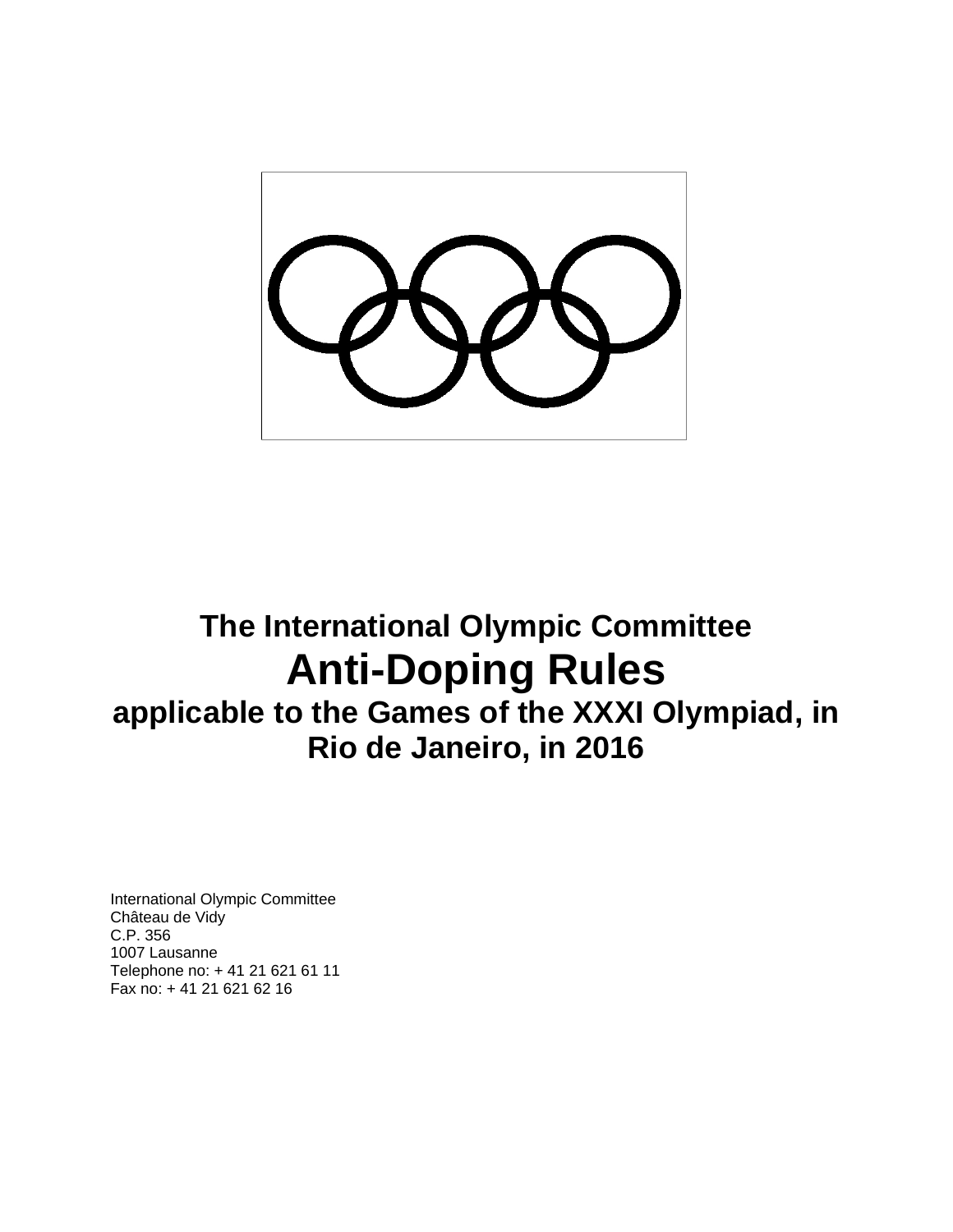# **TABLE OF CONTENTS**

| <b>INTRODUCTION</b> |                                                                                                            |
|---------------------|------------------------------------------------------------------------------------------------------------|
| <b>PREFACE</b>      |                                                                                                            |
|                     |                                                                                                            |
| <b>ARTICLE 1</b>    |                                                                                                            |
| <b>ARTICLE 2</b>    |                                                                                                            |
| <b>ARTICLE 3</b>    |                                                                                                            |
| <b>ARTICLE 4</b>    |                                                                                                            |
| <b>ARTICLE 5</b>    |                                                                                                            |
| ARTICLE 6           |                                                                                                            |
| <b>ARTICLE 7</b>    |                                                                                                            |
| <b>ARTICLE 8</b>    |                                                                                                            |
| ARTICLE 9           | AUTOMATIC DISQUALIFICATION OF INDIVIDUAL RESULTS 24                                                        |
| ARTICLE 10          |                                                                                                            |
| <b>ARTICLE 11</b>   |                                                                                                            |
| <b>ARTICLE 12</b>   |                                                                                                            |
| <b>ARTICLE 13</b>   |                                                                                                            |
| ARTICLE 14          | DOPING AND MEDICATION CONTROL FOR HORSES - EQUINE ANTI-<br>DOPING AND CONTROLLED MEDICATION REGULATIONS 32 |
| <b>ARTICLE 15</b>   | APPLICATION AND RECOGNITION OF DECISIONS  32                                                               |
| <b>ARTICLE 16</b>   |                                                                                                            |
| ARTICLE 17          | AMENDMENT AND INTERPRETATION OF ANTI-DOPING RULES 33                                                       |
| <b>APPENDIX 1</b>   |                                                                                                            |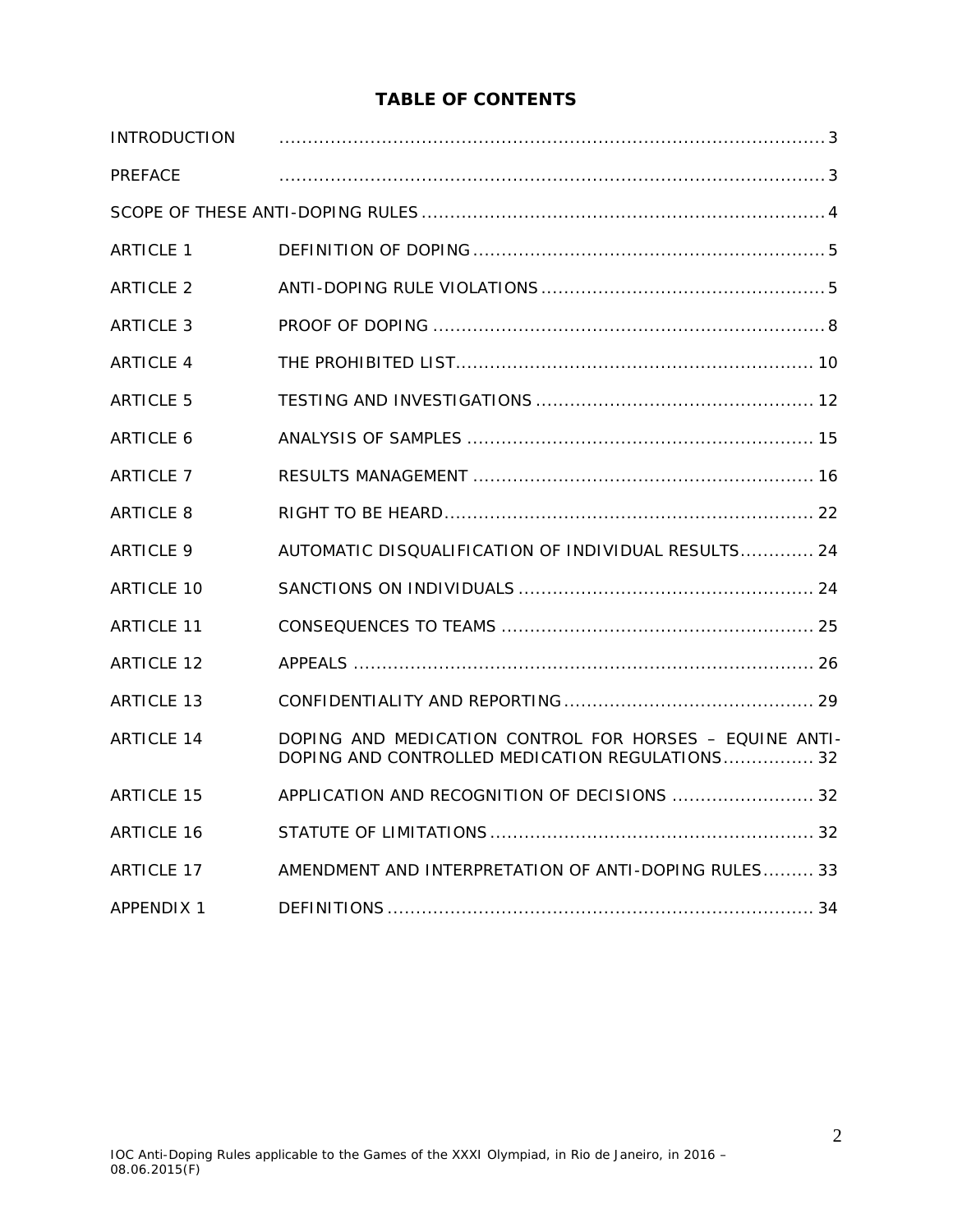## **INTRODUCTION**

#### **Preface**

The *International Olympic Committee* (*IOC*) is the supreme authority of the Olympic Movement and, in particular, the Olympic Games. Any *Person* belonging in any capacity whatsoever to the Olympic Movement is bound by the provisions of the Olympic Charter and shall abide by the decisions of the *IOC*.

The Olympic Charter reflects the importance that the *IOC* places on the fight against doping in sport and its support for the World Anti-Doping Code (the *Code*) as adopted by the *IOC.*

The *IOC* has established and adopted these *IOC* Anti-Doping Rules *(Rules)* in accordance with the *Code*, expecting that, in the spirit of sport, it will contribute to the fight against doping in the Olympic Movement. The *Rules are* complemented by other *IOC* documents and WADA documents including *inter alia* the *International Standards*.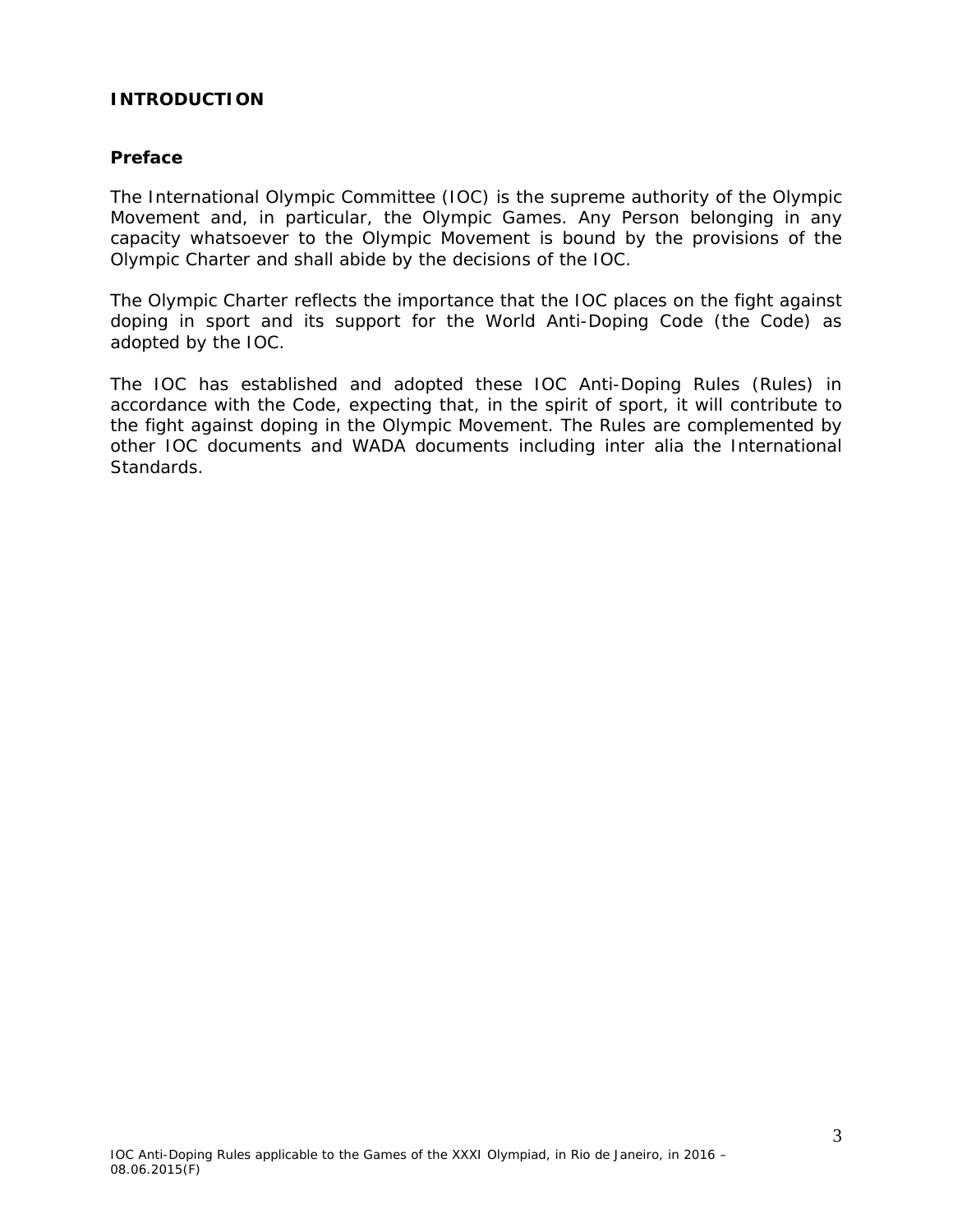#### **Scope of these Anti-Doping Rules**

These *Rules* apply in connection with the *Rio 2016 Olympic Games*. They shall, without limitation, apply to all *Doping Controls* over which the *IOC* has jurisdiction in connection with the *Rio 2016 Olympic Games*.

These *Rules* shall, without limitation, apply automatically to (a) the *IOC*; (b) all *Athletes* entered in the *Rio 2016 Olympic Games* or who have otherwise been made subject to the authority of the *IOC* in connection with the *Rio 2016 Olympic Games*  (see below); (c) all *Athlete Support Personnel* supporting such *Athletes*; (d) other *Persons* participating in, or accredited to, the *Rio 2016 Olympic Games* including, without any limitation, *International Federations* and *NOCs*; and (e) any *Person*  operating (even if only temporarily) under the authority of the *IOC* in connection with the *Rio 2016 Olympic Games*.

*Athletes* entered in the *Rio 2016 Olympic Games* or who have otherwise been made subject to the authority of the *IOC* in connection with the *Rio 2016 Olympic Games* are bound by these *Rules* as a condition of eligibility to participate in the *Rio 2016 Olympic Games. Athletes* shall, without limitation, be subject to the authority of the *IOC* upon being put forward by their *NOC* as potential participants in the *Rio 2016 Olympic Games* in advance of the *Period of the Rio 2016 Olympic Games* and shall in particular be considered to be entered into the *Rio 2016 Olympic Games* upon being included in the final NOC delegation list or in any case, upon their signature of the Eligibility Conditions Form.

The *Athlete Support Personnel* supporting such *Athletes* and other *Persons* participating in, or accredited to, the *Rio 2016 Olympic Games* are bound by these *Rules* as a condition of such participation or accreditation.

*Persons* operating (even if only temporarily) under the authority of the *IOC* in connection with the *Rio 2016 Olympic Games* are bound by these *Rules* as a condition of their participation or involvement in the *Rio 2016 Olympic Games*.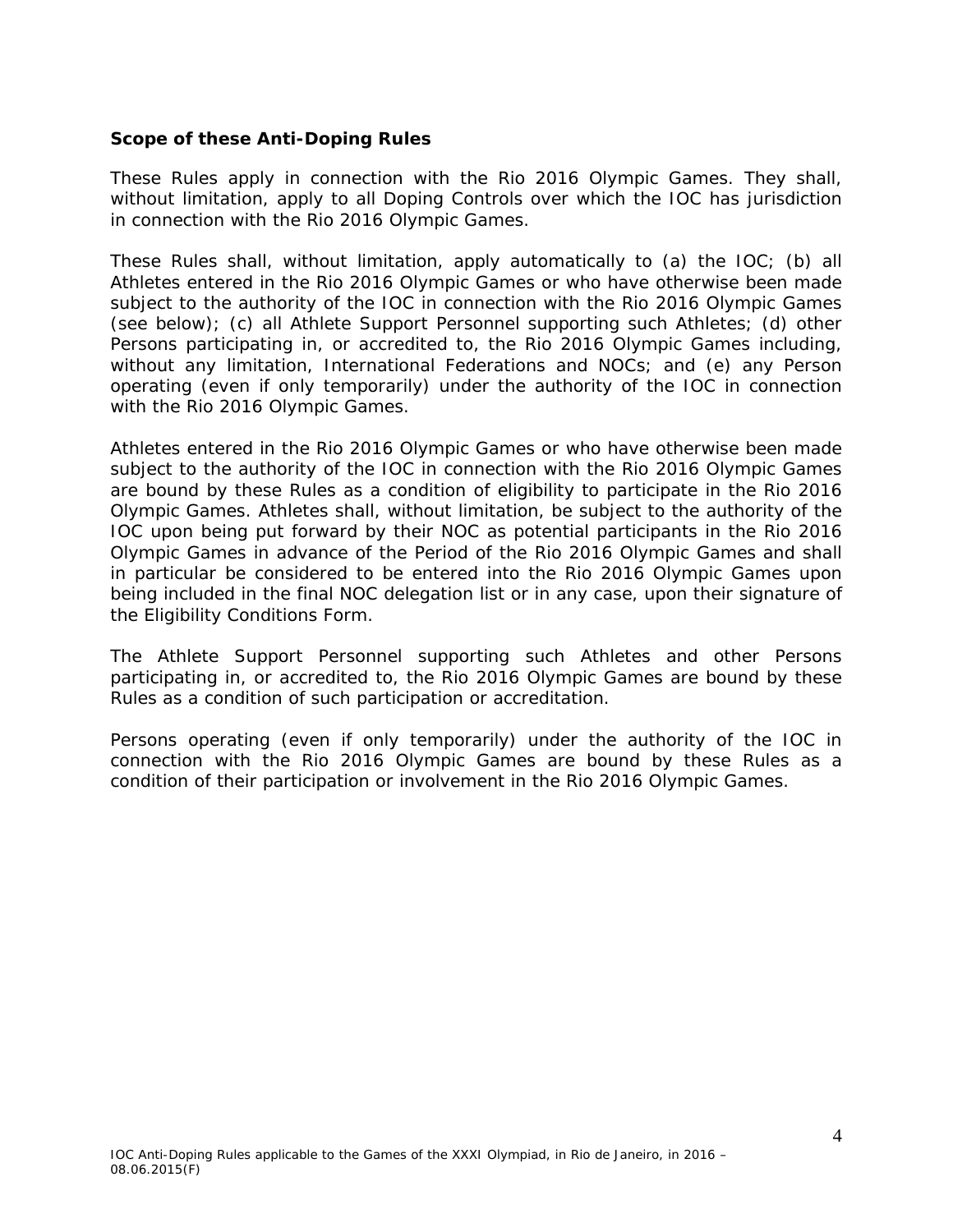# **ARTICLE 1 DEFINITION OF DOPING**

Doping is defined as the occurrence of one or more of the anti-doping rule violations set forth in Article 2.1 through Article 2.10 of these *Rules*.

### **ARTICLE 2 ANTI-DOPING RULE VIOLATIONS**

The purpose of Article 2 is to specify the circumstances and conduct which constitute anti-doping rule violations. Hearings in doping cases will proceed based on the assertion that one or more of these specific rules have been violated.

*Athletes* or other *Persons* shall be responsible for knowing what constitutes an antidoping rule violation and the substances and methods which have been included on the *Prohibited List*.

The following constitute anti-doping rule violations:

#### **2.1 Presence of a** *Prohibited Substance* **or its** *Metabolites* **or**  *Markers* **in an** *Athlete***'***s Sample*

**2.1.1** It is each *Athlete*'*s* personal duty to ensure that no *Prohibited Substance* enters his or her body. *Athletes* are responsible for any *Prohibited Substance* or its *Metabolites* or *Markers* found to be present in their *Samples*. Accordingly, it is not necessary that intent, *Fault*, negligence or knowing *Use* on the *Athlete's* part be demonstrated in order to establish an anti-doping rule violation under Article 2.1.

**2.1.2** Sufficient proof of an anti-doping rule violation under Article 2.1 is established by any of the following: presence of a *Prohibited Substance* or its *Metabolites* or *Markers* in the *Athlete's* A *Sample* where the *Athlete* waives analysis of the B *Sample* and the B *Sample* is not analyzed; or, where the *Athlete's* B *Sample* is analyzed and the analysis of the *Athlete's* B *Sample* confirms the presence of the *Prohibited Substance* or its *Metabolites* or *Markers* found in the *Athlete's* A *Sample*; or, where the *Athlete's* B *Sample* is split into two bottles and the analysis of the second bottle confirms the presence of the *Prohibited Substance* or its *Metabolites* or *Markers* found in the first bottle.

**2.1.3** Excepting those substances for which a quantitative threshold is specifically identified in the *Prohibited List*, the presence of any quantity of a *Prohibited Substance* or its *Metabolites* or *Markers* in an *Athlete*'*s Sample* shall constitute an anti-doping rule violation.

**2.1.4** As an exception to the general rule of Article 2.1, the *Prohibited List* or *International Standards* may establish special criteria for the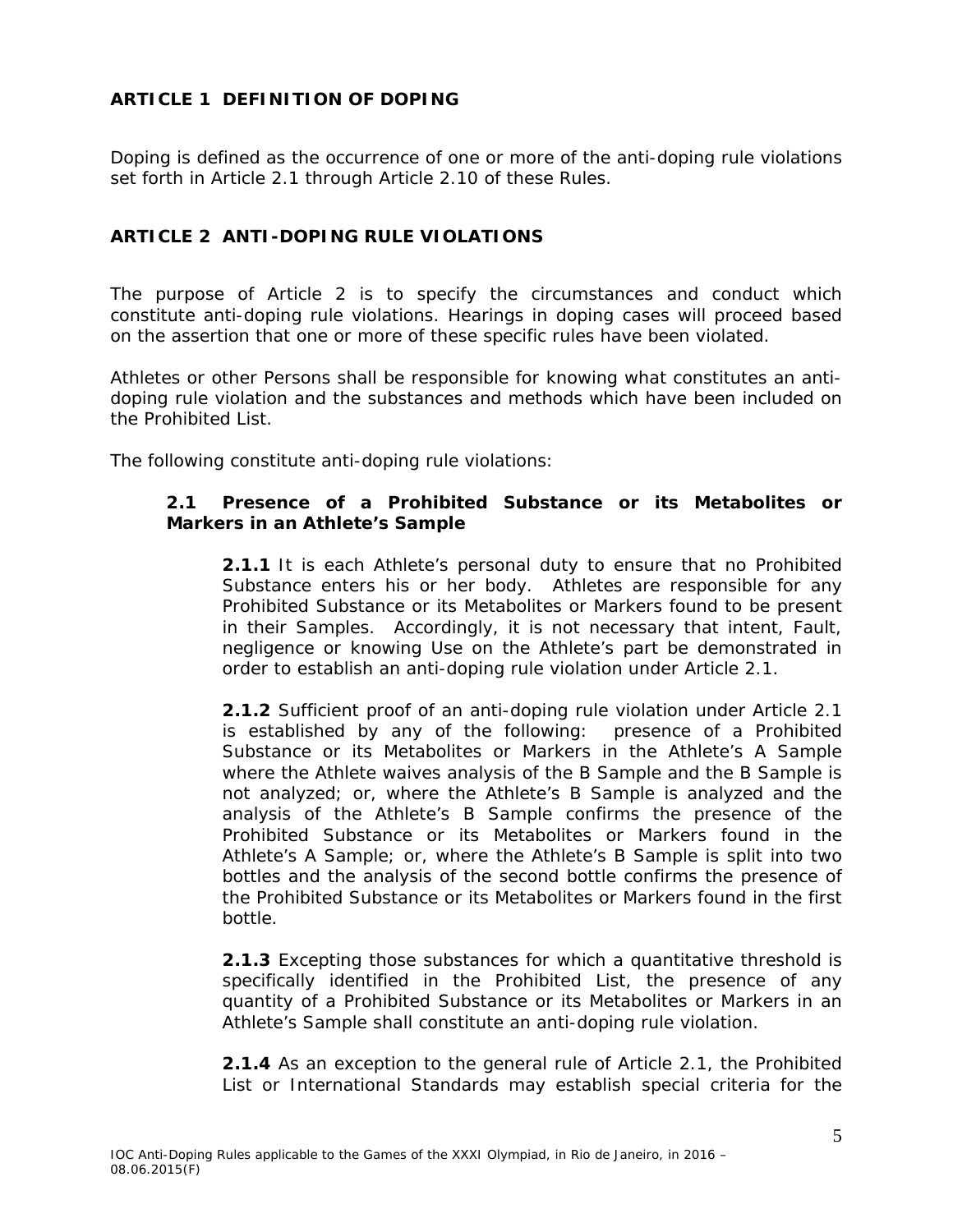evaluation of *Prohibited Substances* that can also be produced endogenously.

## **2.2** *Use* **or** *Attempted Use* **by an** *Athlete* **of a** *Prohibited Substance* **or a** *Prohibited Method*

**2.2.1** It is each *Athlete's* personal duty to ensure that no *Prohibited Substance* enters his or her body and that no *Prohibited Method* is *Used*. Accordingly, it is not necessary that intent, *Fault*, negligence or knowing *Use* on the *Athlete's* part be demonstrated in order to establish an anti-doping rule violation for *Use* of a *Prohibited Substance* or a *Prohibited Method*.

**2.2.2** The success or failure of the *Use* or *Attempted Use* of a *Prohibited Substance* or *Prohibited Method* is not material. It is sufficient that the *Prohibited Substance* or *Prohibited Method* was *Used* or *Attempted* to be *Used* for an anti-doping rule violation to be committed.

## **2.3 Evading, Refusing or Failing to Submit to** *Sample* **Collection**

Evading *Sample* collection, or without compelling justification, refusing or failing to submit to *Sample* collection after notification as authorized in these *Rules* or other applicable anti-doping rules.

## **2.4 Whereabouts Failures**

Any combination of three missed tests and/or filing failures, as defined in the International Standard for Testing and Investigations, within a twelve-month period by an *Athlete* in a *Registered Testing Pool*.

## **2.5** *Tampering* **or** *Attempted Tampering* **with any part of** *Doping Control*

Conduct which subverts the *Doping Control* process but which would not otherwise be included in the definition of *Prohibited Methods*. *Tampering* shall include, without limitation, intentionally interfering or attempting to interfere with a *Doping Control* official, providing fraudulent information to an *Anti-Doping Organization* or intimidating or attempting to intimidate a potential witness.

## **2.6** *Possession* **of a** *Prohibited Substance* **or a** *Prohibited Method*

**2.6.1** *Possession* by an *Athlete In-Competition* of any *Prohibited Substance* or any *Prohibited Method,* or *Possession* by an *Athlete Outof-Competition* of any *Prohibited Substance* or any *Prohibited Method* which is prohibited *Out-of-Competition* unless the *Athlete* establishes that the *Possession* is consistent with a Therapeutic Use Exemption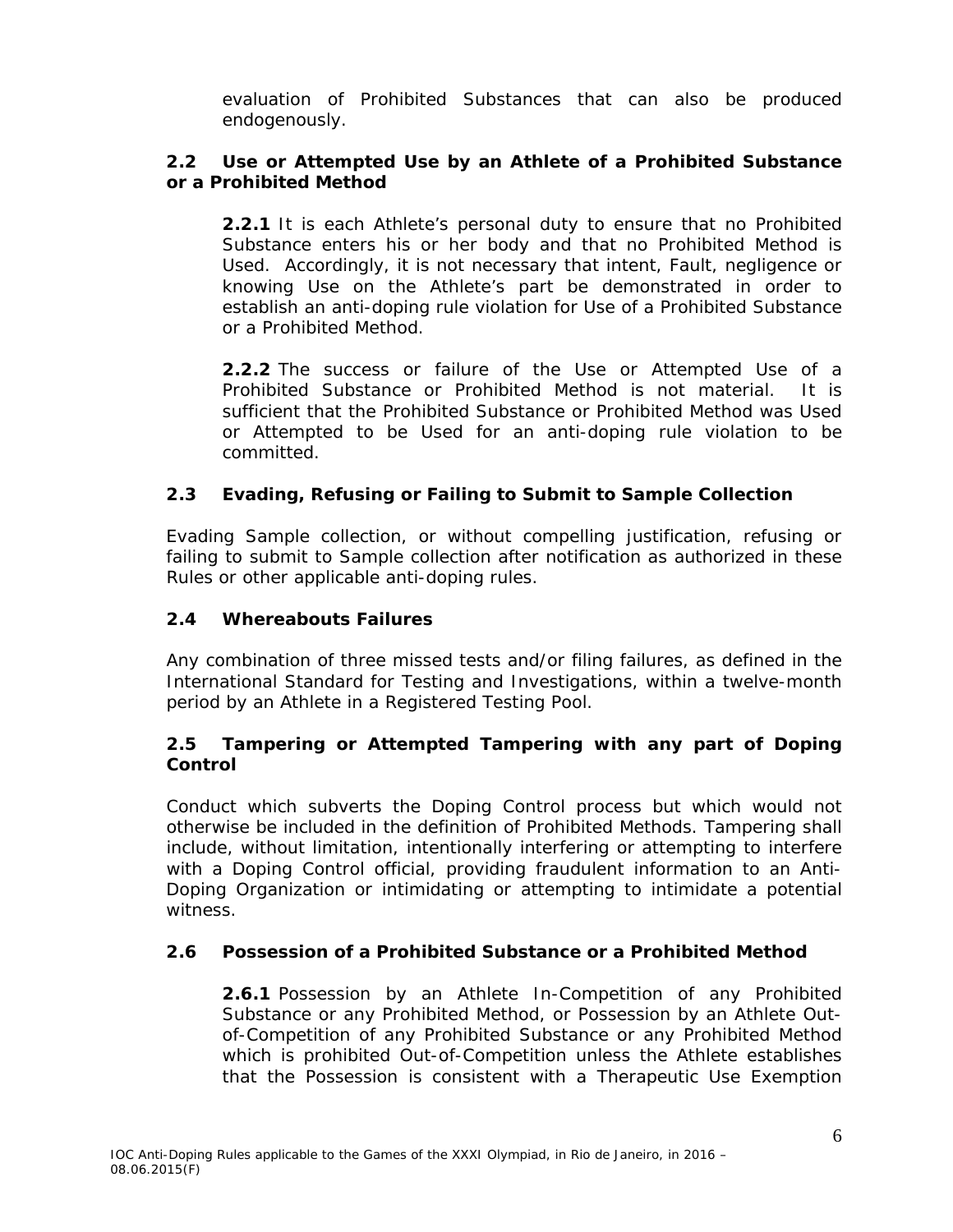("*TUE*") granted in accordance with Article 4.4 of the *Code* or other acceptable justification.

**2.6.2** *Possession* by an *Athlete Support Person In-Competition* of any *Prohibited Substance* or any *Prohibited Method,* or *Possession* by an *Athlete Support Person Out-of-Competition* of any *Prohibited Substance* or any *Prohibited Method* which is prohibited *Out-of-Competition* in connection with an *Athlete*, *Competition* or training, unless the *Athlete Support Person* establishes that the *Possession* is consistent with a *TUE* granted to an *Athlete* in accordance with Article 4.4 of the *Code* or other acceptable justification.

# **2.7** *Trafficking* **or** *Attempted Trafficking* **in any** *Prohibited Substance* **or** *Prohibited Method*

**2.8** *Administration* **or** *Attempted Administration* **to any** *Athlete In-Competition* **of any** *Prohibited Substance or Prohibited Method,* **or**  *Administration* **or** *Attempted Administration* **to any** *Athlete Out-of-Competition* **of any** *Prohibited Substance* **or any** *Prohibited Method*  **that is prohibited** *Out-of-Competition* 

# **2.9 Complicity**

Assisting, encouraging, aiding, abetting, conspiring, covering up or any other type of intentional complicity involving an anti-doping rule violation, *Attempted* anti-doping rule violation or violation of Article 10.12.1 of the *Code* by another *Person*.

# **2.10 Prohibited Association**

Association by an *Athlete* or other *Person* subject to the authority of an *Anti-Doping Organization* in a professional or sport-related capacity with any *Athlete Support Person* who:

**2.10.1** If subject to the authority of an *Anti-Doping Organization*, is serving a period of *Ineligibility*; or

**2.10.2** If not subject to the authority of an *Anti-Doping Organization*, and where *Ineligibility* has not been addressed in a results management process pursuant to the *Code*, has been convicted or found in a criminal, disciplinary or professional proceeding to have engaged in conduct which would have constituted a violation of antidoping rules if *Code*-compliant rules had been applicable to such *Person.* The disqualifying status of such *Person* shall be in force for the longer of six years from the criminal, professional or disciplinary decision or the duration of the criminal, disciplinary or professional sanction imposed; or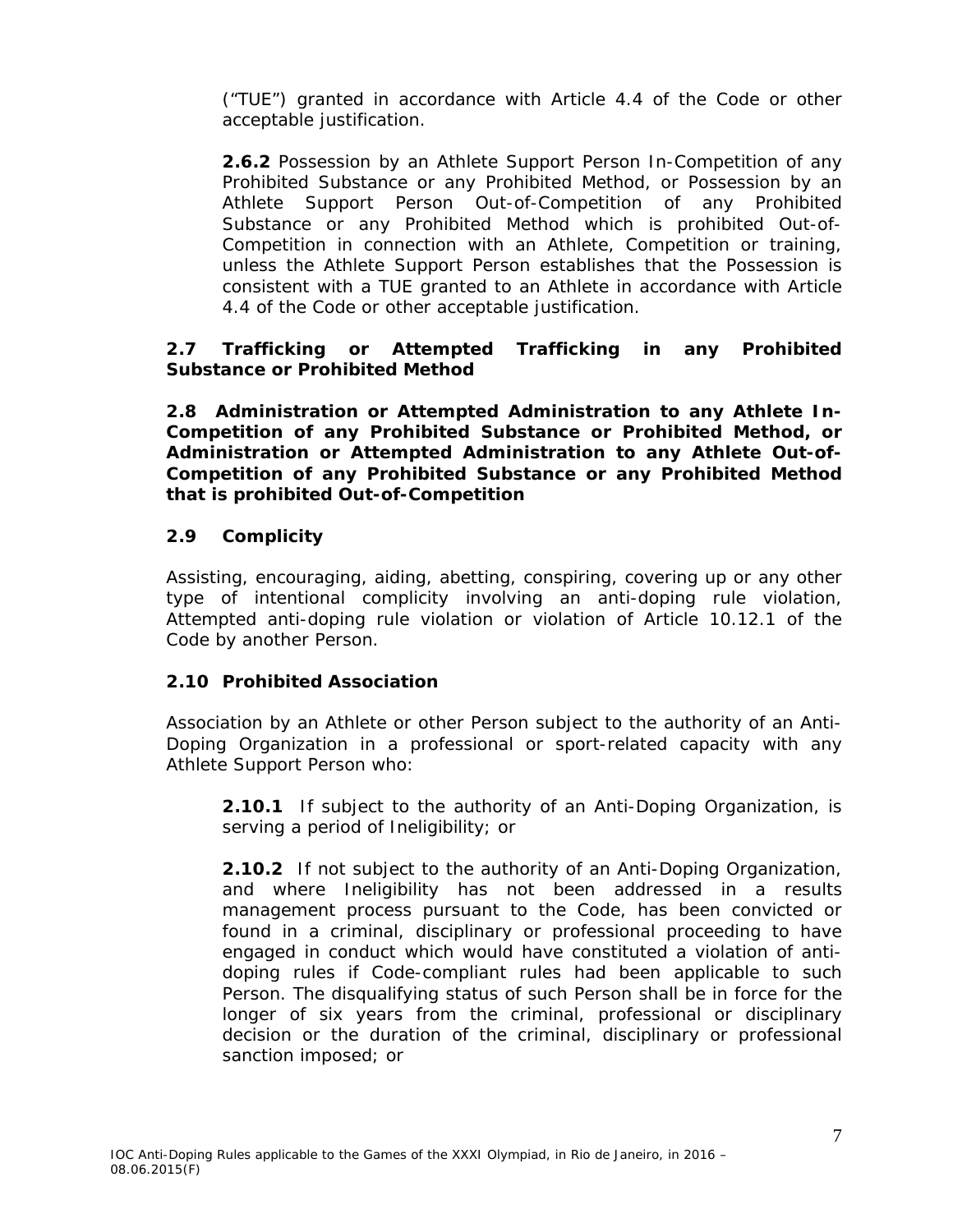**2.10.3** Is serving as a front or intermediary for an individual described in Article 2.10.1 or 2.10.2.

In order for this provision to apply, it is necessary that the *Athlete* or other *Person* has previously been advised in writing by an *Anti-Doping Organization* with jurisdiction over the *Athlete* or other *Person*, or by *WADA*, of the *Athlete Support Person's* disqualifying status and the potential *Consequence* of prohibited association and that the *Athlete* or other *Person* can reasonably avoid the association. The *Anti-Doping Organization* shall also use reasonable efforts to advise the *Athlete Support Person* who is the subject of the notice to the *Athlete* or other *Person* that the *Athlete Support Person* may, within 15 days, come forward to the *Anti-Doping Organization* to explain that the criteria described in Articles 2.10.1 and 2.10.2 do not apply to him or her. (Notwithstanding Article 16, this Article applies even when the *Athlete Support Person's* disqualifying conduct occurred prior to the effective date provided in Article 25 of the *Code*.)

The burden shall be on the *Athlete* or other *Person* to establish that any association with *Athlete Support Personnel* described in Article 2.10.1 or 2.10.2 is not in a professional or sport-related capacity.

If the *IOC* becomes aware of Athlete Support Personnel who meet the criteria described in Article 2.10.1, 2.10.2 or 2.10.3, it shall submit that information to *WADA*.

# **ARTICLE 3 PROOF OF DOPING**

## **3.1 Burdens and Standards of Proof**

The *IOC* shall have the burden of establishing that an anti-doping rule violation has occurred. The standard of proof shall be whether the *IOC* has established an anti-doping rule violation to the comfortable satisfaction of the hearing panel bearing in mind the seriousness of the allegation which is made. This standard of proof in all cases is greater than a mere balance of probability but less than proof beyond a reasonable doubt. Where these *Rules* place the burden of proof upon the *Athlete* or other *Person* alleged to have committed an anti-doping rule violation to rebut a presumption or establish specified facts or circumstances, the standard of proof shall be by a balance of probability.

## **3.2 Methods of Establishing Facts and Presumptions**

Facts related to anti-doping rule violations may be established by any reliable means, including admissions. The following rules of proof shall be applicable in doping cases:

**3.2.1** Analytical methods or decision limits approved by *WADA* after consultation within the relevant scientific community and which have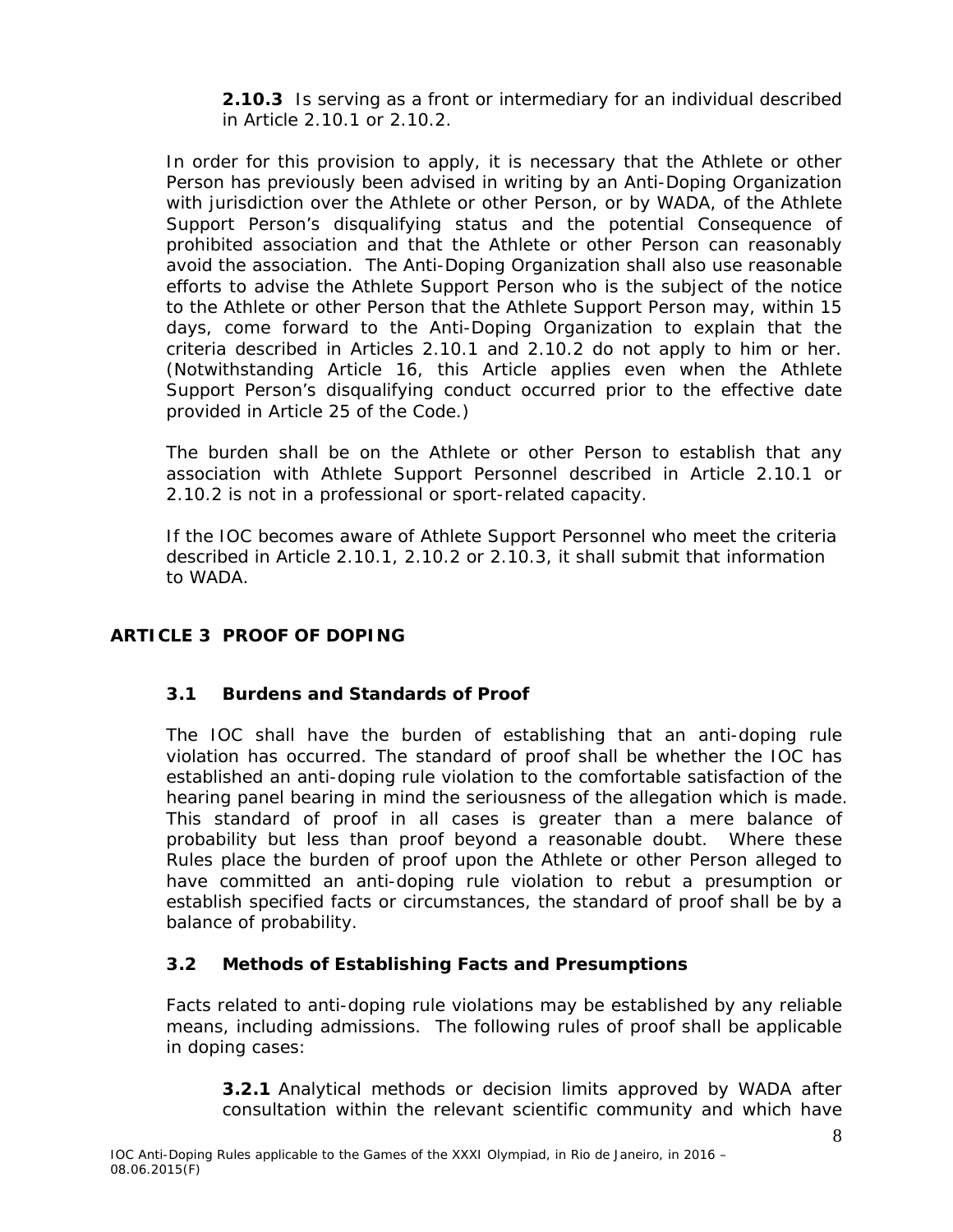been the subject of peer review are presumed to be scientifically valid. Any *Athlete* or other *Person* seeking to rebut this presumption of scientific validity shall, as a condition precedent to any such challenge, first notify *WADA* of the challenge and the basis of the challenge. *CAS* on its own initiative may also inform *WADA* of any such challenge. At *WADA*'s request, the *CAS* panel shall appoint an appropriate scientific expert to assist the panel in its evaluation of the challenge. Within 10 days of *WADA's* receipt of such notice, and *WADA's* receipt of the *CAS* file, *WADA* shall also have the right to intervene as a party, appear amicus curiae or otherwise provide evidence in such proceeding.

**3.2.2** *WADA*-accredited laboratories, and other laboratories approved by *WADA*, are presumed to have conducted *Sample* analysis and custodial procedures in accordance with the applicable International Standard for Laboratories. The *Athlete* or other *Person* may rebut this presumption by establishing that a departure from the International Standard for Laboratories occurred which could reasonably have caused the *Adverse Analytical Finding*. If the *Athlete* or other *Person* rebuts the preceding presumption by showing that a departure from the International Standard for Laboratories occurred which could reasonably have caused the *Adverse Analytical Finding*, then the *IOC* shall have the burden to establish that such departure did not cause the *Adverse Analytical Finding*.

**3.2.3** Departures from any other applicable *International Standard* or other anti-doping rule or policy set forth in the *Code* or these *Rules* which did not cause an *Adverse Analytical Finding* or other anti-doping rule violation shall not invalidate such evidence or results. If the *Athlete* or other *Person* establishes a departure from another *International Standard* or other anti-doping rule or policy which could reasonably have caused an anti-doping rule violation based on an *Adverse Analytical Finding* or other anti-doping rule violation, then *IOC* shall have the burden to establish that such departure did not cause the *Adverse Analytical Finding* or the factual basis for the anti-doping rule violation.

**3.2.4** The facts established by a decision of a court or professional disciplinary tribunal of competent jurisdiction which is not the subject of a pending appeal shall be irrebuttable evidence against the *Athlete* or other *Person* to whom the decision pertained of those facts unless the *Athlete* or other *Person* establishes that the decision violated principles of natural justice.

**3.2.5** The hearing panel in a hearing on an anti-doping rule violation (including for the avoidance of doubt, the IOC Disciplinary Commission) may draw an inference adverse to the *Athlete* or other *Person* who is asserted to have committed an anti-doping rule violation based on the *Athlete's* or other *Person*'s refusal, after a request made in advance of the hearing, to appear at the hearing (either in person or telephonically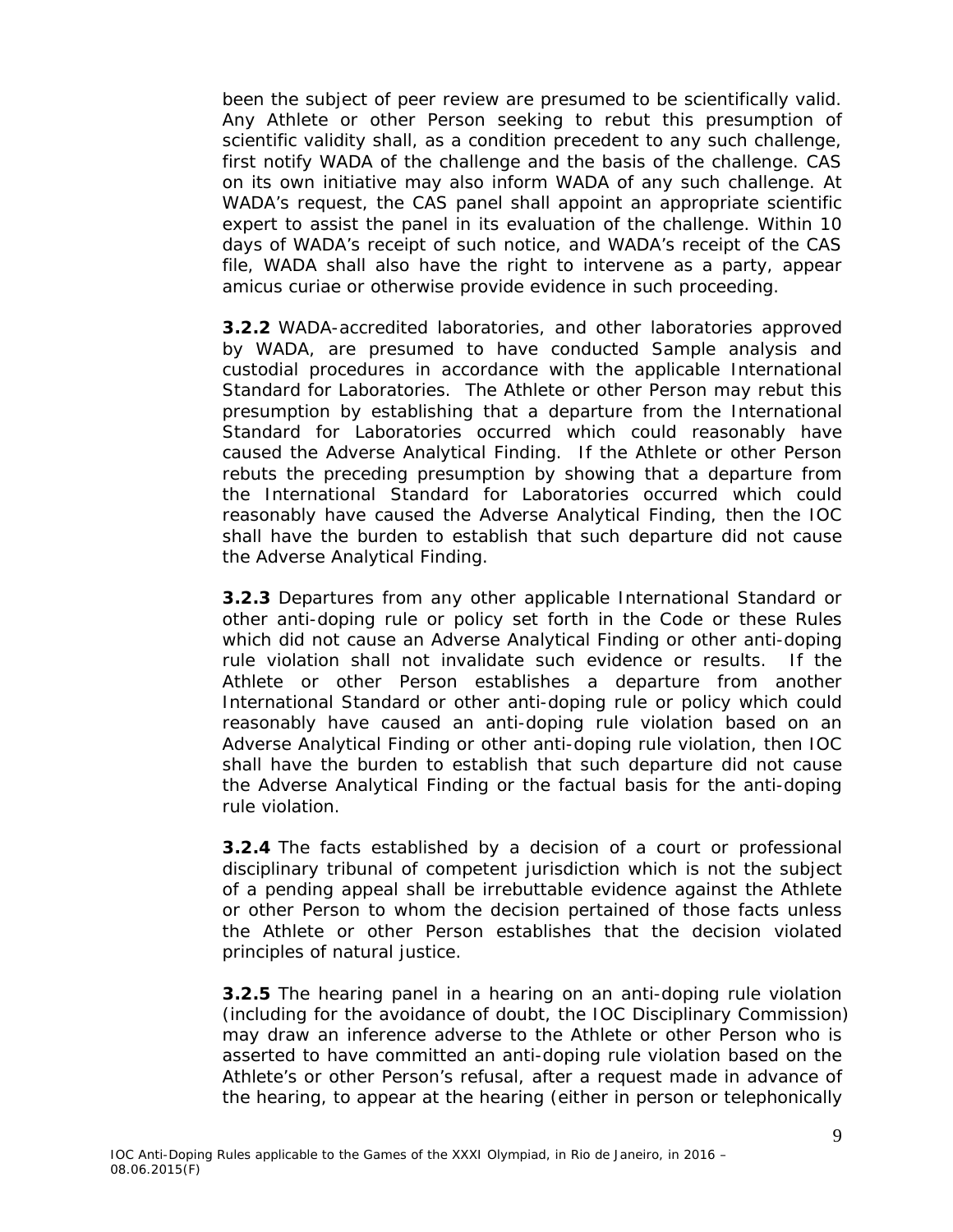as directed by the hearing panel) and to answer questions from the hearing panel or the *IOC*.

# **ARTICLE 4 THE PROHIBITED LIST**

# **4.1 Incorporation of the** *Prohibited List*

These *Rules* incorporate the *Prohibited List* which is published and revised by *WADA* as described in Article 4.1 of the *Code*. The *NOCs* shall be responsible for ensuring that their delegations, including their *Athletes*, are made aware of such *Prohibited List.* Notwithstanding the foregoing, ignorance of the *Prohibited List* shall not constitute any excuse whatsoever for any Participant or other Person participating in, or accredited to, the *Rio 2016 Olympic Games.*

## **4.2** *Prohibited Substances* **and** *Prohibited Methods* **Identified on the**  *Prohibited List*

## **4.2.1** *Prohibited Substances* and *Prohibited Methods*

Unless provided otherwise in the *Prohibited List* and/or a revision, the *Prohibited List* and revisions shall go into effect under these *Rules* three months after publication by *WADA,* without requiring any further action by the *IOC.* 

**4.2.2** All *Athletes* and other *Persons* shall be bound by the *Prohibited List*, and any revisions thereto, from the date they go into effect, without further formality. It is the responsibility of all *Athletes* and other *Persons* to familiarize themselves with the most up-to-date version of the *Prohibited List* and all revisions thereto.

## **4.2.3** *Specified Substances*

All *Prohibited Substances* shall be *Specified Substances* except substances in the classes of anabolic agents and hormones and those stimulants and hormone antagonists and modulators so identified on the *Prohibited List*. The category of *Specified Substances* shall not include *Prohibited Methods*.

## **4.3** *WADA***'s Determination of the** *Prohibited List*

*WADA's* determination of the *Prohibited Substances* and *Prohibited Methods* that will be included on the *Prohibited List*, the classification of substances into categories on the *Prohibited List*, and the classification of a substance as prohibited at all times or *In-Competition* only, is final and shall not be subject to challenge by an *Athlete* or other *Person* based on an argument that the substance or method was not a masking agent or did not have the potential to enhance performance, represent a health risk or violate the spirit of sport.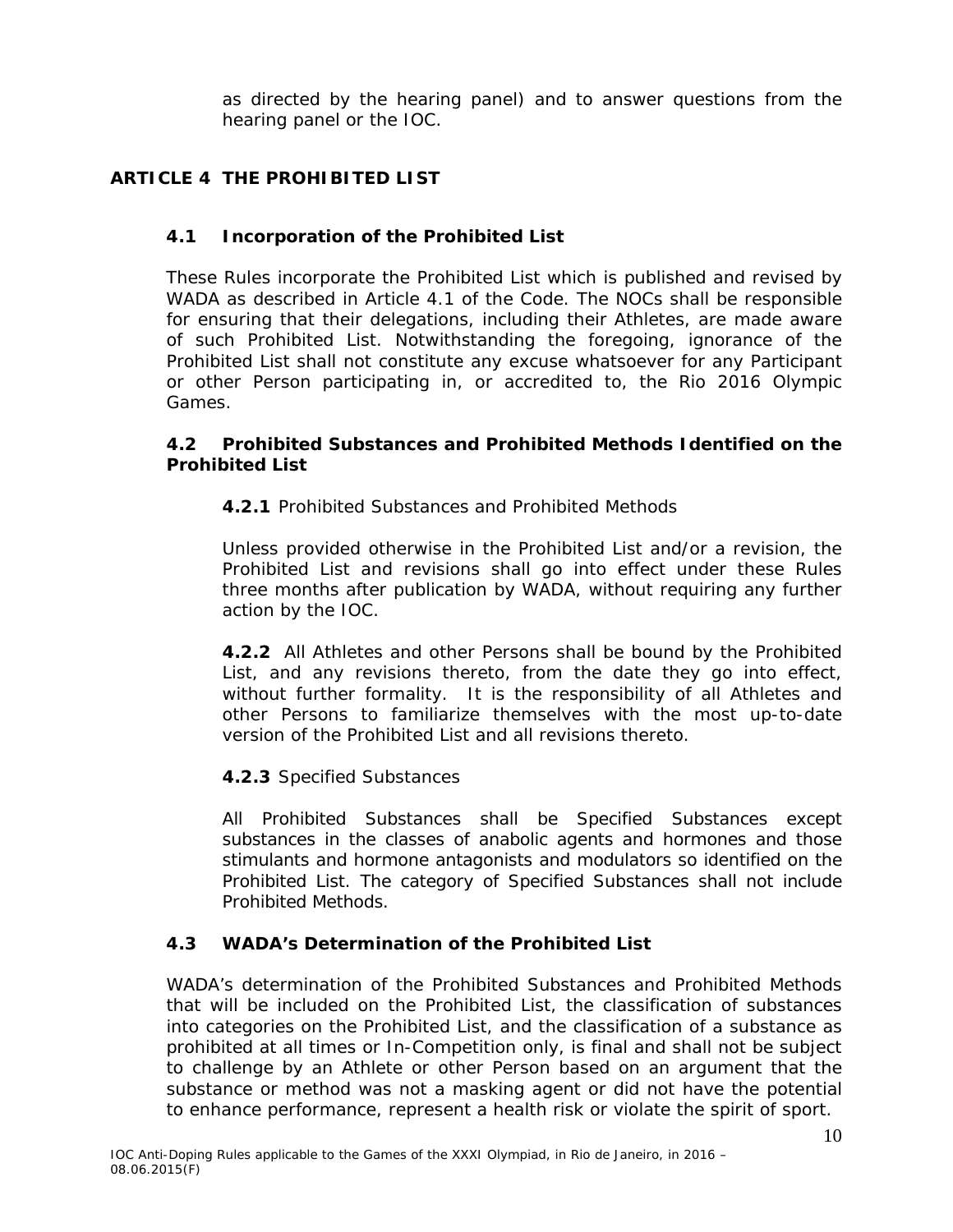## **4.4 Therapeutic Use Exemptions ("***TUEs***")**

**4.4.1** The presence of a *Prohibited Substance* or its *Metabolites* or *Markers*, and/or the *Use* or *Attempted Use*, *Possession* or *Administration* or *Attempted Administration* of a *Prohibited Substance* or *Prohibited Method* shall not be considered an anti-doping rule violation if it is consistent with the provisions of a *TUE* granted in accordance with the International Standard for Therapeutic Use Exemptions.

**4.4.2** The *IOC* Medical and Scientific Commission shall appoint a Therapeutic Use Exemption Committee of at least three physicians (the "**TUEC**"). *Athletes* entered into the *Rio 2016 Olympic Games* who wish to *Use* a *Prohibited Substance* or a *Prohibited Method* in connection with the *Rio 2016 Olympic Games* and do not already have a *TUE* should apply to the TUEC for a *TUE* as soon as the need arises and, unless there is a good reason such as a medical emergency or a new treatment, at least 30 days before the start of the *Period of the Rio 2016 Olympic Games*. The TUEC shall promptly evaluate the application in accordance with the International Standard for Therapeutic Use Exemptions and render a decision as quickly as possible, which decision shall be reported via *ADAMS*. The *IOC* Medical and Scientific Commission shall promptly inform the *Athlete*, the *Athlete's NOC, WADA* and the relevant *International Federation* of the decision of the TUEC. The provisions of the International Standard for Therapeutic Use Exemptions shall be complied with during the whole process and applied automatically. *TUEs* granted by the TUEC shall be effective for the *Rio 2016 Olympic Games* only.

**4.4.3** Where the *Athlete* already has a *TUE* granted by his or her *National Anti-Doping Organization* or *International Federation*, he/she should file such *TUE* with the TUEC at least 30 days before the start of the *Period of the Rio 2016 Olympic Games.* The TUEC shall be entitled, prior to the *Period of the Rio 2016 Olympic Games*, to review any such *TUE* in order to ensure that it meets the criteria set out in the International Standard for Therapeutic Use Exemptions and, if necessary, request the provision of further supporting documentation. If the TUEC decides to review a *TUE* and determines that it does not meet the aforementioned criteria, it may refuse to recognize it; in this case, it must notify the *Athlete* and the *Athlete's NOC* promptly, explaining its reasons.

**4.4.4** A decision by the *TUEC* not to grant or not to recognize a *TUE* may be appealed by the *Athlete* exclusively to *WADA*. If the *Athlete*  does not appeal (or WADA decides to uphold the refusal to grant/recognize the *TUE* and so rejects the appeal), the *Athlete* may not *Use* the substance or method in question in connection with the *Rio 2016 Olympic Games*, but any TUE granted by his/her *National Anti-*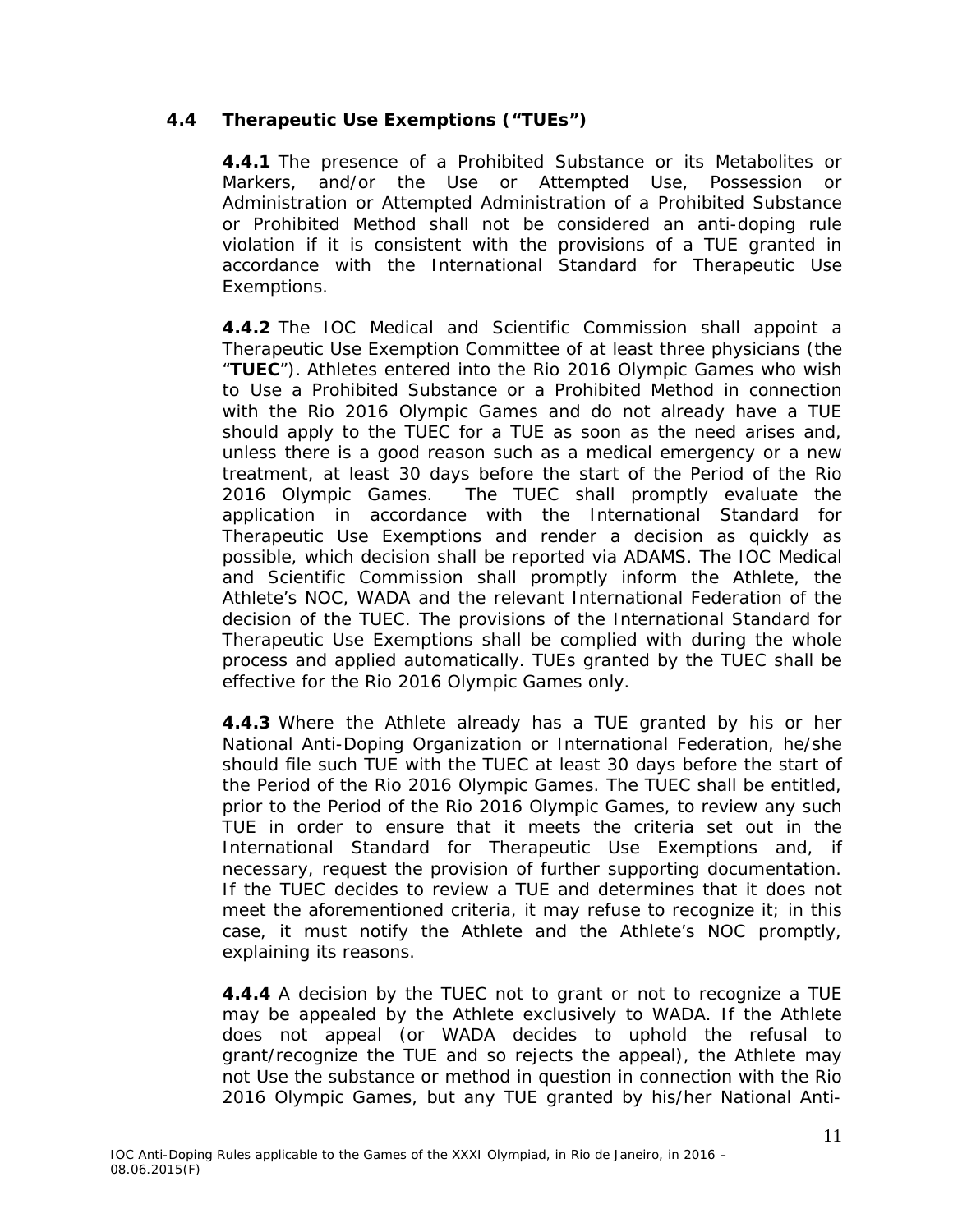*Doping Organization* or *International Federation* for that substance or method remains valid outside of the *Rio 2016 Olympic Games*.

**4.4.5** Notwithstanding Article 4.4.4, *WADA* may review the TUEC's decisions on *TUEs* at any time, whether upon request by those affected or on its own initiative. If the *TUE* decision being reviewed meets the criteria set out in the International Standard for Therapeutic Use Exemptions, *WADA* will not interfere with it. If the *TUE* decision does not meet those criteria, *WADA* will reverse it.

**4.4.6** All TUEs must be managed, requested and declared through ADAMS except in justified circumstances.

## **ARTICLE 5** *TESTING* **AND INVESTIGATIONS**

## **5.1 Purpose of** *Testing* **and Investigations**

*Testing* and investigations shall only be undertaken for anti-doping purposes. They shall be conducted in conformity with the provisions of the International Standard for Testing and Investigations and the specific protocols of the *IOC* supplementing that International Standard.

**5.1.1** *Testing* shall be undertaken to obtain analytical evidence as to the *Athlete*'s compliance (or non-compliance) with the strict prohibition on the presence/*Use* of a *Prohibited Substance* or *Prohibited Method*. *Testing* shall be conducted in accordance with the provisions of the applicable International Standard for Testing and Investigations*.* 

**5.1.2** Investigations shall be undertaken:

**5.1.2.1** in relation to *Atypical Findings*, in accordance with Article 7.3, gathering intelligence or evidence (including, in particular, analytical evidence) in order to determine whether an anti-doping rule violation has occurred under Article 2.1 and/or Article 2.2; and

**5.1.2.2** in relation to other indications of potential anti-doping rule violations, in accordance with Articles 7.4 and 7.5, gathering intelligence or evidence (including, in particular, non-analytical evidence) in order to determine whether an anti-doping rule violation has occurred under any of Articles 2.2 to 2.10.

**5.1.3** The *IOC* may obtain, assess and process anti-doping intelligence from all available sources, to inform the development of an effective, intelligent and proportionate test distribution plan, to plan *Target Testing*, and/or to form the basis of an investigation into a possible anti-doping rule violation(s).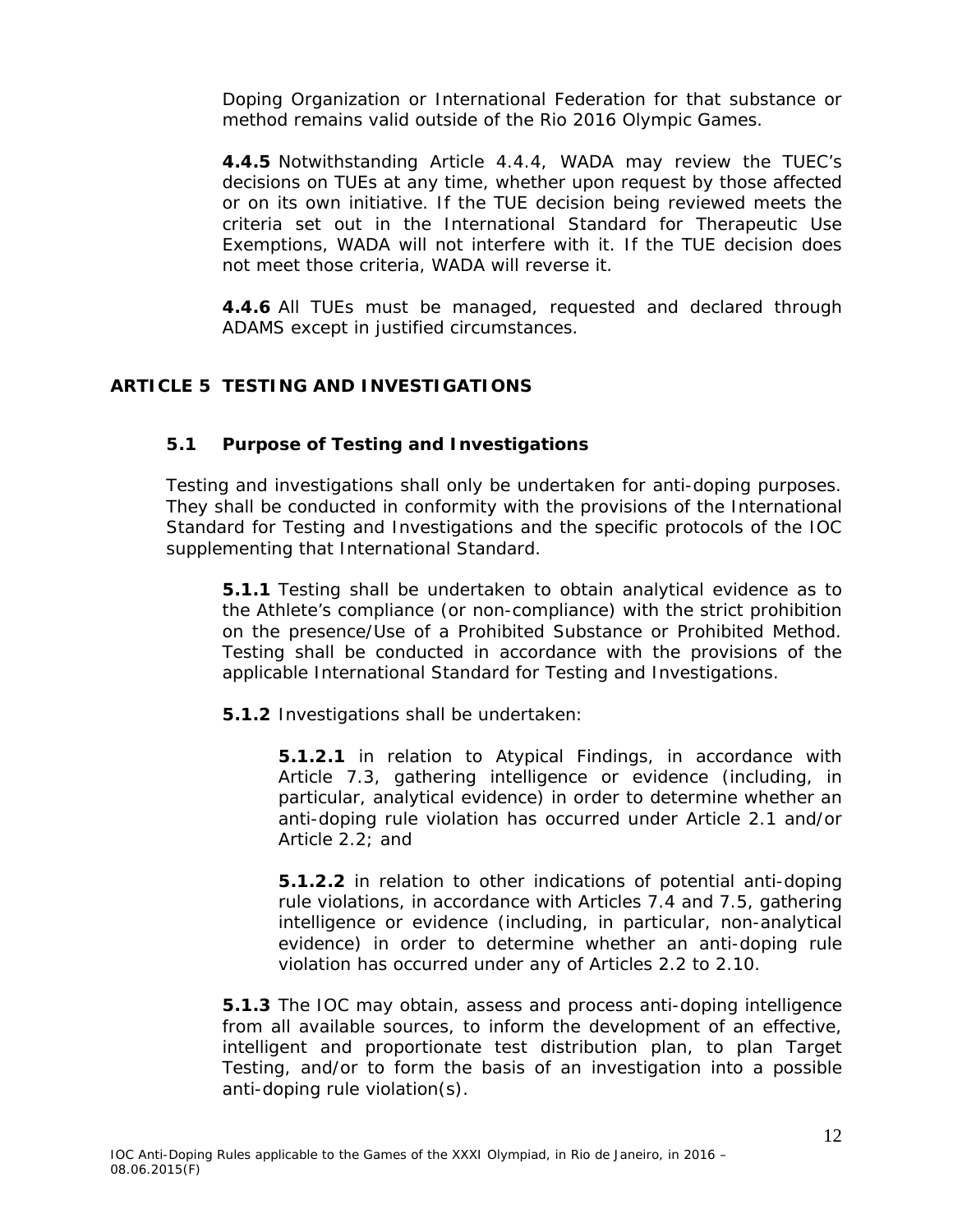## **5.2 Authority to conduct** *Testing*

**5.2.1** The *IOC* shall have *In-Competition and Out-of-Competition Testing* authority for the *Period of the Rio 2016 Olympic Games* and *Out-of-Competition Testing* authority over all *Athletes* entered in the *Rio 2016 Olympic Games* or who have otherwise been made subject to the *Testing* authority of the *IOC* in connection with the *Rio 2016 Olympic Games.*

**5.2.2** The *IOC* may require any *Athlete* over whom it has *Testing*  authority to provide a *Sample* at any time and at any place.

**5.2.3** Subject to Article 5.3 of the *Code*, the *IOC* shall have exclusive authority to initiate and direct *Testing* at the *Event Venues* during the *Period of the Rio 2016 Olympic Games.* In accordance with Article 5.3.1 of the *Code*, not only the *IOC* but also other *Anti-Doping Organizations*  with *Testing* authority over *Athletes* participating at the *Rio 2016 Olympic Games* may test such *Athletes* during the *Period of the Rio 2016 Olympic Games* outside of the *Event Venues.* Such *Testing* shall be coordinated with, and approved in writing by, the *IOC*.

**5.2.4** *WADA* shall have *In-Competition* and *Out-of-Competition Testing* authority as set out in Article 20.7.8 of the *Code*.

### **5.3 Delegation of responsibility, overseeing and monitoring of**  *Doping Control*

**5.3.1** The *IOC* may delegate the responsibility for implementing parts of the *Doping Control* in connection with the *Rio 2016 Olympic Games* to the organising committee for the *Rio 2016 Olympic Games* (*RIO 2016*) or any *Anti-Doping Organization* it deems to be appropriate. Without limitation to the foregoing, the *IOC* has the authority to appoint any Sample Collection Authority (as defined in the International Standard for Testing and Investigations) it deems appropriate to collect *Samples* on its behalf. Such Sample Collection Authority shall comply with the *Code* and the International Standard for Testing and Investigations in respect of such *Testing.*

**5.3.2** The *IOC* Medical and Scientific Commission and/or the *IOC*  Medical and Scientific Director will be responsible for overseeing all *Doping Control* conducted by the *IOC, RIO 2016* and any *Anti-Doping Organization* providing *Doping Control Services* under its authority*,*  including without limitation, any Sample Collection Authority collecting *Samples* under its authority.

**5.3.3** *Doping Control* may be monitored by members of the *IOC* Medical and Scientific Commission or by other qualified *Person*s so authorised by the *IOC*.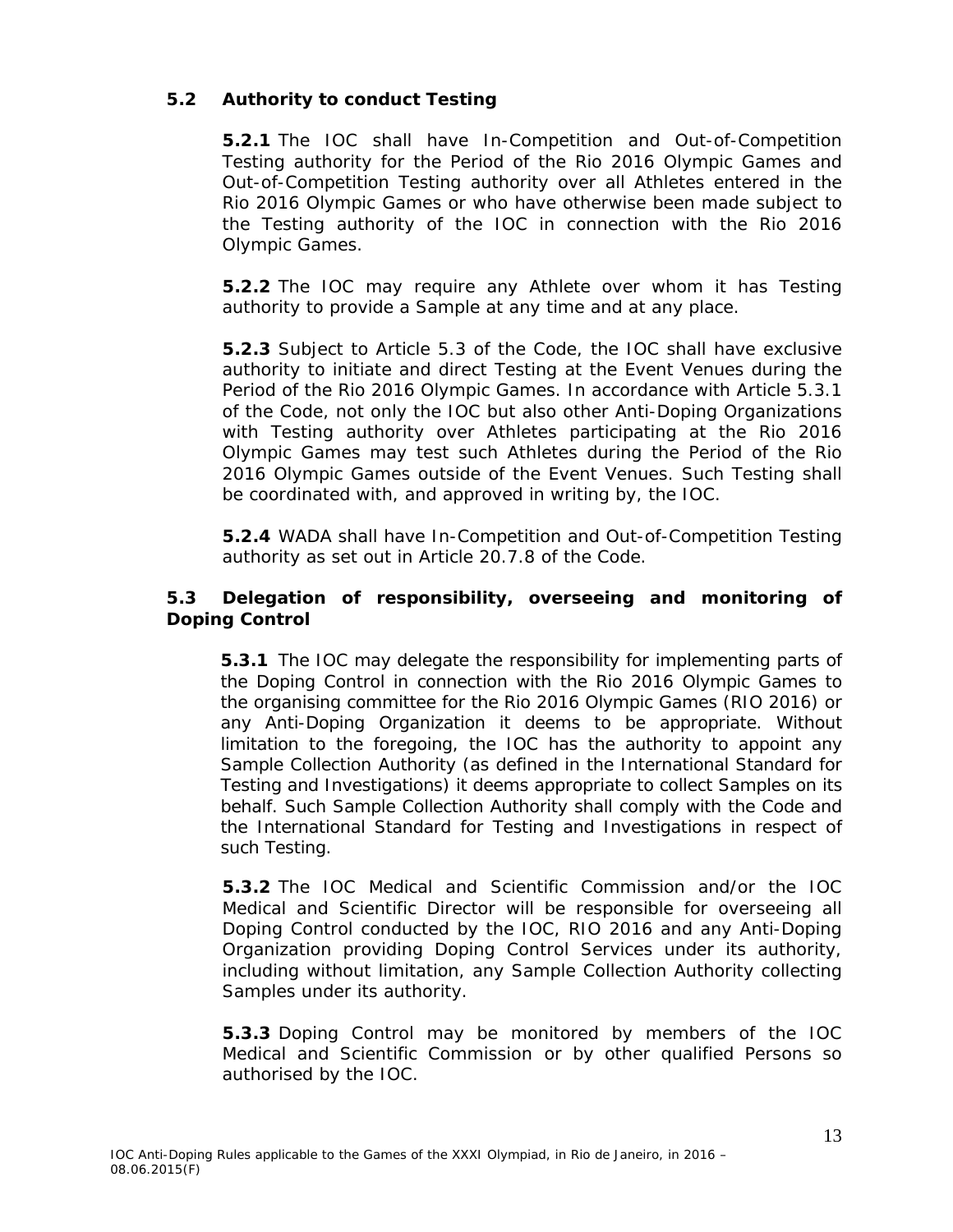# **5.4 Test Distribution Planning**

The *IOC* will develop and implement an effective test distribution plan for *the Rio 2016 Olympic Games* complying with the requirements of the International Standard for Testing and Investigations. The *IOC* shall provide *WADA* upon request with a copy of its test distribution plan.

## **5.5 Coordination of Doping Control**

In order to deliver an effective anti-doping program for the *Rio 2016 Olympic Games* and to avoid unnecessary duplication in *Doping Control,* the *IOC* will work with *WADA,* the *International Federations,* other *Anti-Doping Organisations*  and the *NOCs* to ensure that there is coordination of the *Doping Control* during the *Period of the Rio 2016 Olympic Games.* 

The *IOC* shall also report information about all completed tests, including results, to the Independent Observers.

Where reasonably feasible, *Testing* shall be coordinated through *ADAMS* or another system approved by *WADA* in order to maximize the effectiveness of the combined *Testing* effort and to avoid unnecessary repetitive *Testing*.

## **5.6** *Athlete* **Whereabouts Information**

**5.6.1** Where an *Athlete* is in a *Registered Testing Pool*, the *IOC* may access his/her Whereabouts Filings (as defined in the International Standard for Testing and Investigations) for the period for which the *Athlete* is subject to the *IOC*'s *Testing* authority. The *IOC* will access the *Athlete's* Whereabouts Filings not via the *Athlete* but rather via the *International Federations* or *National Anti-Doping Organization* that is receiving the *Athlete's* Whereabouts Filings.

**5.6.2** Upon request by the *IOC*, *NOCs* shall provide further details with respect to the location of *Athletes* belonging to their delegation (including *Athletes* not forming part of a *Registered Testing* Pool) during the *Period of the 2016 Rio Olympic Games;* such information may include, for example, the name of the building and room number at which an *Athlete* is staying at the Olympic Village and his/her training schedules and venues. For the avoidance of doubt, the IOC may use this information for the purposes of its Investigations and *Doping Controls* in connection with the *2016 Rio Olympic Games*. The *NOCs* shall also provide any further reasonable assistance requested by the IOC in order to locate *Athletes* belonging to their delegation during the *Period of the 2016 Rio Olympic Games*.

**5.6.3** Upon request by the *IOC*, *Athletes* shall directly provide to the *IOC* (or make available to the *IOC*) information regarding their location during the *Period of the 2016 Rio Olympic Games* (information as mentioned above under 5.6.2.), in the manner requested by the IOC.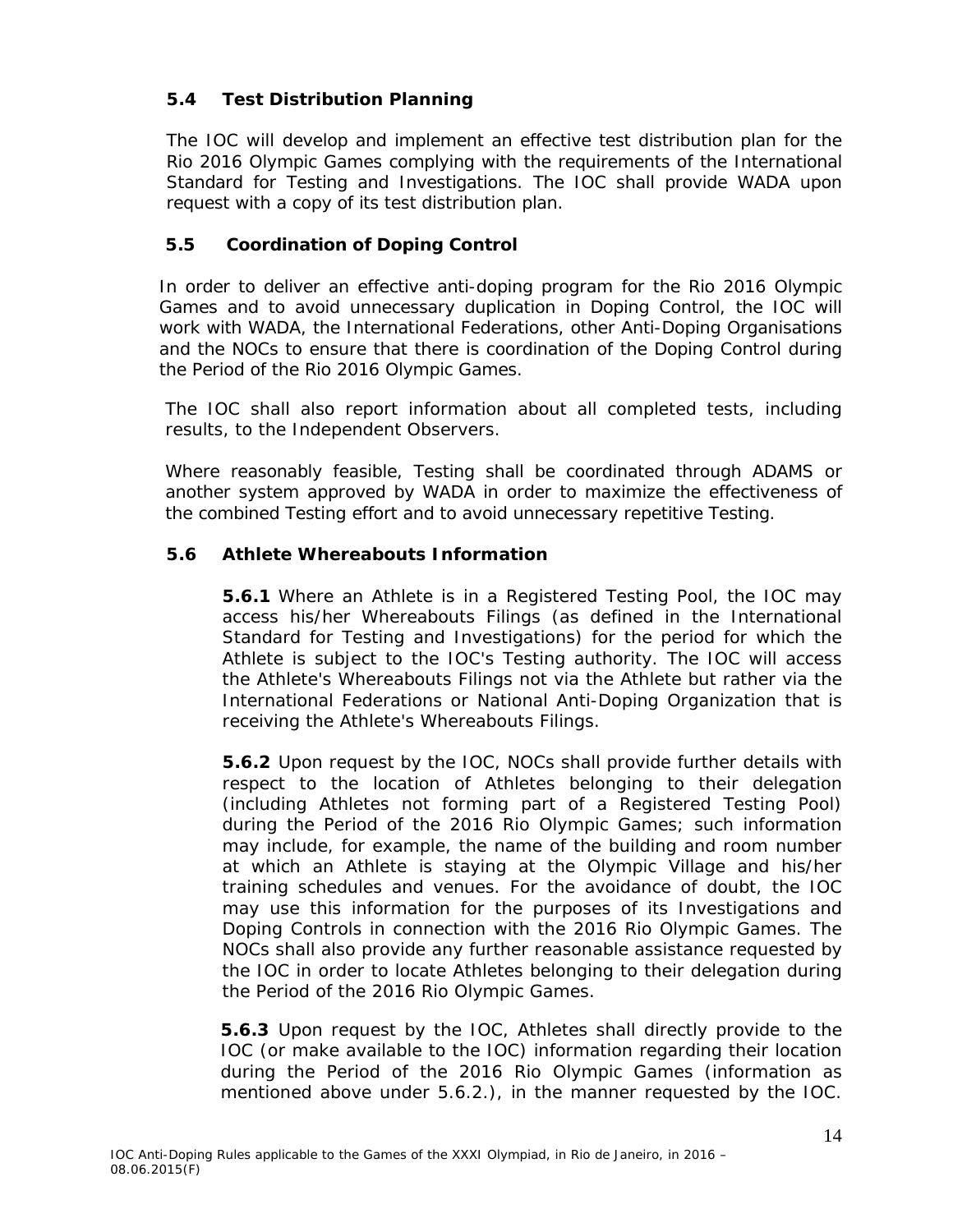Athletes shall respect any time-limit imposed by the *IOC* for the provision of such information.

## **5.7 Independent Observer Program**

The *IOC* shall authorize and facilitate the *Independent Observer Program* at the *Rio 2016 Olympic Games*.

# **ARTICLE 6 ANALYSIS OF** *SAMPLES*

*Samples* shall be analyzed in accordance with the following principles:

## **6.1 Use of Accredited and Approved Laboratories**

For purposes of Article 2.1, *Samples* shall be analyzed only in laboratories (or satellite facilities) accredited or otherwise approved by *WADA*. The choice of the *WADA*-accredited or *WADA*-approved laboratory used for the *Sample* analysis under these *Rules* shall be determined by the *IOC*.

## **6.2 Purpose of Analysis of** *Samples*

*Samples* shall be analyzed to detect *Prohibited Substances* and *Prohibited Methods* and other substances as may be directed by *WADA* pursuant to the Monitoring Program described in Article 4.5 of the *Code*; or to assist in profiling relevant parameters in an *Athlete*'s urine, blood or other matrix, including DNA or genomic profiling; or for any other legitimate anti-doping purpose. *Samples* may be collected and stored for future analysis.

## **6.3 Research on** *Samples*

No *Sample* may be used for research without the *Athlete's* written consent. *Samples* used for purposes other than Article 6.2 shall have any means of identification removed such that they cannot be traced back to a particular *Athlete*.

## **6.4 Standards for** *Sample* **Analysis and Reporting**

Laboratories shall analyze *Samples* and report results in conformity with the International Standard for Laboratories. To ensure effective *Testing*, the Technical Document referenced at Article 5.4.1 of the *Code* will establish risk assessment-based *Sample* analysis menus appropriate for particular sports and sport disciplines, and laboratories shall analyze *Samples* in conformity with those menus, except as follows:

**6.4.1** The *IOC* may request that laboratories analyze its *Samples* using more extensive menus than those described in the Technical Document.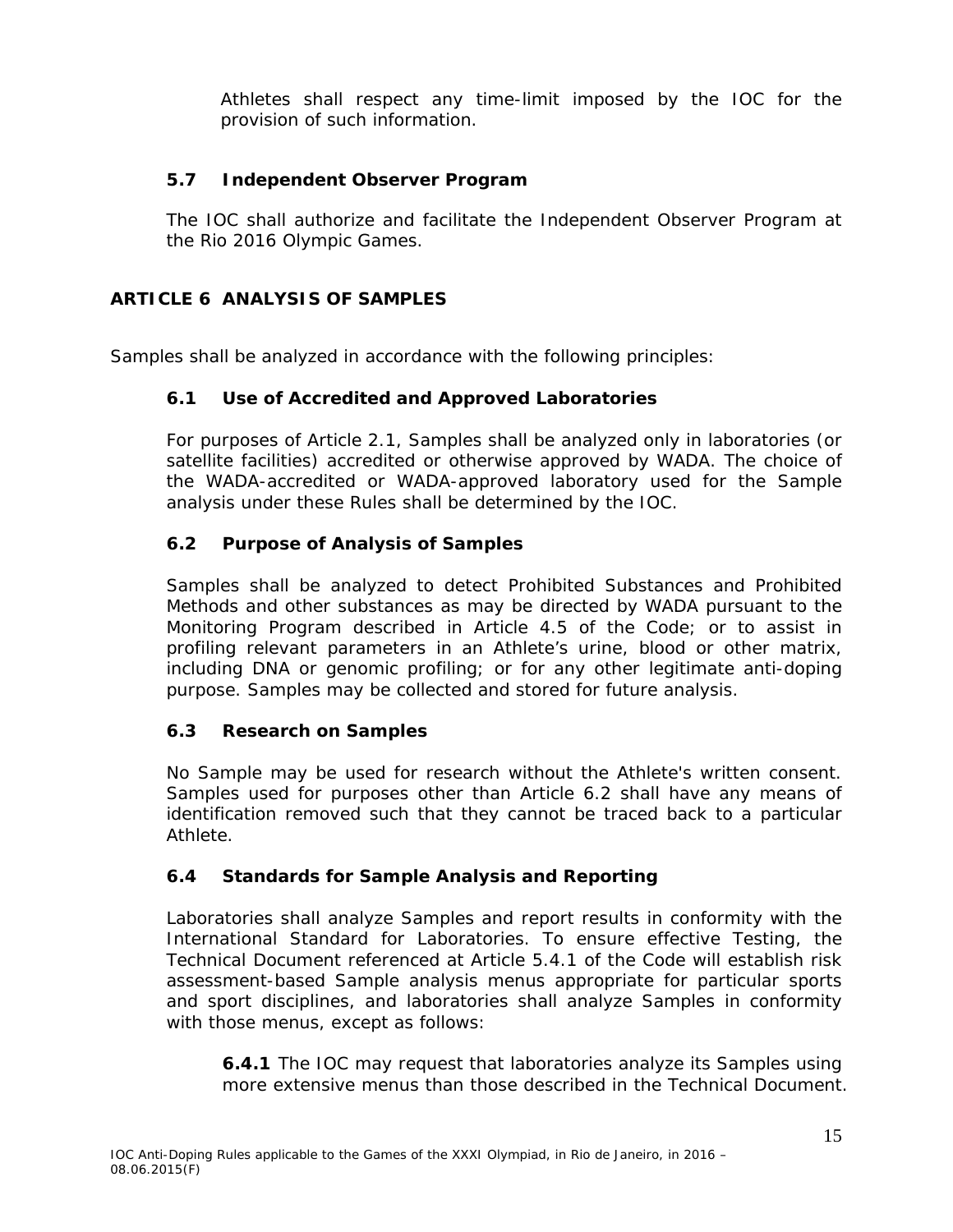**6.4.2** As provided in the International Standard for Laboratories, laboratories at their own initiative and expense may analyze *Samples*  for *Prohibited Substances* or *Prohibited Methods* not included on the *Sample* analysis menu described in the Technical Document or specified by the *Testing* authority. Results from any such analysis shall be reported and have the same validity and consequence as any other analytical result.

## **6.5 Further Analysis of** *Samples*

Any *Sample* may be subject to further analysis by the *IOC* at any time before both the A and B *Sample* analytical results (or A *Sample* result where B *Sample* analysis has been waived or will not be performed) have been communicated by the *IOC* to the *Athlete* as the asserted basis for an Article 2.1 anti-doping rule violation.

*Samples* for which the analysis of the A sample has not revealed an *Adverse Analytical Finding* may be stored. The stored samples may be subject to further analyses at any time for the purpose of article 6.2 by either the *IOC*  or *WADA*. Such further analysis of *Samples* shall conform with the requirements of the applicable International Standard for Laboratories and the applicable International Standard for Testing and Investigations.

### **ARTICLE 7 RESULTS MANAGEMENT**

## **7.1 Responsibility for Conducting Results Management**

**7.1.1** The *IOC* shall be responsible for results management and the conduct of hearings for anti-doping rule violations arising under these *Rules* in relation to the consequences that are specified at Articles 9, 10.1, 10.2.1 and 11.

**7.1.1.1** The *IOC* Medical and Scientific Director (or a person designated by him) shall conduct the reviews discussed in this Article 7.

**7.1.2** Responsibility for results management and the conduct of hearings for anti-doping rule violations arising under these *Rules* in relation to *Consequences* that extend beyond the *Rio 2016 Olympic Games* shall be referred to the applicable *International Federation*.

## **7.2 Review of** *Adverse Analytical Findings* **from Tests Initiated by** *IOC*

Results management in respect of the results of tests initiated by the *IOC* (including any tests performed by *WADA* in respect of which the IOC was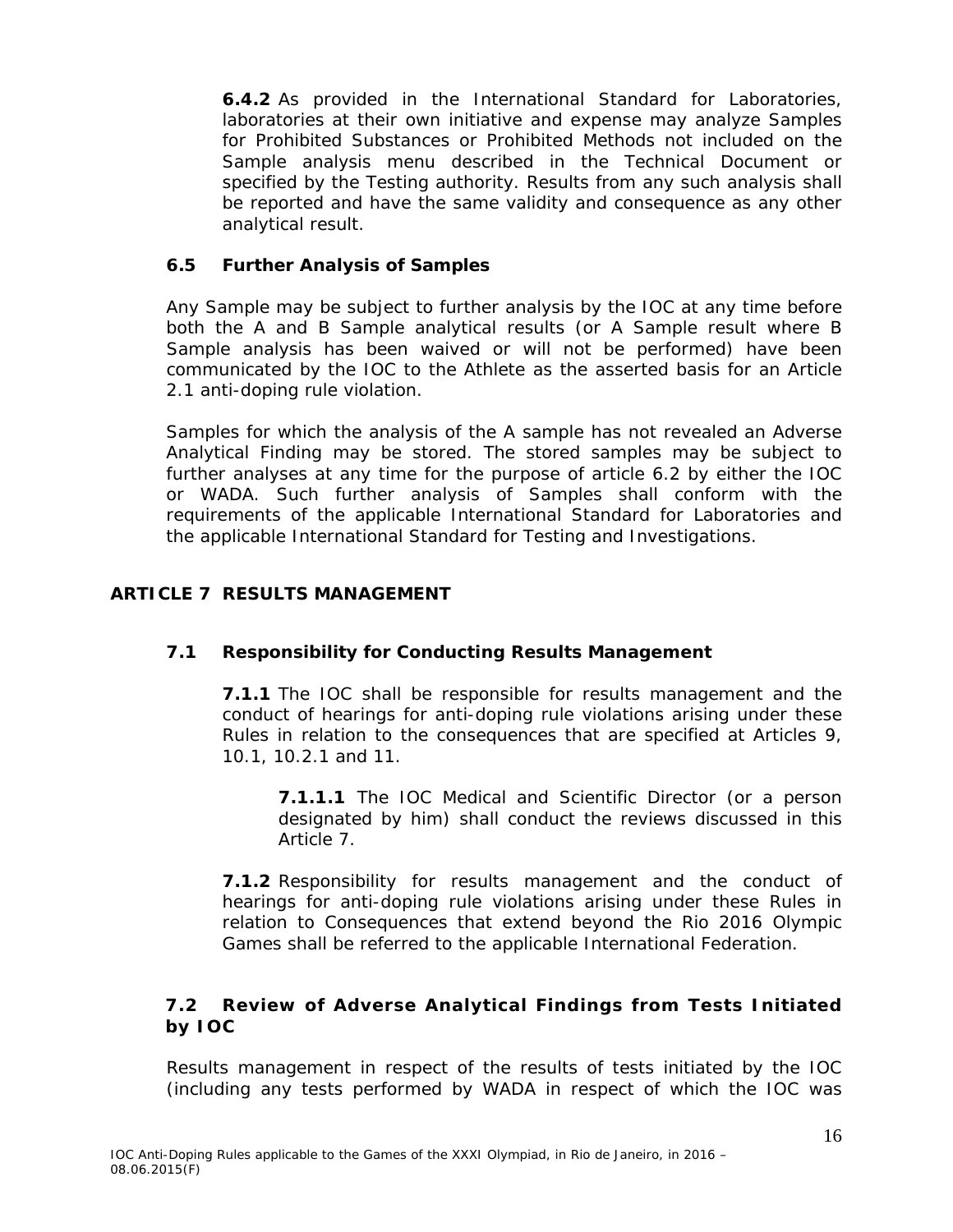appointed as results management authority by WADA) shall proceed as follows:

**7.2.1** The results from all analyses must be sent to the *IOC* in encoded form, in a report signed by an authorized representative of the laboratory. All communication must be conducted confidentially and in conformity with *ADAMS*.

**7.2.2** Upon receipt of an *Adverse Analytical Finding*, the *IOC* shall conduct a review to determine whether: (a) an applicable *TUE* has been granted or will be granted as provided in the International Standard for Therapeutic Use Exemptions, or (b) there is any apparent departure from the International Standard for Testing and Investigations or International Standard for Laboratories that caused the *Adverse Analytical Finding*.

**7.2.3** If the review of an *Adverse Analytical Finding* under Article 7.2.2 reveals an applicable *TUE* or departure from the International Standard for Testing and Investigations or the International Standard for Laboratories that caused the *Adverse Analytical Finding*, the entire test shall be considered negative and the *Athlete*, the *Athlete*'s *International Federation* and *WADA* shall be so informed.

**7.2.4** If the review of an *Adverse Analytical Finding* under Article 7.2.2 does not reveal an applicable *TUE* or entitlement to a *TUE* as provided in the International Standard for Therapeutic Use Exemptions, or departure from the International Standard for Testing and Investigations or the International Standard for Laboratories that caused the *Adverse Analytical Finding*, the Chairman of the *IOC* Medical and Scientific Commission or a person designated by him shall immediately inform the *IOC* President of the existence of the *Adverse Analytical Finding*, and the essential details available to him concerning the case. The *IOC* President or a person designated by him shall then promptly notify the *Athlete*, the *Athlete's NOC,* the *Athlete's International Federation*, *WADA* and a representative of the *Independent Observer Program*, in the manner set out in Article 13.1, of: (a) the *Adverse Analytical Finding*; (b) the anti-doping rule violated; (c) the *Athlete*'s right to promptly request the analysis of the B *Sample* or, failing such request, that the B *Sample* analysis may be deemed waived; (d) the scheduled date, time and place for the B *Sample* analysis if the *Athlete* or the *IOC* chooses to request an analysis of the B *Sample*; (e) the opportunity for the *Athlete* and/or the *Athlete*'s representative to attend the B *Sample* opening and analysis in accordance with the International Standard for Laboratories if such analysis is requested; and (f) the *Athlete*'s right to request copies of the A and B *Sample* laboratory documentation package which includes information as required by the International Standard for Laboratories. It shall be the responsibility of the *NOC* to inform the relevant *National Anti-Doping Organization* of the *Athlete*. The notification of the *Athlete*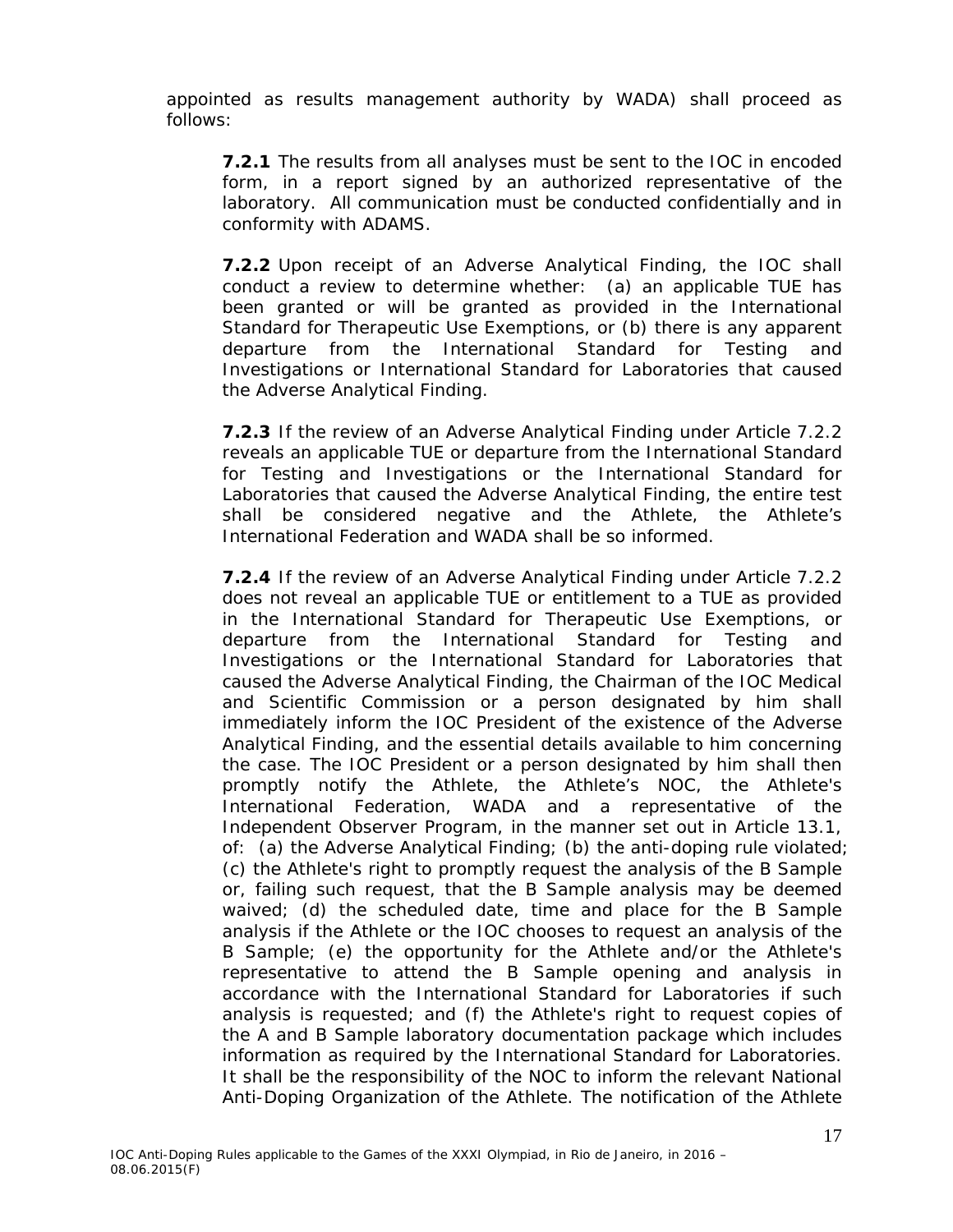or other *Person* shall constitute the commencement of the proceeding in respect of the asserted anti-doping rule violation for the purposes of art. 16 of these Rules.

**7.2.5** Where requested by the *Athlete* or the *IOC*, arrangements shall be made to analyze the B *Sample* in accordance with the International Standard for Laboratories. An *Athlete* may accept the A *Sample* analytical results by waiving the requirement for B *Sample* analysis. The *IOC* may nonetheless elect to proceed with the B *Sample* analysis.

**7.2.6** The *Athlete* and/or his representative shall be allowed to be present at the analysis of the B *Sample*. Also, a representative of the *IOC* or *RIO 2016* shall be allowed to be present.

**7.2.7** If the B *Sample* analysis does not confirm the A *Sample* analysis, then (unless the *IOC* takes the case forward as an anti-doping rule violation under Article 2.2) the entire test shall be considered negative and the *Athlete*, the *Athlete's NOC*, the *Athlete's International Federation* and *WADA* shall be so informed. It shall be the responsibility of the *NOC* to inform the relevant *National Anti-Doping Organization* of the *Athlete.*

**7.2.8** If the B *Sample* analysis confirms the A *Sample* analysis, the findings shall be reported to the *Athlete*, the *Athlete's NOC*, the *Athlete's International Federation* and to *WADA*. It shall be the responsibility of the *NOC* to inform the relevant *National Anti-Doping Organization* of the *Athlete.*

#### **7.3 Review of** *Atypical Findings*

**7.3.1** As provided in the International Standard for Laboratories, in some circumstances, laboratories are directed to report the presence of *Prohibited Substances*, which may also be produced endogenously, as *Atypical Findings*, i.e., as findings that are subject to further investigation.

**7.3.2** Upon receipt of an *Atypical Finding*, the *IOC* shall conduct a review to determine whether: (a) an applicable *TUE* has been granted or will be granted as provided in the International Standard for Therapeutic Use Exemptions, or (b) there is any apparent departure from the International Standard for Testing and Investigations or International Standard for Laboratories that caused the *Atypical Finding.*

**7.3.3** If the review of an *Atypical Finding* under Article 7.3.2 reveals an applicable *TUE* or a departure from the International Standard for Testing and Investigations or the International Standard for Laboratories that caused the *Atypical Finding*, the entire test shall be considered negative and the *Athlete*, the *Athlete*'s *NOC*, the *Athlete*'s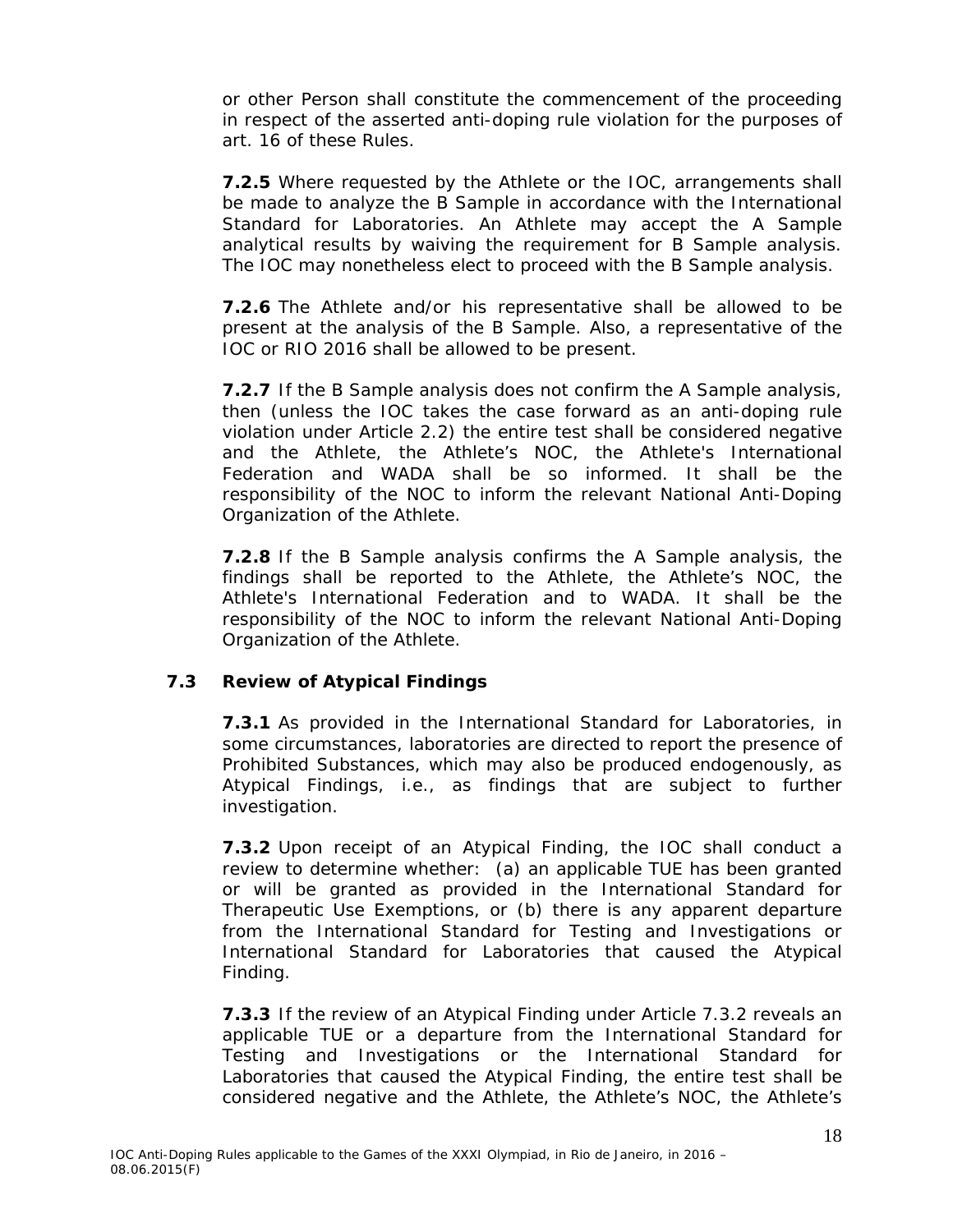*International Federation* and *WADA* shall be so informed. It shall be the responsibility of the *NOC* to inform the relevant *National Anti-Doping Organization* of the *Athlete.*

**7.3.4** If that review does not reveal an applicable *TUE* or a departure from the International Standard for Testing and Investigations or the International Standard for Laboratories that caused the *Atypical Finding*, the *IOC* shall conduct the required investigation or cause it to be conducted. After the investigation is completed, either the *Atypical Finding* will be brought forward as an *Adverse Analytical Finding*, in accordance with Article 7.2.4, or else the *Athlete,* the *Athlete*'s *NOC* ,the *Athlete*'s *International Federation* and *WADA* shall be notified that the *Atypical Finding* will not be brought forward as an *Adverse Analytical Finding*. It shall be the responsibility of the *NOC* to inform the relevant *National Anti-Doping Organization* of the *Athlete.*

**7.3.5** The *IOC* will not provide notice of an *Atypical Finding* until it has completed its investigation and has decided whether it will bring the *Atypical Finding* forward as an *Adverse Analytical Finding* unless the following circumstance exists:

**7.3.5.1** If *IOC* determines the B *Sample* should be analyzed prior to the conclusion of its investigation, it may conduct the B *Sample* analysis after notifying the *Athlete*, with such notice to include a description of the *Atypical Finding* and the information described in Article 7.2.4(d) - (f).

## **7.4 Review of Whereabouts Failures**

The *IOC* shall refer potential filing failures and missed tests (as defined in the International Standard for Testing and Investigations) to whichever of the *Athlete's International Federation* and *National Anti-Doping Organization*  receives that *Athlete's* whereabouts filings and so has responsibility for results management of whereabouts failures by that *Athlete*.

## **7.5 Review of Other** *Anti-Doping Rule Violations* **Not Covered by Articles 7.2 – 7.4**

*IOC* shall conduct any follow-up investigation required into a possible antidoping rule violation not covered by Articles 7.2 to 7.4. At such time as the *IOC* is satisfied that an anti-doping rule violation has occurred, it shall promptly give the *Athlete* or other *Person* (and the *Athlete's* or other *Person's NOC*, the *Athlete's International Federation* and *WADA*) notice of the antidoping rule violation asserted, and the basis of that assertion. It shall be the responsibility of the *NOC* to inform the relevant *National Anti-Doping Organization* of the *Athlete.*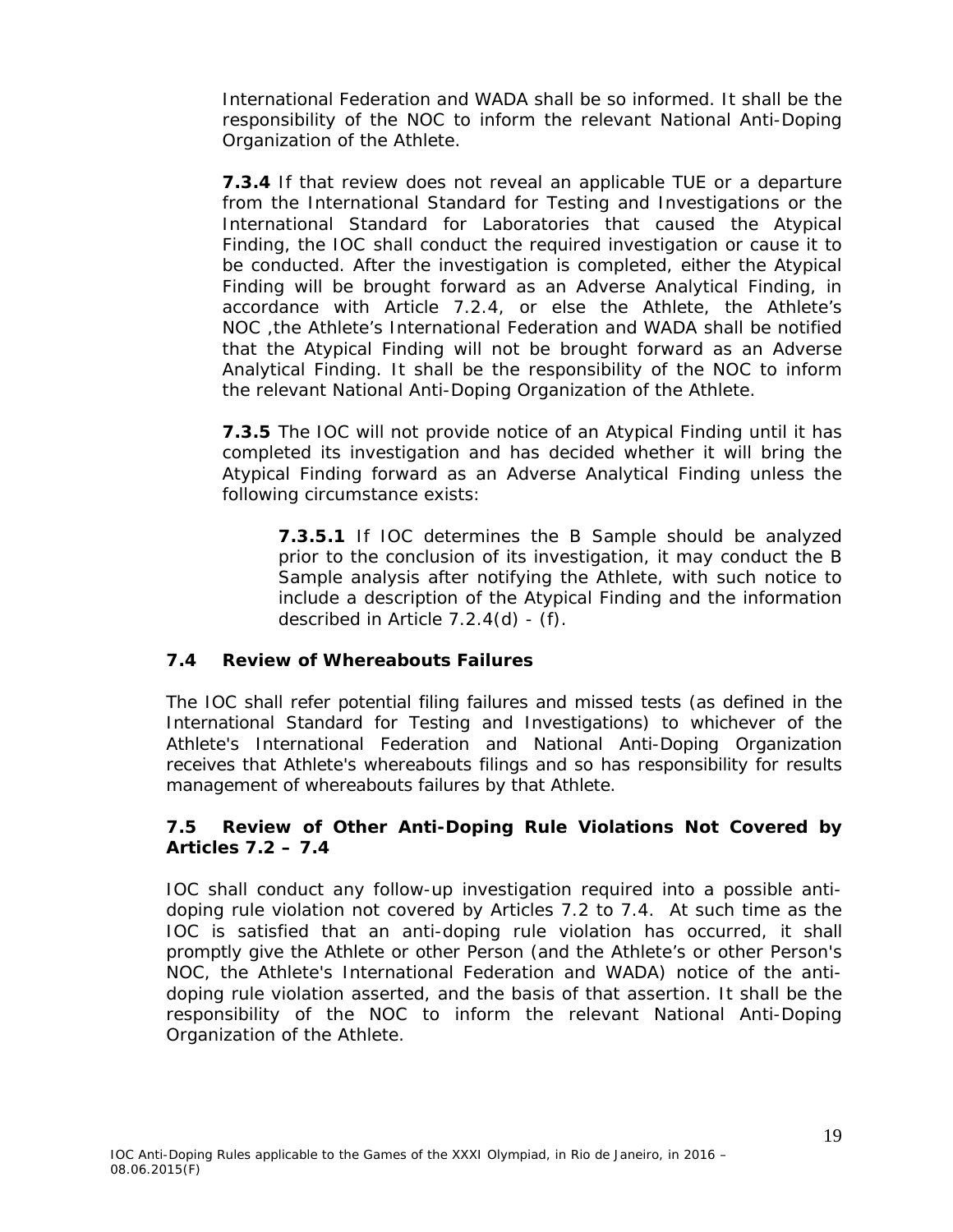## **7.6** *Provisional Suspensions*

**7.6.1 Mandatory** *Provisional Suspension***:** If analysis of an A *Sample* has resulted in an *Adverse Analytical Finding* for a *Prohibited Substance* that is not a *Specified Substance*, or for a *Prohibited Method*, and a review in accordance with Article 7.2.2 does not reveal an applicable *TUE* or departure from the International Standard for Testing and Investigations or the International Standard for Laboratories that caused the *Adverse Analytical Finding*, a *Provisional Suspension* shall be imposed by the Chairman of the *IOC* Disciplinary Commission upon or promptly after the notification described in Article 7.2.4.

**7.6.2 Optional** *Provisional Suspension***:** In case of an *Adverse Analytical Finding* for a *Specified Substance*, or in the case of any other anti-doping rule violations not covered by Article 7.6.1, the Chairman of the *IOC* Disciplinary Commission may impose a *Provisional Suspension* on the *Athlete* or other *Person* against whom the antidoping rule violation is asserted at any time after the notification described in Articles 7.2-7.5 and prior to the final hearing as described in Article 8.

**7.6.3** Where a *Provisional Suspension* is imposed, whether pursuant to Article 7.6.1 or Article 7.6.2, the *Athlete* or other *Person* shall be given either: (a) an opportunity for a *Provisional Hearing* before the *IOC* Disciplinary Commission either before or on a timely basis after imposition of the *Provisional Suspension*; or (b) an opportunity for an expedited final hearing before the *IOC* Disciplinary Commission in accordance with Article 8 on a timely basis after imposition of the *Provisional Suspension.* Furthermore, the *Athlete* or other *Person* has a right to appeal from the *Provisional Suspension* in accordance with Article 12.2 (save as set out in Article 7.6.3.1).

**7.6.3.1** The *Provisional Suspension* may be lifted if the *Athlete* demonstrates to the hearing panel that the violation is likely to have involved a *Contaminated Product*. A hearing panel's decision not to lift a mandatory *Provisional Suspension* on account of the *Athlete's* assertion regarding a *Contaminated Product* shall not be appealable.

**7.6.4** If a *Provisional Suspension* is imposed based on an A *Sample Adverse Analytical Finding* and subsequent analysis of the B *Sample* does not confirm the A *Sample* analysis, then the *Athlete* shall not be subject to any further *Provisional Suspension* on account of a violation of Article 2.1. In circumstances where the *Athlete* (or the *Athlete's*  team) has been removed from a *Competition* or *Event* based on a violation of Article 2.1 and the subsequent B *Sample* analysis does not confirm the A *Sample* finding, then if it is still possible for the *Athlete*  or team to be reinserted without otherwise affecting the *Competition* or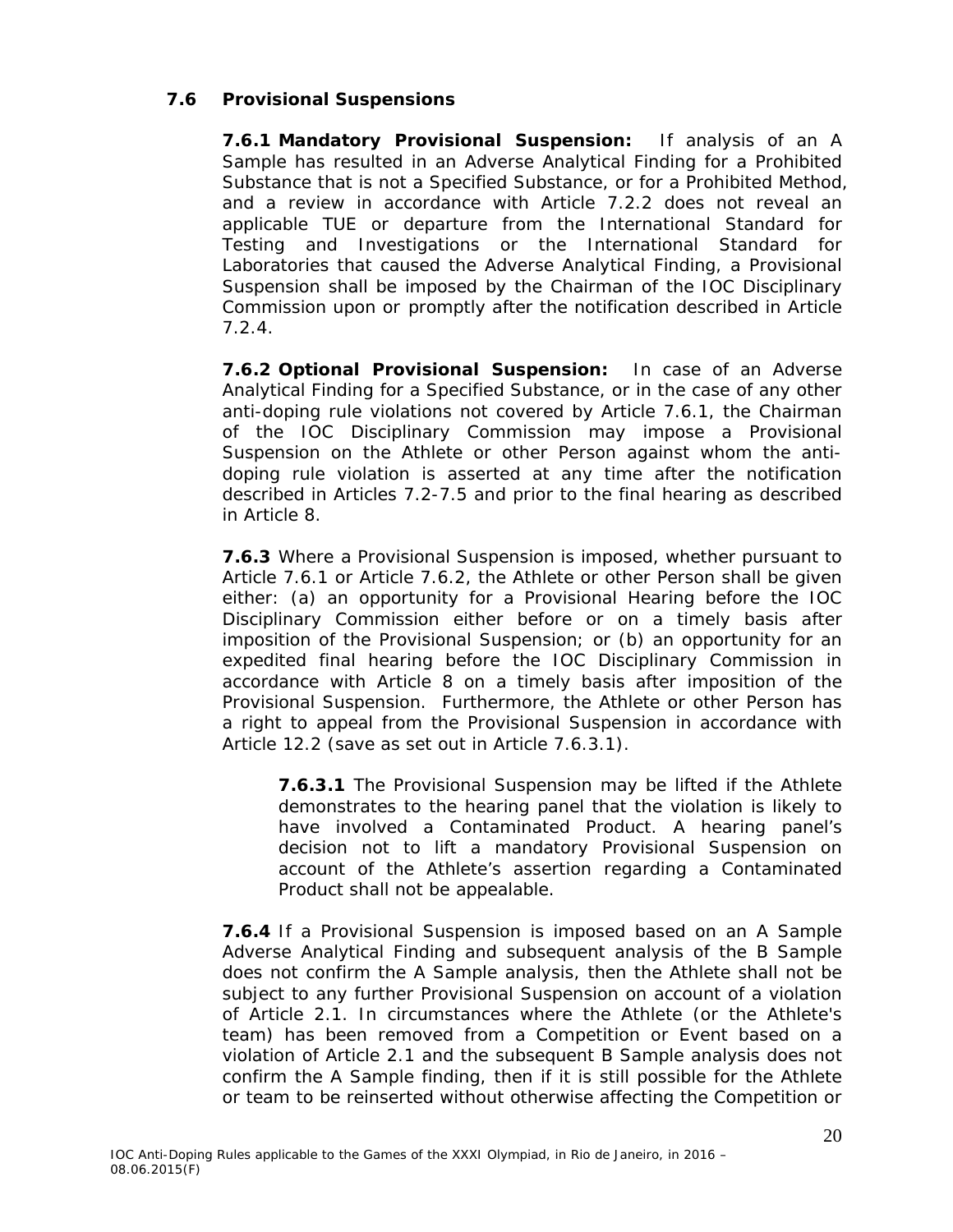*Event*, the *Athlete* or team may continue to take part in the *Competition* or *Event*. In addition, the *Athlete* or team may thereafter take part in other *Competitions* and *Events* at the *Rio 2016 Olympic Games.* 

**7.6.5** In all cases where an *Athlete* or other *Person* has been notified of an anti-doping rule violation but a *Provisional Suspension* has not been imposed on him or her, the *Athlete* or other *Person* shall have the opportunity to accept a *Provisional Suspension* voluntarily pending the resolution of the matter.

### **7.7 Resolution Without a Hearing or written defence**

**7.7.1** An *Athlete* or other *Person* against whom an anti-doping rule violation is asserted may admit that violation at any time, waive a hearing and the right to a written defence, and accept the consequences applicable under these *Rules*.

**7.7.2** Alternatively, if the *Athlete* or other *Person* against whom an antidoping rule violation is asserted fails to dispute that assertion within the deadline specified in the notice sent by the *IOC* asserting the violation, then he/she shall be deemed to have admitted the violation, to have waived a hearing and the right to a written defence, and to have accepted the consequences applicable under these *Rules*.

**7.7.3** In cases where Article 7.7.1 or Article 7.7.2 applies, a hearing before a hearing panel shall not be required. Instead, the *IOC* Disciplinary Commission shall, if it considers that no hearing is necessary or desirable, promptly issue a written decision confirming the commission of the anti-doping rule violation and imposing the relevant consequences. The *IOC* shall send copies of that decision to other *Anti-Doping Organizations* with a right to appeal under Article 12.2.2, and shall *Publicly Disclose* that decision in accordance with Article 13.3.2. Notwithstanding the foregoing, it shall be the responsibility of the *NOC* to inform the relevant *National Anti-Doping Organization* of the *Athlete.*

#### **7.8 Notification of Results Management Decisions**

In all cases where the *IOC* has asserted the commission of an anti-doping rule violation, withdrawn the assertion of an anti-doping rule violation, imposed a *Provisional Suspension*, or agreed with an *Athlete* or other *Person* on the imposition of *Consequences* without a hearing (or written defence), the *IOC* shall give notice thereof in accordance with Article 13.2.1 to other *Anti-Doping Organizations* with a right to appeal under Article 12.2.2. Notwithstanding the foregoing, it shall be the responsibility of the *NOC* to inform the relevant *National Anti-Doping Organization* of the *Athlete.*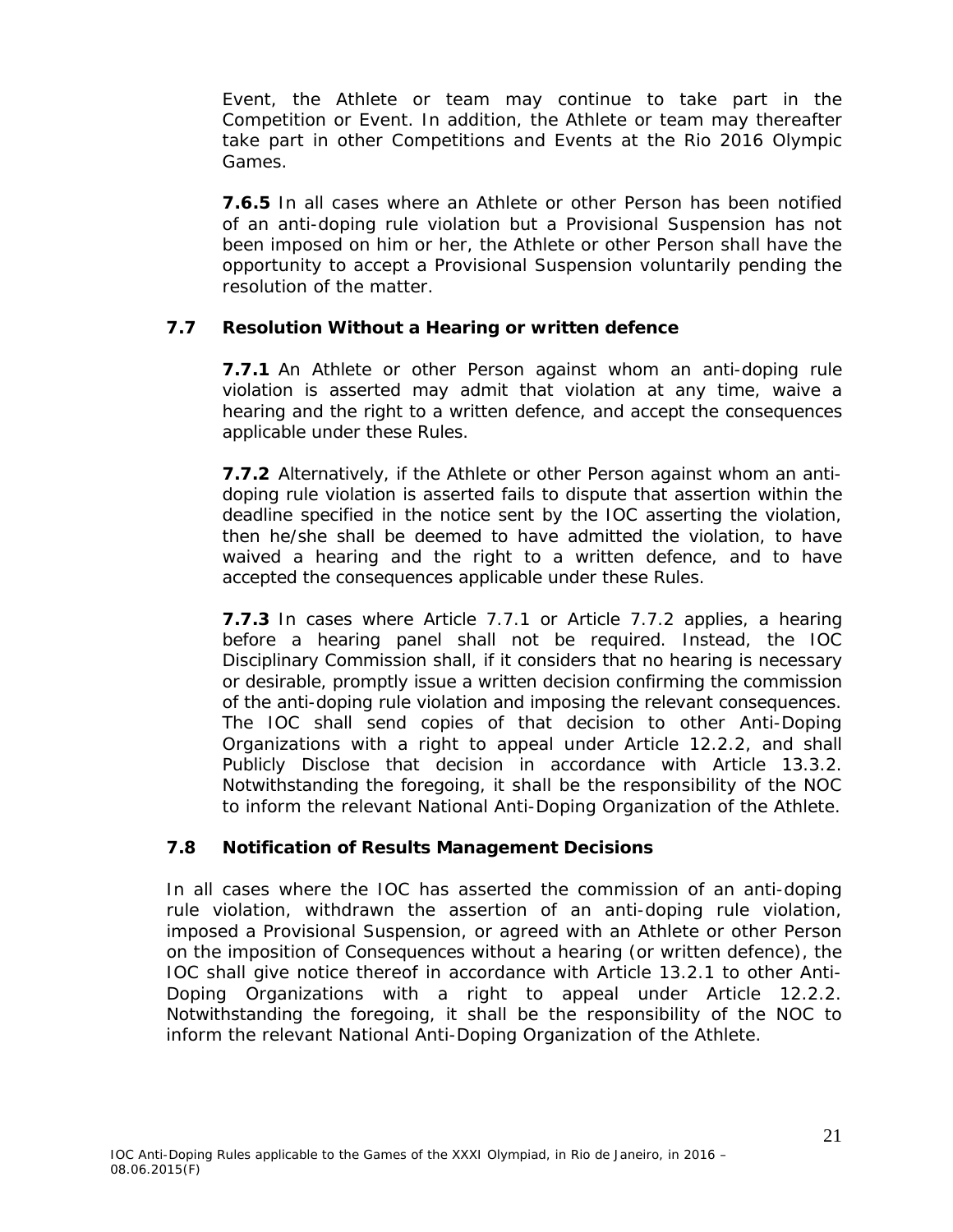## **7.9 Retirement from Sport**

If an *Athlete* or other *Person* retires while the *IOC* is conducting the results management process, the *IOC* retains jurisdiction to complete its results management process. If an *Athlete* or other *Person* retires before any results management process has begun, the IOC retains jurisdiction to initiate, conduct and complete the results management process provided that the *Athlete* or other *Person* was subject to the these *Rules* at the time of the asserted anti-doping rule violation.

## **ARTICLE 8 RIGHT TO BE HEARD**

### **8.1 IOC Disciplinary Commission**

**8.1.1** Where the IOC decides to assert an anti-doping rule violation, the *IOC* President shall promptly set up a Disciplinary Commission.

**8.1.2** This *IOC* Disciplinary Commission shall consist of a Chairman, who shall be the Chairman of the *IOC Legal Affairs Commission* or a member of such Commission designated by the *IOC* President, plus two other persons who are members of the *IOC* Executive Board and/or of the *IOC Legal Affairs Commission*. No *Person* may be a member of the *IOC* Disciplinary Commission if he (i) has the same nationality as the *Athlete*, or other *Person*, concerned; (ii) has any declared or apparent conflict of interest with such *Athlete*, the *National Olympic Committee* or *International Federation* of such *Athlete* or any *Person* whatsoever involved in the case; or (iii) in any way whatsoever, does not feel himself to be free and independent.

**8.1.3** The *IOC* Disciplinary Commission may be assisted by the IOC Legal Affairs Department and the IOC Medical and Scientific Department.

#### **8.2 Hearings and disciplinary procedures of IOC Disciplinary Commission**

**8.2.1** In all procedures relating to any alleged anti-doping rule violation pursuant to these *Rules,* the right of any *Person* to be heard pursuant to paragraph 3 to the Bye-law to Rule 59 of the Olympic Charter will be exercised solely before the *IOC* Disciplinary Commission.

**8.2.2** The *Athlete* or other *Person* shall be offered the option to either attend a hearing of the *IOC* Disciplinary Commission, or to submit a defence in writing.

**8.2.3** If the *Athlete*, or other *Person* elect to attend a hearing of the *IOC* Disciplinary Commission, the *Athlete* or other *Person* may be accompanied or represented at the hearing by *Person*s of their choice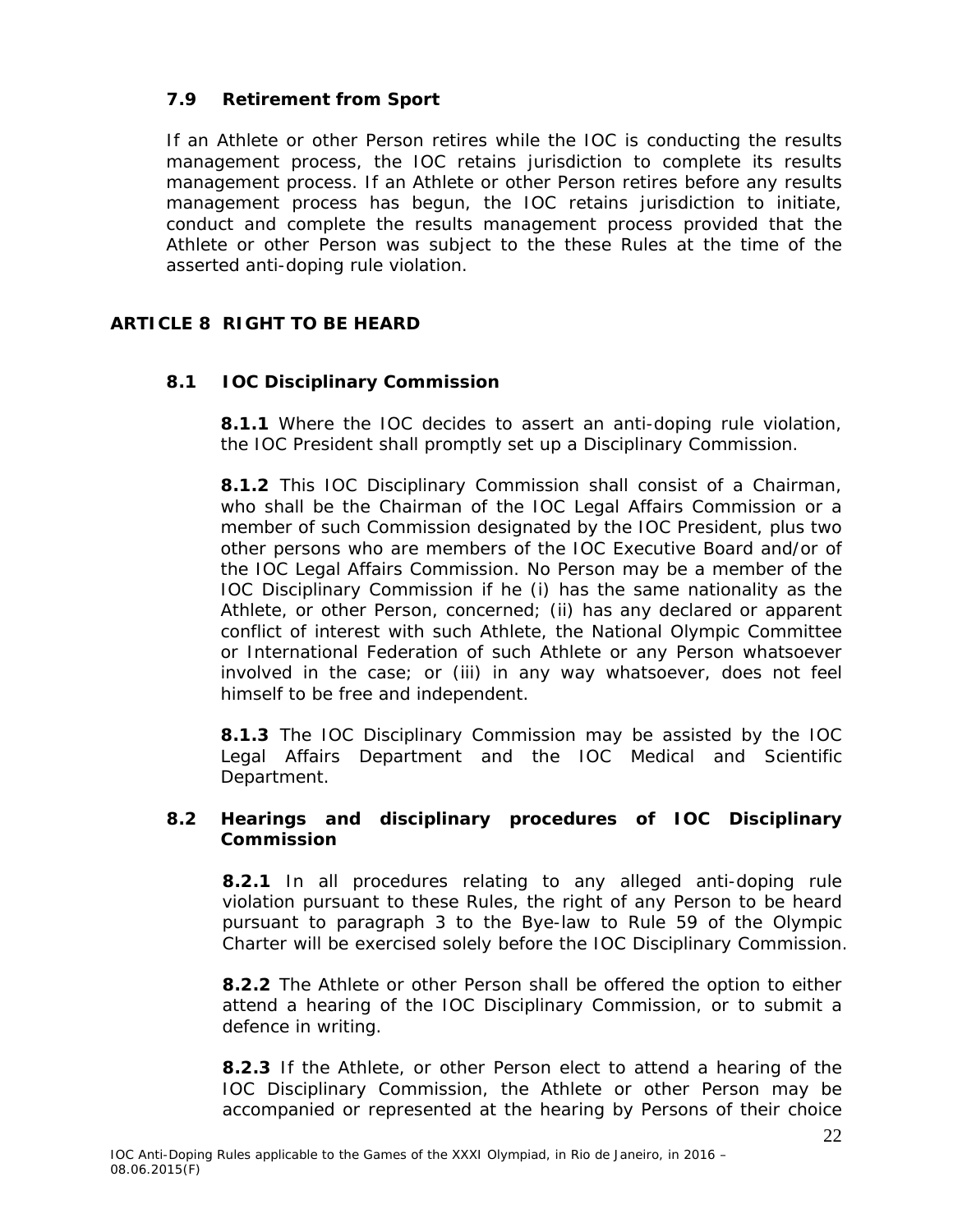(e.g. lawyer, doctor, etc.), with a maximum of three for each of the *Athlete* or other *Person*. A representative of the *NOC* of the Athlete, the President of the *International Federation* concerned, or his representative, as well as representatives of the *Independent Observer Program* and *WADA* shall also be invited to attend the hearing.

**8.2.4** If the *Athlete* or other *Person* elect not to attend a hearing of the *IOC* Disciplinary Commission, they may submit a defence in writing, which should be delivered to the *IOC* Disciplinary Commission within the deadline set forth by the *IOC* Disciplinary Commission to that effect.

**8.2.5** The *IOC* Disciplinary Commission shall allow the *Athlete* or other *Person* concerned an opportunity to adduce any relevant evidence, which does not require the use of disproportionate means (as decided by the *IOC* Disciplinary Commission), which the *Athlete* or other *Person* deems helpful to the defence of his case. The *IOC* Disciplinary Commission may seek the opinion of experts or obtain other evidence on its own motion. Furthermore, the *International Federation*  concerned may request to intervene as an interested third party and to adduce evidence.

**8.2.6** When conducted during the Olympic Games, the entire disciplinary procedure (regardless of whether a hearing takes place) shall not ordinarily exceed 24 hours from the time the *Athlete* or other *Person* concerned is notified of the asserted anti-doping rule violation in accordance with Articles 7 and 13 of these *Rules*. The IOC President may decide to extend this time limit depending upon the specific circumstances of a case. In any event, and notwithstanding the foregoing, any delay in the disciplinary procedure shall not invalidate the same. If the *Athlete* or other *Person* concerned and/or his delegation have already left the Olympic host city, the 24 hour target referred to above shall not apply; instead, the Chairman of the *IOC* Disciplinary Commission shall take reasonable measures that he considers appropriate in the circumstances in order that a decision can be made as quickly as possible in accordance with these *Rules.*

**8.2.7** The *IOC* Disciplinary Commission shall act in a fair and impartial manner towards all parties at all times but shall otherwise be free to organise the disciplinary proceedings, including any hearing, and make any necessary procedural directions as it sees fit. For example but without limitation, the *IOC* Disciplinary Commission may direct that certain parties or persons may be heard by teleconference or videoconference (rather than in person) and may decide to consolidate one or more related procedures.

**8.2.8** Pursuant to Rule 59.2.4 of the Olympic Charter, the *IOC* Executive Board delegates to the *IOC* Disciplinary Commission all powers which are necessary for it to take the measures and sanctions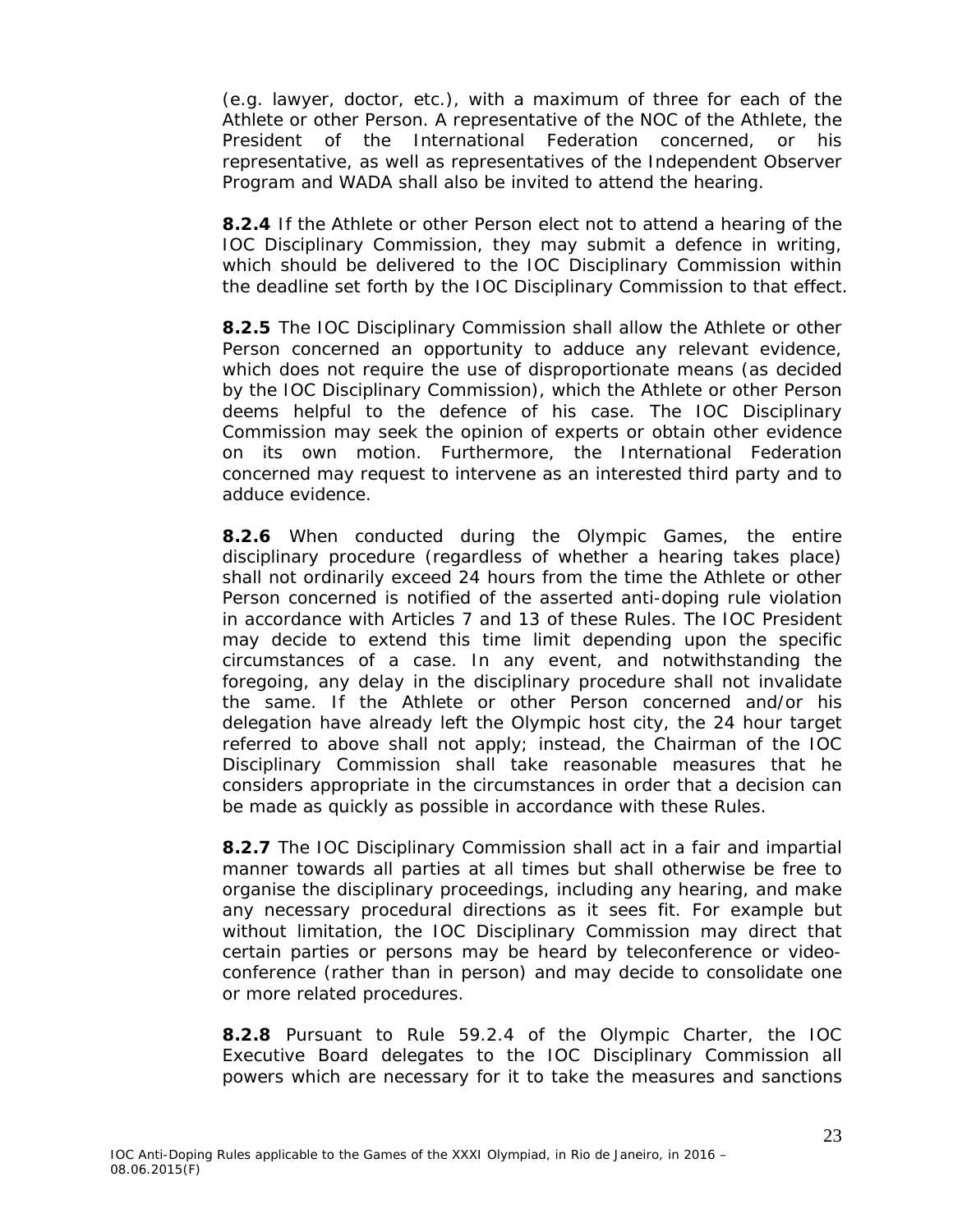envisaged by these *Rules* including, in particular, Articles 9, 10.1, 10.2 and 11.

**8.2.9** The *IOC* Disciplinary Commission shall issue a timely reasoned decision. The *IOC* President, or a *Person* designated by him, shall promptly notify such decision to the *Athlete* or other *Person* concerned, the relevant *NOC*, the *International Federation* concerned, a representative of the *Independent Observer Program* and *WADA*, by sending a full copy of the decision to the addressees. It shall be the responsibility of the *NOC* to inform the relevant *National Anti-Doping Organization* of the *Athlete.*

**8.2.10** The decision of the *IOC* Disciplinary Commission shall also be *Publicly Disclosed* as provided in Article 13.3 and may be appealed as provided in Article 12. The principles contained at Article 13.3.6 shall be applied in cases involving a *Minor*.

## **ARTICLE 9 AUTOMATIC** *DISQUALIFICATION* **OF INDIVIDUAL RESULTS**

An anti-doping rule violation in *Individual Sports* in connection with an *In-Competition* test automatically leads to *Disqualification* of the result obtained in the *Competition* in question (and any other subsequent *Competitions* in the same *Event* for which the Athlete only qualified as a result of his participation in the *Competition* in question) with all resulting *Consequences*, including forfeiture of any medals, points and prizes.

## **ARTICLE 10 SANCTIONS ON INDIVIDUALS**

## **10.1** *Disqualification* **of Results in the** *Rio 2016 Olympic Games*

An anti-doping rule violation occurring during or in connection with the *Rio 2016 Olympic Games* may, upon the decision of the *IOC* Disciplinary Commission, lead to *Disqualification* of all of the *Athlete's* individual results obtained in the *Rio 2016 Olympic Games* (or in one or more *Events or Competitions)* with all *Consequences*, including forfeiture of all medals, points and prizes, except as provided in Article 10.1.1.

Factors to be included in considering whether to *Disqualify* other results in the *Rio 2016 Olympic Games* might include, for example, the seriousness of the *Athlete*'s anti-doping rule violation and whether the *Athlete* tested negative further to *Testing* conducted after other *Competitions*.

**10.1.1** If the *Athlete* establishes that he or she bears *No Fault or Negligence* for the violation, the *Athlete's* individual results in the other *Competition*s shall not be *Disqualified,* unless the *Athlete's* results in *Competition*s other than the *Competition* in which the anti-doping rule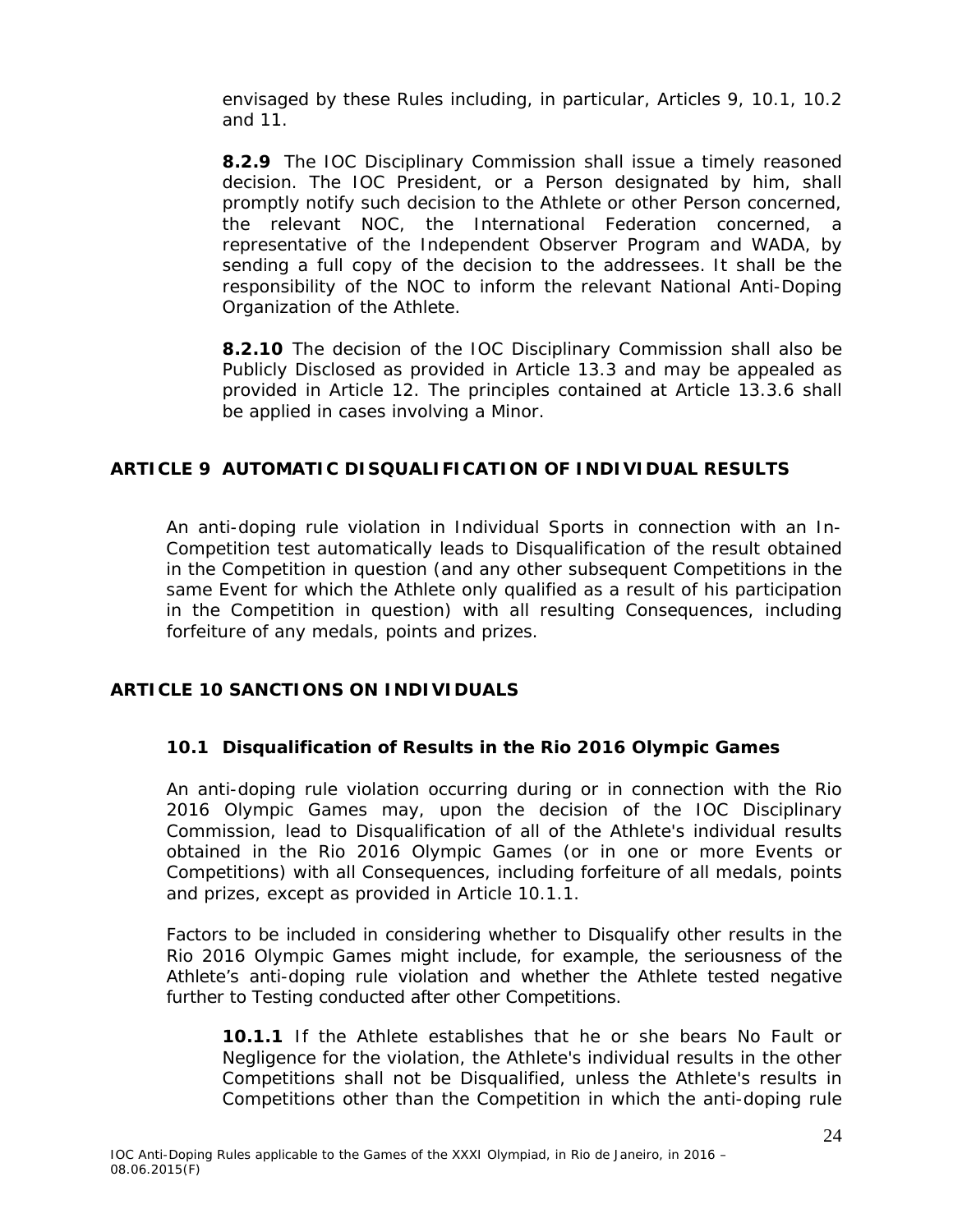violation occurred were likely to have been affected by the *Athlete*'s anti-doping rule violation.

## **10.2** *Ineligibility* **and other** *consequences*

**10.2.1** Should an *Athlete* or other *Person* be found to have committed an anti-doping rule violation, the *IOC* Disciplinary Commission may declare the *Athlete* or other *Person* ineligible for such *Competitions* at the *Rio 2016 Olympic Games* in which he/she has not yet participated, along with other sanctions and measures which may follow, such as exclusion of the *Athlete* and other *Persons* concerned from the *Rio 2016 Olympic Games* and the loss of accreditation.

No *Person* who has been declared ineligible may, during the period of ineligibility, participate in any capacity in the *Rio 2016 Olympic Games*.

**10.2.2** In accordance with Article 7.1.2, responsibility for results management in terms of sanctions beyond the *Rio 2016 Olympic Games* itself shall be referred to the applicable *International Federation*.

# **10.3 Automatic Publication of Sanction**

A mandatory part of each sanction shall include automatic publication, as provided in Article 13.3.

# **ARTICLE 11** *CONSEQUENCES* **TO TEAMS**

# **11.1** *Testing* **of** *Team Sport***s**

Where more than one member of a team in a *Team Sport* has been notified of an anti-doping rule violation under Article 7 in connection with the *Rio 2016 Olympic Games*, the *IOC* shall conduct appropriate *Target Testing* of the team during the *Period of the Rio 2016 Olympic Games*.

# **11.2** *Consequences* **for** *Team Sport***s**

If more than one member of a team in a *Team Sport* is found to have committed an anti-doping rule violation during the *Period of the Rio 2016 Olympic Games*, the *IOC* Disciplinary Commission may impose an appropriate sanction on the team (e.g., loss of points, *Disqualification* from a *Competition*, *Event or the Rio 2016 Olympic Games*, or other sanction) as provided in the applicable rules of the relevant *International Federation*, in addition to any consequences imposed upon the individual *Athlete*s committing the antidoping rule violation.

If more than two members of a team in a *Team Sport* are found to have committed an anti-doping rule violation during the *Period of the Rio 2016*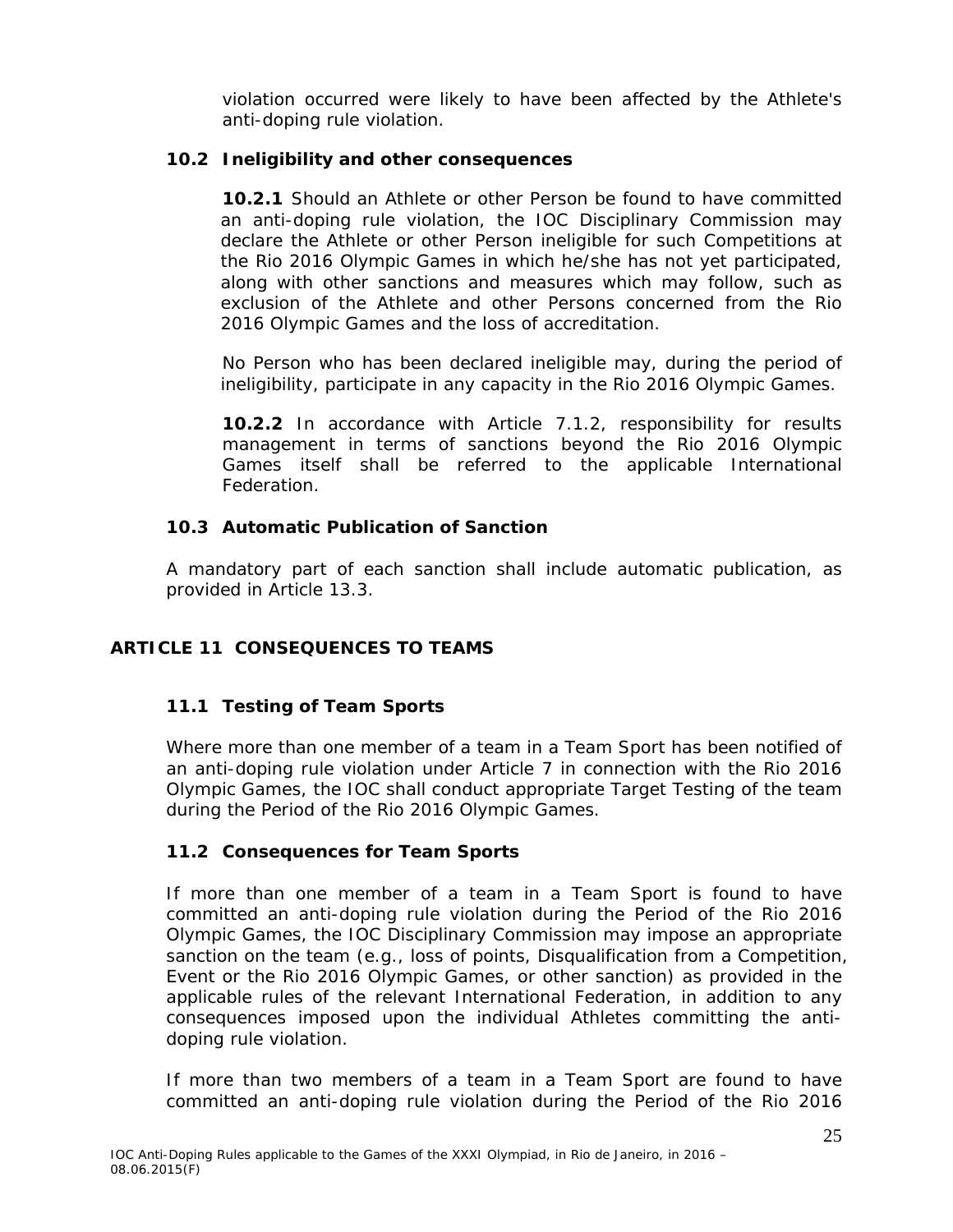*Olympic Games*, the *IOC* Disciplinary Commission shall impose an appropriate sanction on the team (e.g., loss of points, *Disqualification* from a *Competition*, *Event or the Rio 2016 Olympic Games*, or other sanction) as provided in the applicable rules of the relevant *International Federation*, in addition to any consequences imposed upon the individual *Athlete*s committing the antidoping rule violation.

## **11.3** *Consequences* **to** *Teams* **in sports which are not** *Team Sports*

If one or more members of a team in a sport which is not a *Team Sport* but where awards are given to teams, is found to have committed an anti-doping rule violation during the *Period of the Rio 2016 Olympic Games*, the *IOC* Disciplinary Commission may impose appropriate consequences on the team (e.g., loss of points, *Disqualification* from a *Competition*, *Event or the Rio 2016 Olympic Games*, or other sanction) as provided in the applicable rules of the relevant *International Federation*, in addition to any consequences imposed upon the individual *Athlete(*s) committing the anti-doping rule violation.

## **ARTICLE 12 APPEALS**

## **12.1 Decisions Subject to Appeal**

Decisions made under these Anti-Doping Rules may be appealed as set forth below in Article 12.2 through 12.6 or as otherwise provided in these Anti-Doping Rules, the *Code* or the *International Standards*. Such decisions shall remain in effect while under appeal unless the appellate body orders otherwise.

## **12.1.1** Scope of Review Not Limited

The scope of review on appeal includes all issues relevant to the matter and is expressly not limited to the issues or scope of review before the initial decision maker.

## **12.1.2** *CAS* Shall Not Defer to the Findings Being Appealed

In making its decision, *CAS* need not give deference to the discretion exercised by the body whose decision is being appealed.

#### **12.2 Appeals from Decisions Regarding Anti-Doping Rule Violations,**  *Consequences***,** *Provisional Suspensions***, Recognition of Decisions and Jurisdiction**

A decision that an anti-doping rule violation was committed, a decision imposing *Consequences* or not imposing *Consequences* for an anti-doping rule violation, or a decision that no anti-doping rule violation was committed; a decision that an anti-doping rule violation proceeding cannot go forward for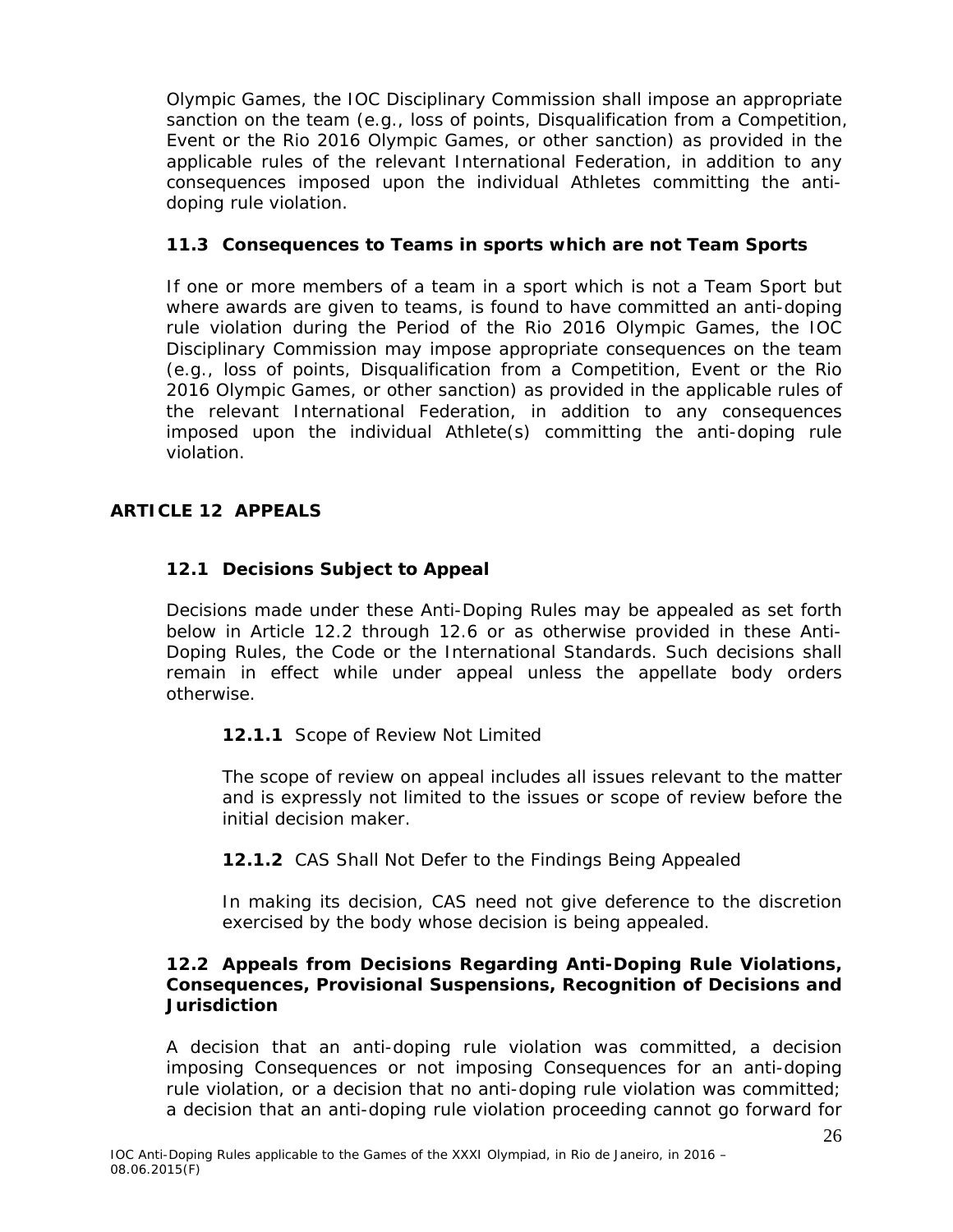procedural reasons (including, for example, prescription); a decision by WADA assigning results management under Article 7.1 of the Code; a decision by the *IOC* not to bring forward an *Adverse Analytical Finding* or an *Atypical Finding* as an anti-doping rule violation, or a decision not to go forward with an anti-doping rule violation after an investigation under Article 7.5; a decision to impose a *Provisional Suspension* as a result of a *Provisional Hearing*; the *IOC*'s failure to comply with Article 7.6.1; a decision that the *IOC* lacks jurisdiction to rule on an alleged anti-doping rule violation or its *Consequences;* and a decision by the *IOC* not to recognize another *Anti-Doping Organization's* decision under Article 15 may be appealed exclusively as provided in this Article 12.

**12.2.1** Subject to clause 12.4 below, decisions made under these Anti-Doping Rules may be appealed exclusively to *CAS.*

#### **12.2.2** *Persons* Entitled to Appeal

The following parties shall have the right to appeal to *CAS*: (a) the *Athlete* or other *Person* who is the subject of the decision being appealed; (b) the relevant *International Federation*; (c) the *National Anti-Doping Organization* of the *Person's* country of residence or countries where the *Person* is a national or license holder; and (d) *WADA*.

Notwithstanding any other provision herein, the only *Person* who may appeal from a *Provisional Suspension* is the *Athlete* or other *Person* upon whom the *Provisional Suspension* is imposed.

#### **12.2.3** Cross Appeals and other Subsequent Appeals Allowed

Cross appeals and other subsequent appeals by any respondent named in cases brought to *CAS* under the *Code* are specifically permitted*.* Any party with a right to appeal under this Article 12 must file a cross appeal or subsequent appeal at the latest with the party's answer.

#### **12.3 Failure to Render a Timely Decision**

Where, in a particular case, the *IOC* Disciplinary Commission fails to render a decision with respect to whether an anti-doping rule violation was committed within a reasonable deadline set by *WADA*, *WADA* may elect to appeal directly to *CAS* as if the *IOC* Disciplinary Commission had rendered a decision finding no anti-doping rule violation. If the *CAS* hearing panel determines that an anti-doping rule violation was committed and that *WADA* acted reasonably in electing to appeal directly to *CAS*, then *WADA's* costs and attorney fees in prosecuting the appeal shall be reimbursed to *WADA* by the *IOC*.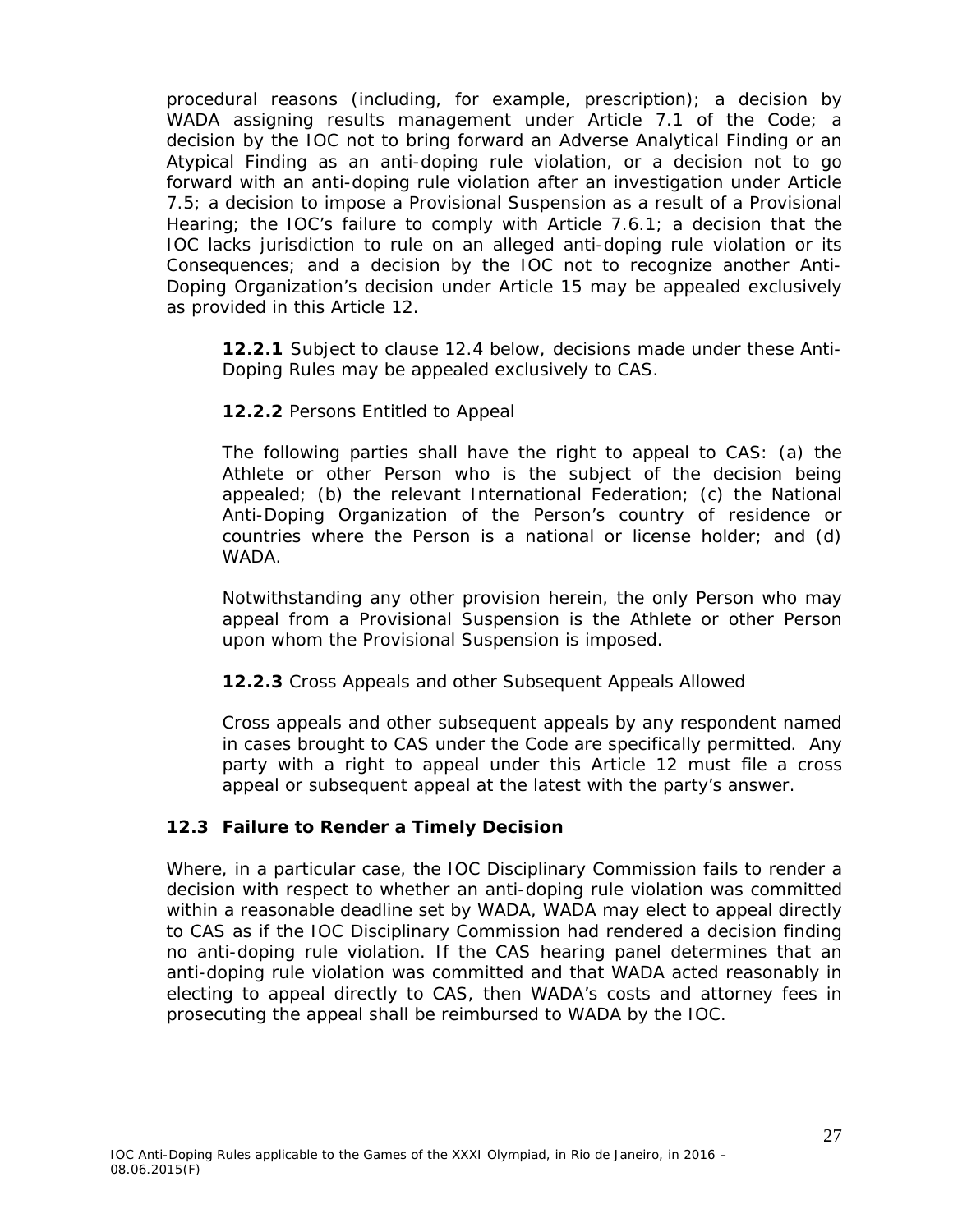## **12.4 Appeals Relating to** *TUEs*

*TUE* decisions may be appealed exclusively as provided in Article 4.4.

## **12.5 Notification of Appeal Decisions**

Any *Anti-Doping Organization* that is a party to an appeal shall promptly provide the appeal decision to the *Athlete* or other *Person* and to the other *Anti-Doping Organizations* that would have been entitled to appeal under Article 12.2.2 as provided under Article 13.2.

## **12.6 Time for Filing Appeals**

The time to file an appeal to *CAS* shall be twenty-one days from the date of receipt of the decision by the appealing party. The above notwithstanding, the following shall apply in connection with appeals filed by a party entitled to appeal but which was not a party to the proceedings that led to the decision being appealed:

- a) Within fifteen days from notice of the decision, such party/ies shall have the right to request a copy of the case file from the body that issued the decision;
- b) If such a request is made within the fifteen-day period, then the party making such request shall have twenty-one days from receipt of the file to file an appeal to *CAS*.

The above notwithstanding, the filing deadline for an appeal filed by *WADA* shall be the later of:

- a) Twenty-one days after the last day on which any other party in the case could have appealed; or
- b) Twenty-one days after *WADA*'s receipt of the complete file relating to the decision.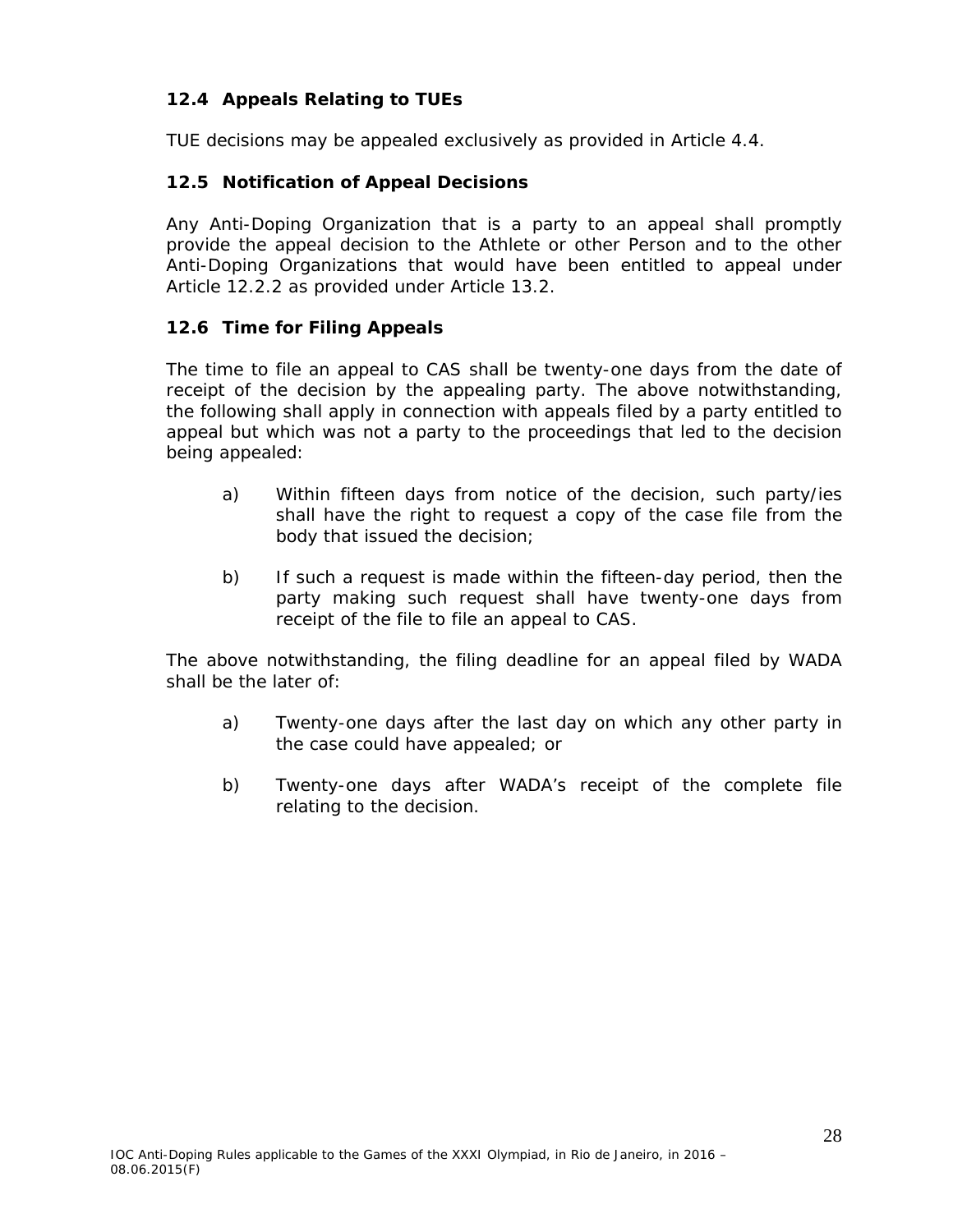### **ARTICLE 13 CONFIDENTIALITY AND REPORTING**

## **13.1 Information Concerning** *Adverse Analytical Findings***,** *Atypical Findings***, and Other Asserted Anti-Doping Rule Violations**

**13.1.1** Notice of Anti-Doping Rule Violations to *Athletes* and other *Person*s

Notice to *Athletes* or other *Persons* of anti-doping rule violations asserted against them shall occur as provided under Articles 7 and 13 of these Anti-Doping Rules.

**13.1.2** Notice of Anti-Doping Rule Violations to *NOCs*, a representative of the *Independent Observer Program,* the *International Federation* concerned and *WADA*.

Notice of the assertion of an anti-doping rule violation to the *NOC*, a representative of the *Independent Observer Program,* the *International Federation* concerned and *WADA* shall occur as provided under Articles 7 and 13 of these Anti-Doping Rules, together with the notice to the *Athlete* or other *Person*.

#### **13.1.3** Content of an Anti-Doping Rule Violation Notice

Notification of an anti-doping rule violation under Article 2.1 shall include: the *Athlete's* name, country, sport and discipline within the sport, the *Athlete's* competitive level, whether the test was *In-Competition* or *Out-of-Competition*, the date of *Sample* collection, the analytical result reported by the laboratory, and other information as required by the International Standard for Testing and Investigations.

Notice of anti-doping rule violations other than under Article 2.1 shall include the rule violated and the basis of the asserted violation.

**13.1.4** It shall be the responsibility of the *NOC* to inform the relevant *NADO* of the *Athlete* or other *Person* of the above-mentioned notices.

#### **13.1.5** Confidentiality

The recipient organizations shall not disclose this information beyond those *Person*s with a need to know (which would include the appropriate personnel at the applicable *National Olympic Committee*, *National Federation*, and team in a *Team Sport*) until the *IOC* has made *Public Disclosure* or has failed to make *Public Disclosure* as required in Article 13.3.

The IOC shall ensure that information concerning *Adverse Analytical Findings*, *Atypical Findings*, and other asserted anti-doping rule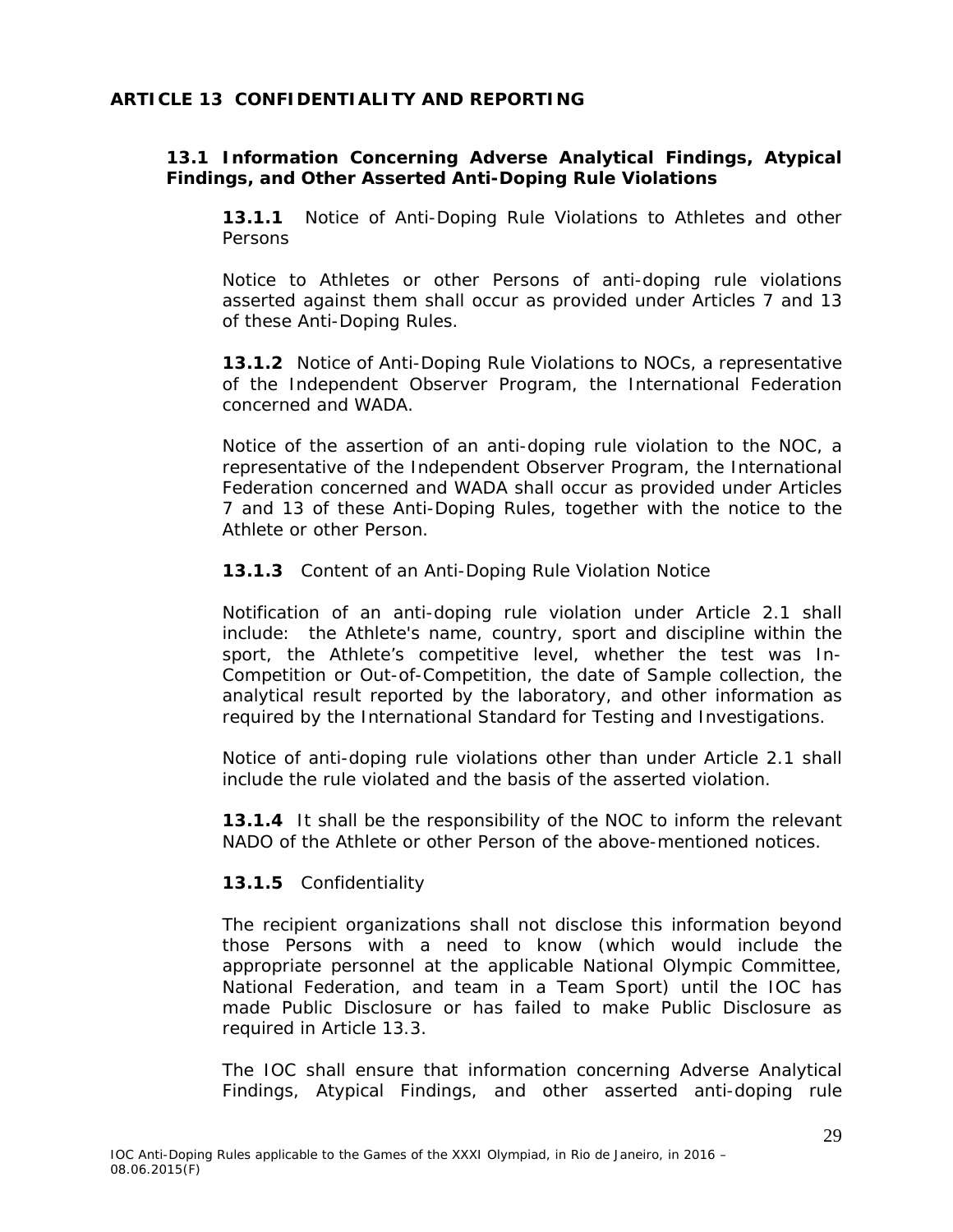violations remains confidential until such information is *Publicly Disclosed* in accordance with Article 13.3.

## **13.2 Notice of Anti-Doping Rule Violation Decisions and Request for Files**

**13.2.1** Anti-doping rule violation decisions rendered pursuant to these Anti-Doping Rules shall include the full reasons for the decision.

**13.2.2** An *Anti-Doping Organization* having a right to appeal a decision received pursuant to Article 13.2.1 may, within fifteen days of receipt, request a copy of the full case file pertaining to the decision.

## **13.3** *Public Disclosure*

**13.3.1** The identity of any *Athlete* or other *Person* who is asserted by the *IOC* to have committed an anti-doping rule violation may be *Publicly Disclose*d by the *IOC* only after notice has been provided to the *Athlete* or other *Person* in accordance with Article 7 and also to the *NOC*, a representative of the *Independent Observer* Program, WADA and the *International Federation* of the *Athlete* or other *Person* in accordance with Article 13.1.2.

**13.3.2** No later than twenty days after it has been determined in a final appellate decision under Article 12.2.1, or such appeal has been waived, or a hearing in accordance with Article 8 has been waived, or the assertion of an anti-doping rule violation has not been timely challenged, the *IOC* must *Publicly Report* the disposition of the matter, including the sport, the anti-doping rule violated, the name of the *Athlete* or other *Person* committing the violation, the *Prohibited Substance* or *Prohibited Method* involved (if any) and the *Consequences* imposed. The *IOC* must also *Publicly Report* within twenty days the results of final appeal decisions concerning anti-doping rule violations, including the information described above.

**13.3.3** In any case where it is determined, after a hearing or appeal, that the *Athlete* or other *Person* did not commit an anti-doping rule violation, the decision may be *Publicly Disclosed* only with the consent of the *Athlete* or other *Person* who is the subject of the decision. The *IOC* shall use reasonable efforts to obtain such consent. If consent is obtained, the *IOC* shall *Publicly Disclose* the decision in its entirety or in such redacted form as the *Athlete* or other *Person* may approve.

**13.3.4** Publication shall be accomplished at a minimum by placing the required information on the *IOC*'s website or publishing it through other means and leaving the information up for the longer of one month or the duration of any period of *Ineligibility*.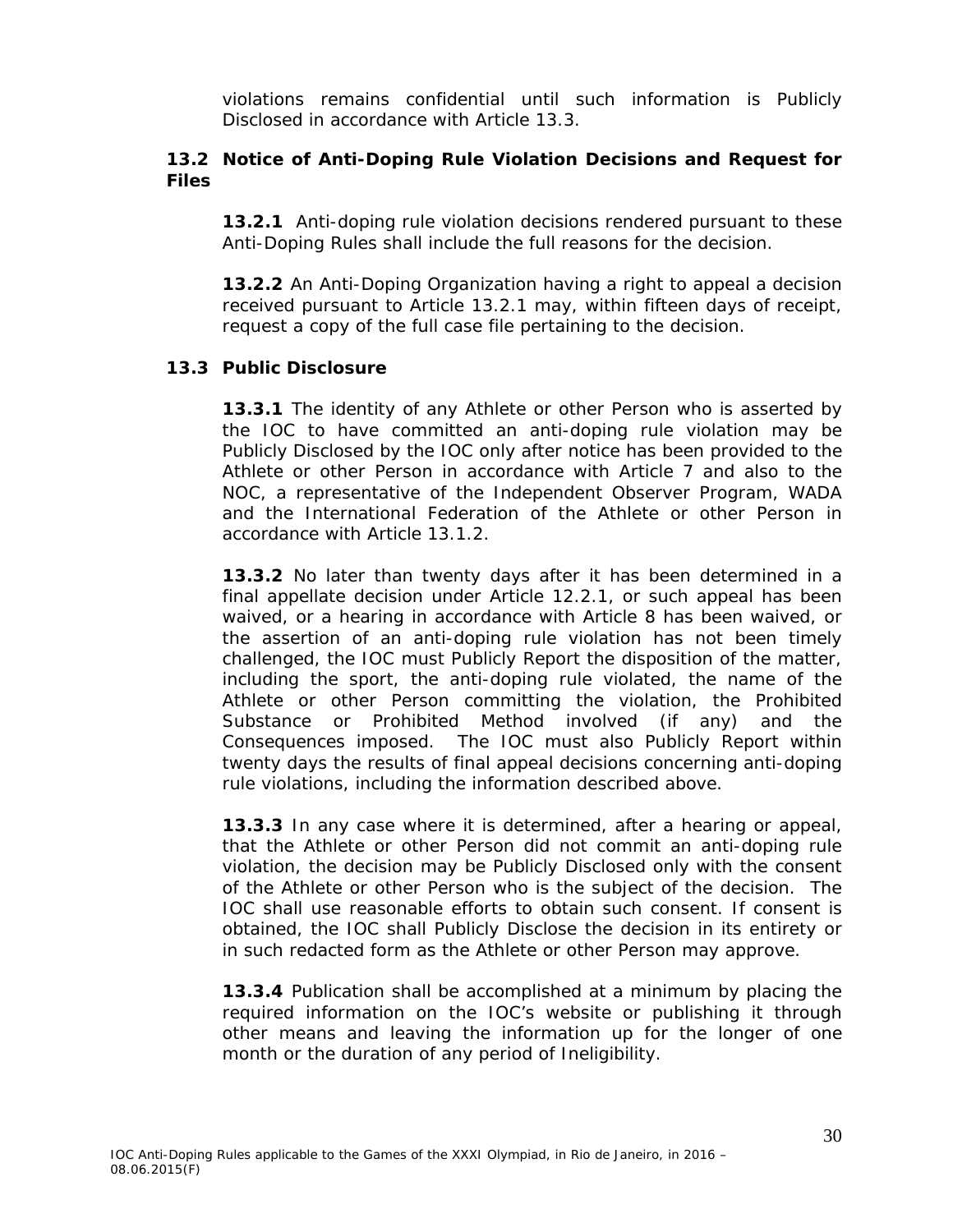**13.3.5** Neither the *IOC*, nor any of its officials, shall publicly comment on the specific facts of any pending case (as opposed to general description of process and science) except in response to public comments attributed to the *Athlete* or other *Person* against whom an anti-doping rule violation is asserted, or their representatives.

**13.3.6** The mandatory *Public Reporting* required in Article 13.3.2 shall not be required where the *Athlete* or other *Person* who has been found to have committed an anti-doping rule violation is a *Minor*. Any optional *Public Reporting* in a case involving a *Minor* shall be proportionate to the facts and circumstances of the case.

#### **13.4 Data Privacy**

**13.4.1** The *IOC* may collect, store, process or disclose personal information relating to *Athlete*s and other *Persons* where necessary and appropriate to conduct their anti-doping activities under the *Code*, the *International Standards* (including specifically the *International Standard* for the Protection of Privacy and Personal Information) and these Anti-Doping Rules.

**13.4.2** Any *Participant* who submits information including personal data to any *Person* in accordance with these *Rules* shall be deemed to have agreed, pursuant to applicable data protection laws and otherwise, that such information may be collected, processed, disclosed and used by such *Person* for the purposes of the implementation of these *Rules*, in accordance with the International Standard for the Protection of Privacy and Personal Information and otherwise as required to implement these *Rules*.

#### **13.5 Deemed notifications**

Any notices under these *Rules* to an *Athlete* or other *Person* who has been accredited pursuant to the request of an *NOC* may be accomplished by delivery of the notice to that *NOC.* 

Notices under these Rules to an *NOC* may be accomplished by delivery of the notice to either the President, or the Secretary General, or the chef de mission, or the deputy chef de mission or another representative of the *NOC* in question designated for that purpose.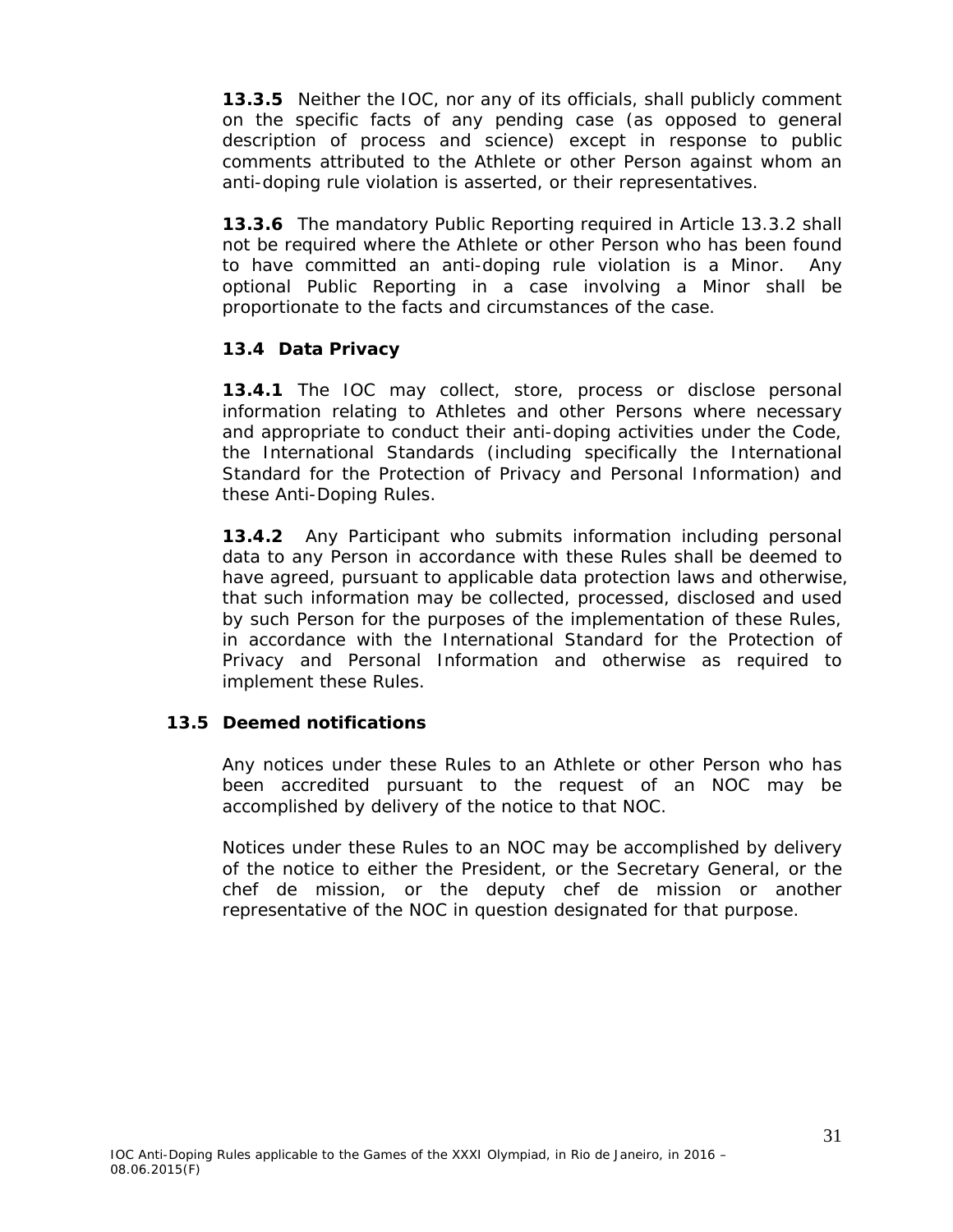## **ARTICLE 14 DOPING AND MEDICATION CONTROL FOR HORSES – EQUINE ANTI-DOPING AND CONTROLLED MEDICATION REGULATIONS**

- **14.1** To determine anti-doping rule violations, results management, fair hearings, *Consequences of Anti-Doping Rules Violations*, and appeals for Horses, the Fédération Equestre Internationale (FEI) has established and implements rules (i) that are generally consistent with Articles 1, 2, 3, 9, 10, 11, 13 and 17 of the *Code* and (ii) which include a list of prohibited substances, appropriate *Testing* procedures and a list of approved laboratories for *Sample* analysis (its "FEI Equine Anti-Doping and Controlled Medication Regulations" (hereinafter the "*FEI EADCMRs*") and the "FEI Veterinary Regulations" (hereinafter the "*FEI VRs*")).
- **14.2** Notwithstanding the application by the *IOC* of the present *Rules* to all *Athletes* and *Persons*, the FEI shall implement and apply the rules established in relation to Horses, in particular its *FEI EADCMRs* and *FEI VRs*. The FEI shall forthwith provide to the *IOC* its decision(s) in applying the *FEI EADCMRs* and the *FEI VRs*. The right of any *Person* to be heard in relation to (i) a procedure of the FEI applying the FEI EADCMRs and the *FEI VRs* and (ii) any potential further consequences or sanctions from the *IOC* deriving from a decision of the FEI applying the *FEI EADCMRs* and the *FEI VRs*, shall be exercised in front of the competent body of the FEI.

#### **ARTICLE 15 APPLICATION AND RECOGNITION OF DECISIONS**

**15.1** Subject to the right to appeal provided in Article 12, *Testing*, *Provisional Suspensions*, hearing results, or other final adjudications of any *Signatory* which are consistent with the *Code* and are within that *Signatory's* authority, shall be applicable worldwide and shall be recognized and respected by the *IOC*.

**15.2** The *IOC* shall recognize the measures taken by other bodies which have not accepted the *Code* if the rules of those bodies are otherwise consistent with the *Code*.

#### **ARTICLE 16 STATUTE OF LIMITATIONS**

No anti-doping rule violation proceeding may be commenced against an *Athlete* or other *Person* unless he or she has been notified of the anti-doping rule violation as provided in Article 7, or notification has been reasonably attempted, within ten years from the date the violation is asserted to have occurred.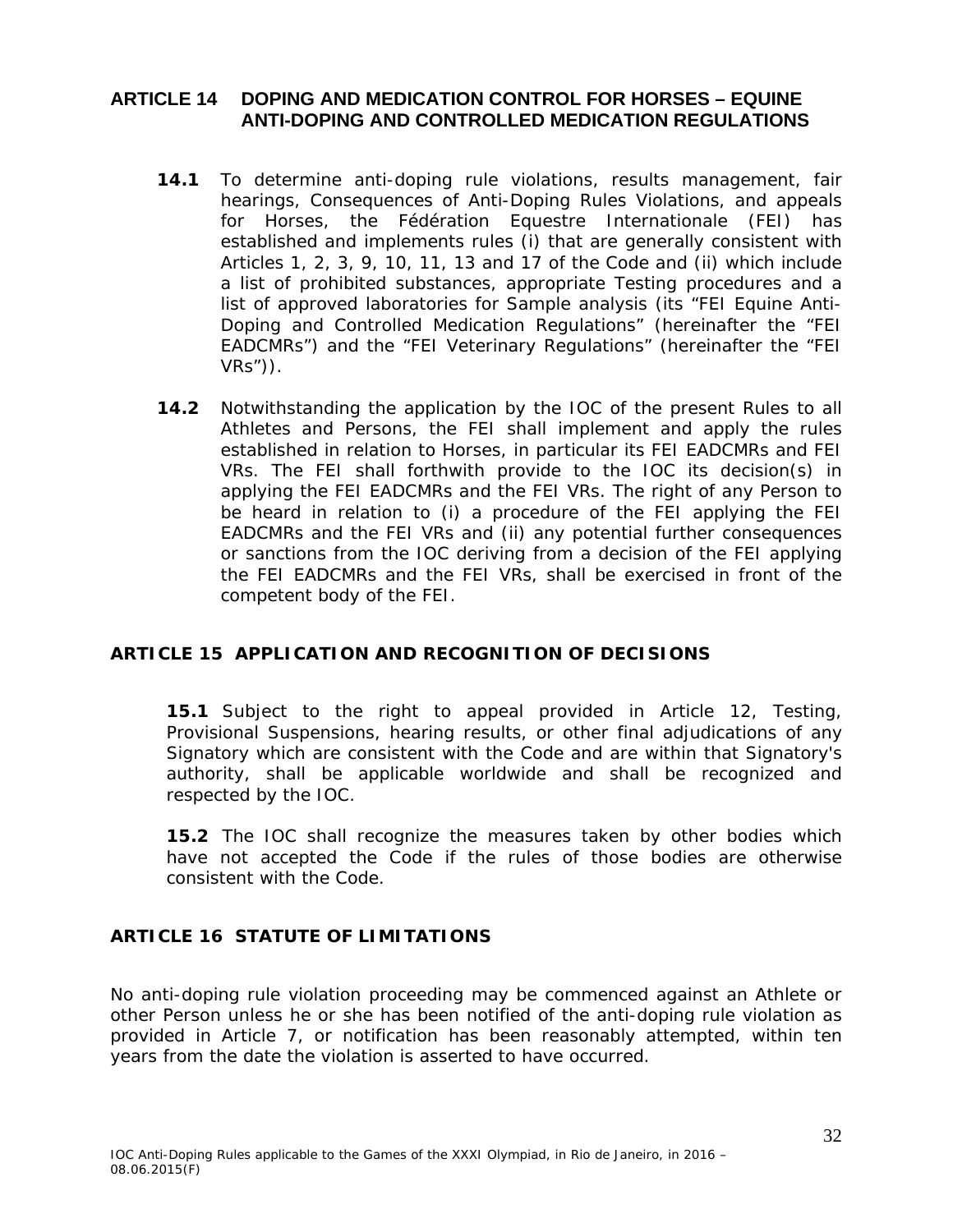## **ARTICLE 17 AMENDMENT AND INTERPRETATION OF ANTI-DOPING RULES**

**17.1** These *Rules* may be amended from time to time by the *IOC* Executive Board. The English version of these *Rules* shall prevail.

**17.2** These *Rules* shall be governed by Swiss law and the Olympic Charter.

**17.3** The headings used for the various Parts and Articles of these *Rules* are for convenience only and shall not be deemed part of the substance of these *Rules* or to affect in any way the language of the provisions to which they refer. The masculine gender used in relation to any physical *Person* shall, unless there is a specific provision to the contrary, be understood as including the feminine gender.

**17.4** The *Code* and the *International Standards* shall be considered integral parts of these *Rules* and shall prevail in case of conflict.

**17.5** These *Rules* have been adopted pursuant to the applicable provisions of the *Code* and shall be interpreted in a manner that is consistent with applicable provisions of the *Code*. The Introduction and Appendices shall be considered an integral part of these *Rules*. In the event that these *Rules* do not cover an issue arising in connection with such rules, the relevant provisions from the *Code* shall apply *mutatis mutandis*.

**17.6** The comments annotating various provisions of the *Code* are incorporated by reference into these *Rules*, shall be treated as if set out in full herein, and shall be used to interpret these *Rules*.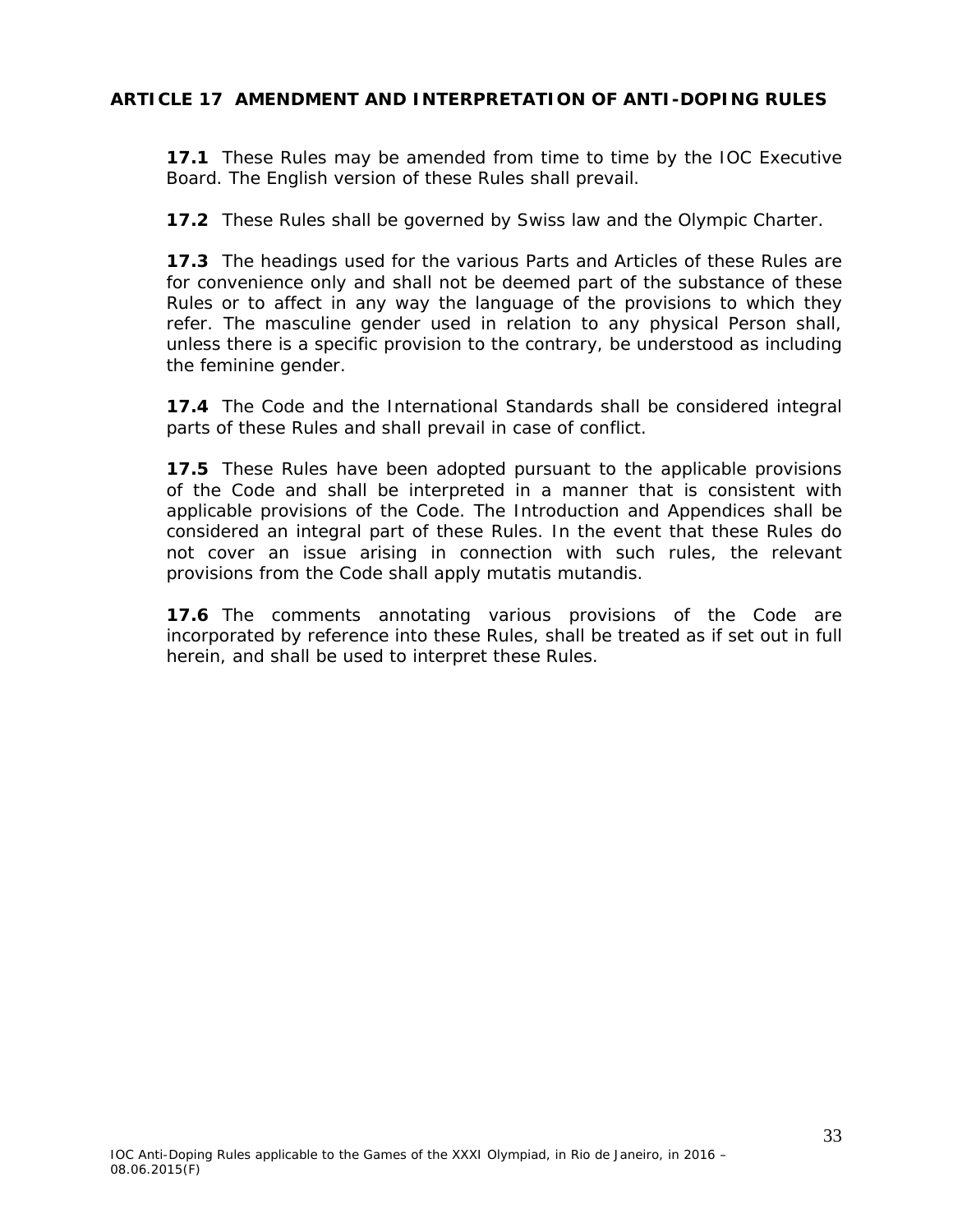#### **APPENDIX 1 DEFINITIONS**

*ADAMS*: The Anti-Doping Administration and Management System is a Web-based database management tool for data entry, storage, sharing, and reporting designed to assist stakeholders and *WADA* in their anti-doping operations in conjunction with data protection legislation.

*Administration*: Providing, supplying, supervising, facilitating, or otherwise participating in the *Use* or *Attempted Use* by another *Person* of a *Prohibited Substance* or *Prohibited Method*. However, this definition shall not include the actions of bona fide medical personnel involving a *Prohibited Substance* or *Prohibited Method* used for genuine and legal therapeutic purposes or other acceptable justification and shall not include actions involving *Prohibited Substances*  which are not prohibited in *Out-of-Competition Testing* unless the circumstances as a whole demonstrate that such *Prohibited Substances* are not intended for genuine and legal therapeutic purposes or are intended to enhance sport performance*.*

*Adverse Analytical Finding*: A report from a *WADA*-accredited laboratory or other *WADA*-approved laboratory that, consistent with the International Standard for Laboratories and related Technical Documents, identifies in a *Sample* the presence of a *Prohibited Substance* or its *Metabolites* or *Markers* (including elevated quantities of endogenous substances) or evidence of the *Use* of a *Prohibited Method*.

*Adverse Passport Finding*: A report identified as an *Adverse Passport Finding* as described in the applicable *International Standards*.

*Anti-Doping Organization*: A *Signatory* that is responsible for adopting rules for initiating, implementing or enforcing any part of the *Doping Control* process. This includes, for example, the International Olympic Committee, the International Paralympic Committee, other *Major Event Organizations* that conduct *Testing* at their *Events*, *WADA*, *International Federations*, and *National Anti-Doping Organization*s*.*

*Athlete*: Any *Person* who competes, or may potentially compete, in the *Rio 2016 Olympic Games*.

*Athlete Biological Passport*: The program and methods of gathering and collating data as described in the International Standard for Testing and Investigations and International Standard for Laboratories.

*Athlete Support Personnel*: Any coach, trainer, manager, agent, team staff, official, medical, paramedical personnel, parent or any other *Person* working with, treating or assisting an *Athlete* participating in or preparing for sports *Competition*.

*Attempt*: Purposely engaging in conduct that constitutes a substantial step in a course of conduct planned to culminate in the commission of an anti-doping rule violation. Provided, however, there shall be no anti-doping rule violation based solely on an *Attempt* to commit a violation if the *Person* renounces the *Attempt* prior to it being discovered by a third party not involved in the *Attempt*.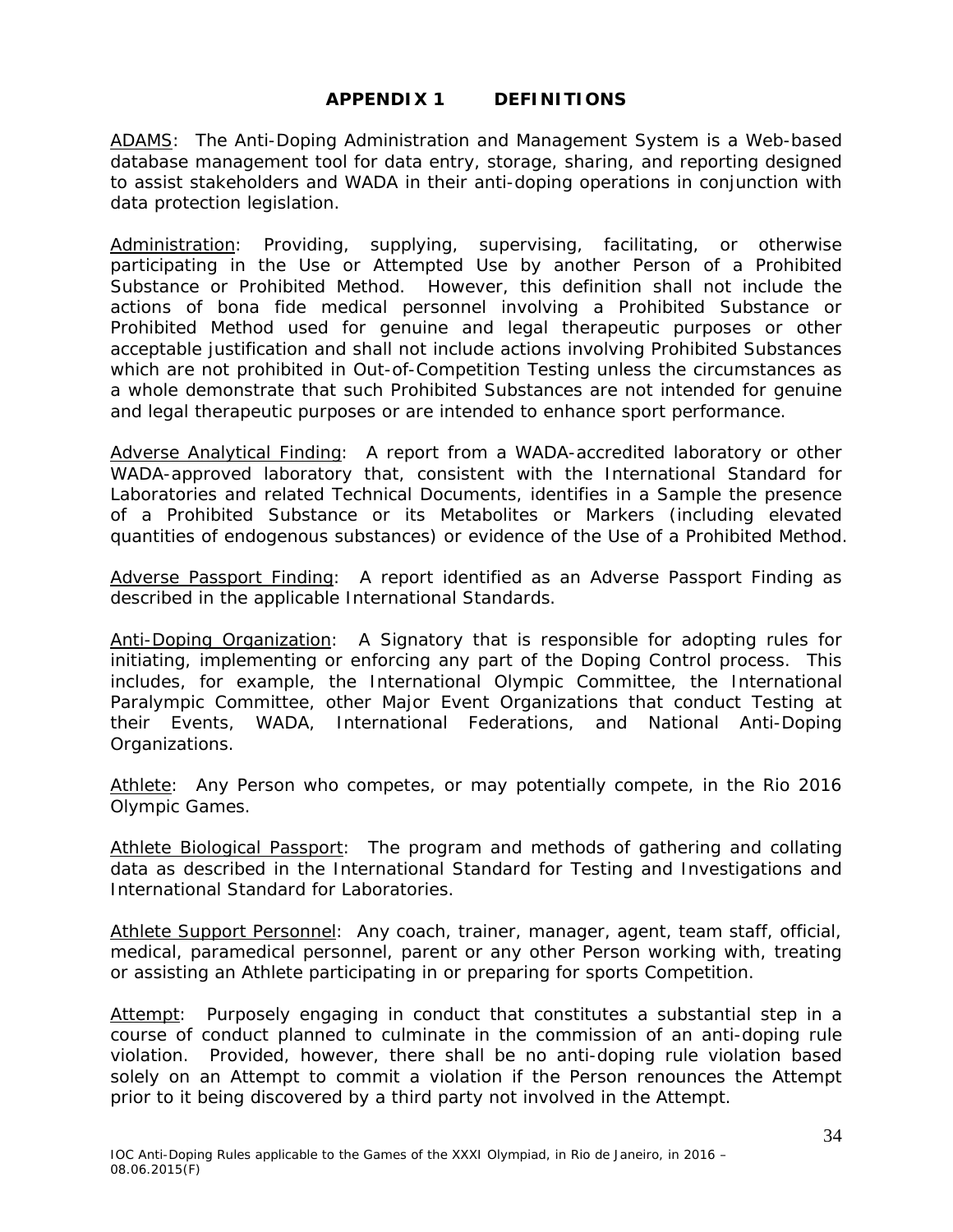*Atypical Finding*: A report from a *WADA*-accredited laboratory or other *WADA*approved laboratory which requires further investigation as provided by the International Standard for Laboratories or related Technical Documents prior to the determination of an *Adverse Analytical Finding*.

*Atypical Passport Finding*: A report described as an *Atypical Passport Finding* as described in the applicable *International Standards*.

*CAS*: The Court of Arbitration for Sport; unless the contrary is stated, references to the *CAS* shall include its Ad Hoc Division on the occasion of the *Rio 2016 Olympic Games*.

*Code*: The World Anti-Doping Code.

*Competition*: A single race, match, game or singular sport contest. For example, a basketball game or the final of the Olympic 100-meter race in athletics.

*Consequences of Anti-Doping Rule Violations ("Consequences")*: An *Athlete's* or other *Person's* violation of an anti-doping rule may result in one or more of the following: (a) *Disqualification* means the *Athlete's* results in a particular *Competition* or *Event* are invalidated, with all resulting *Consequences* including forfeiture of any medals, points and prizes; (b) *Ineligibility* means the *Athlete* or other *Person* is barred on account of an anti-doping rule violation for a specified period of time from participating in any *Competition* or other activity or funding as provided in Article 10.12.1 of the *Code*; (c) *Provisional Suspension* means the *Athlete* or other *Person* is barred temporarily from participating in any *Competition* or activity prior to the final decision at a hearing conducted under Article 8; (d) *Financial Consequences* means a financial sanction imposed for an anti-doping rule violation or to recover costs associated with an anti-doping rule violation; and (e) *Public Disclosure or Public Reporting* means the dissemination or distribution of information to the general public or *Persons* beyond those *Persons* entitled to earlier notification in accordance with Article 13. Teams in *Team Sports* may also be subject to *Consequences* as provided in Article 11.

*Contaminated Product*:A product that contains a *Prohibited Substance* that is not disclosed on the product label or in information available in a reasonable Internet search.

*Disqualification*: See *Consequences of Anti-Doping Rule Violations* above.

*Doping Control*: All steps and processes from test distribution planning through to ultimate disposition of any appeal including all steps and processes in between such as provision of whereabouts information, *Sample* collection and handling, laboratory analysis, *TUEs*, results management and hearings.

*Event*: A series of individual *Competitions* forming part of the *Rio 2016 Olympic Games* in respect of which medals are awarded (e.g., the Men's ice hockey tournament, the Women's 100 metres)).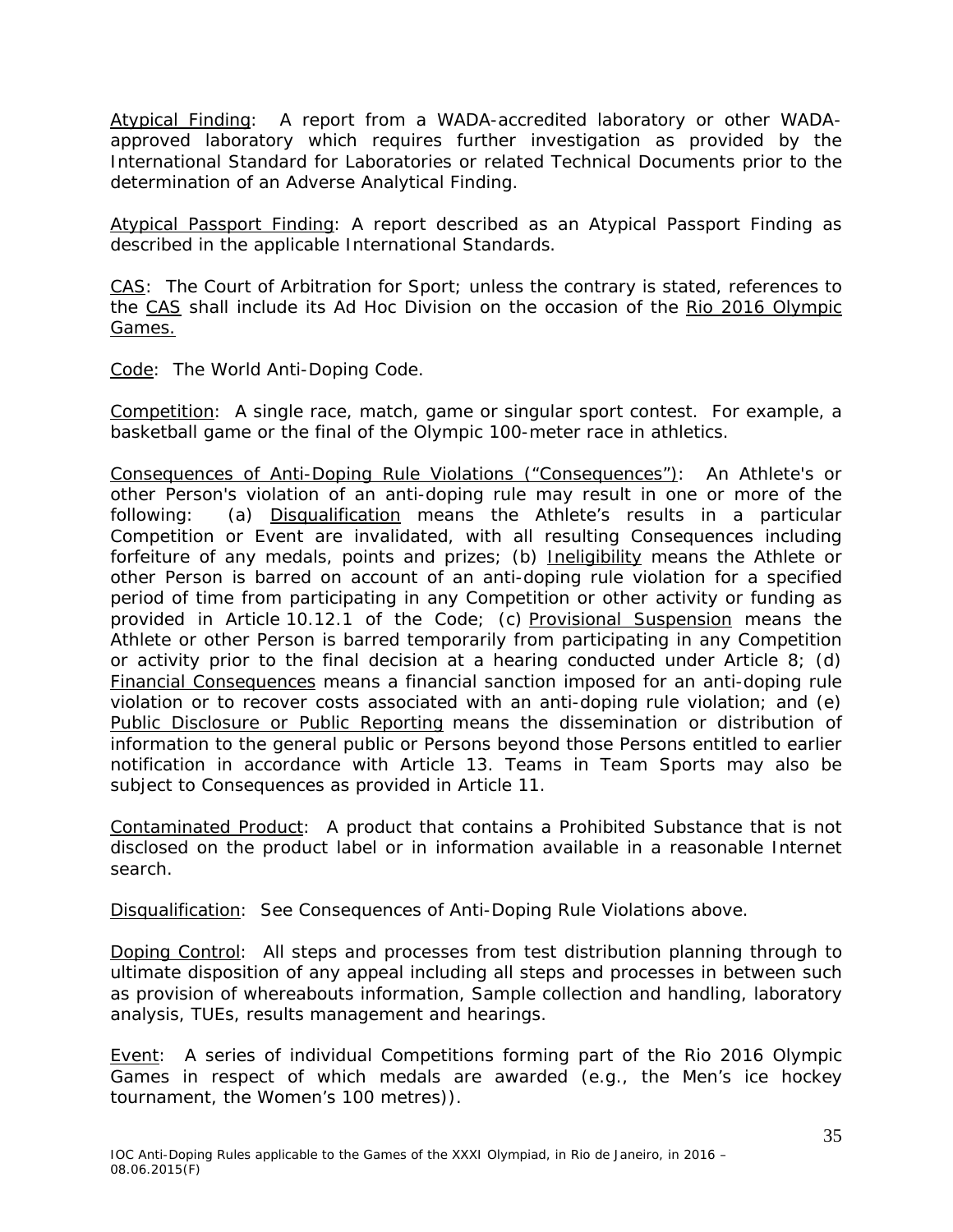*Event Venues*: Those venues for which it is necessary to have an accreditation, ticket or permission from the *IOC* or *RIO 2016* and any other areas that are specifically designated as such by the *IOC.*

*Fault*: *Fault* is any breach of duty or any lack of care appropriate to a particular situation. Factors to be taken into consideration in assessing an *Athlete* or other *Person's* degree of *Fault* include, for example, the *Athlete's* or other *Person's* experience, whether the *Athlete* or other *Person* is a *Minor*, special considerations such as impairment, the degree of risk that should have been perceived by the *Athlete* and the level of care and investigation exercised by the *Athlete* in relation to what should have been the perceived level of risk. In assessing the *Athlete's* or other *Person's* degree of *Fault*, the circumstances considered must be specific and relevant to explain the *Athlete's* or other *Person's* departure from the expected standard of behavior. Thus, for example, the fact that an *Athlete* would lose the opportunity to earn large sums of money during a period of *Ineligibility,* or the fact that the *Athlete* only has a short time left in his or her career, or the timing of the sporting calendar, would not be relevant factors to be considered in reducing the period of *Ineligibility* under Article 10.5.1 or 10.5.2 of the *Code*.

*Financial Consequences*: See *Consequences of Anti-Doping Rule Violations* above.

*In-Competition*: For purposes of these *Rules*, "*In-Competition*" means the period commencing twelve hours before a Competition in which the Athlete is scheduled to participate through the end of such Competition and the Sample collection process related to such Competition.

*Independent Observer Program*: A team of observers, under the supervision of *WADA*, who observe and provide guidance on the *Doping Control* process at certain *Events* and report on their observations.

*Individual Sport*: Any sport that is not a *Team Sport*.

*Ineligibility*: See *Consequences of Anti-Doping Rule Violations* above.

*International Event*:An *Event* or *Competition* where the International Olympic Committee, the International Paralympic Committee, an *International Federation*, a *Major Event Organization,* or another international sport organization is the ruling body for the *Event* or appoints the technical officials for the *Event.* 

*International Federations:* shall mean an international non-governmental organisation, recognised by the IOC, administering one or several sports at world level and encompassing organisations administering such sports at national level.

*International-Level Athlete*: *Athletes* who compete in sport at the international level, as defined by each *International Federation*, consistent with the International Standard for Testing and Investigations.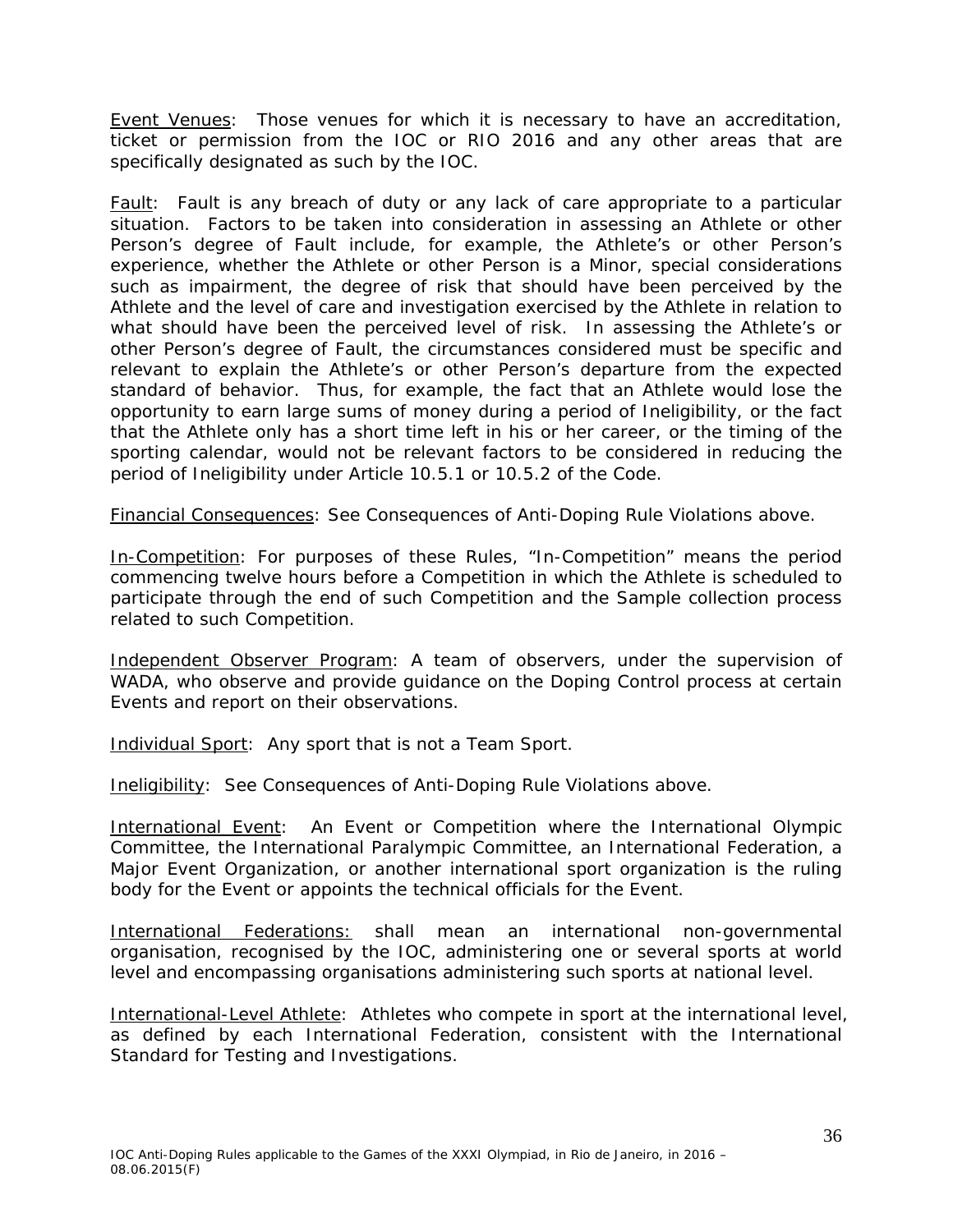*International Standard*: A standard adopted by *WADA* in support of the *Code*. Compliance with an *International Standard* (as opposed to another alternative standard, practice or procedure) shall be sufficient to conclude that the procedures addressed by the *International Standard* were performed properly. *International Standards* shall include any Technical Documents issued pursuant to the *International Standard.* 

*IOC:* The International Olympic Committee

*Major Event Organizations*: The continental associations of *National Olympic Committee*s and other international multi-sport organizations that function as the ruling body for any continental, regional or other *International Event*. For purposes of these Anti-Doping Rules, the *Major Event Organization* is the *IOC*.

*Marker*: A compound, group of compounds or biological variable(s) that indicates the *Use* of a *Prohibited Substance* or *Prohibited Method.* 

*Metabolite*: Any substance produced by a biotransformation process.

*Minor*: A natural *Person* who has not reached the age of eighteen years.

*National Anti-Doping Organization*: The entity(ies) designated by each country as possessing the primary authority and responsibility to adopt and implement antidoping rules, direct the collection of *Samples*, the management of test results, and the conduct of hearings at the national level. If this designation has not been made by the competent public authority(ies), the entity shall be the country's *National Olympic Committee* or its designee.

*National Event*: A sport *Event* or *Competition* involving *International*- or *National-Level Athletes* that is not an *International Event*.

*National Federation*: A national or regional entity which is a member of or is recognized by an *International Federation* as the entity governing the *International Federation*'s sport in that nation or region.

*National-Level Athlete*: *Athletes* who compete in sport at the national level, as defined by each *National Anti-Doping Organization,* consistent with the International Standard for Testing and Investigations.

*National Olympic Committee or NOC*: The organization recognized by the International Olympic Committee. The term *National Olympic Committee* shall also include the National Sport Confederation in those countries where the National Sport Confederation assumes typical *National Olympic Committee* responsibilities in the anti-doping area.

*No Fault or Negligence*: The *Athlete* or other *Person's* establishing that he or she did not know or suspect, and could not reasonably have known or suspected even with the exercise of utmost caution, that he or she had *Used* or been administered the *Prohibited Substance* or *Prohibited Method* or otherwise violated an anti-doping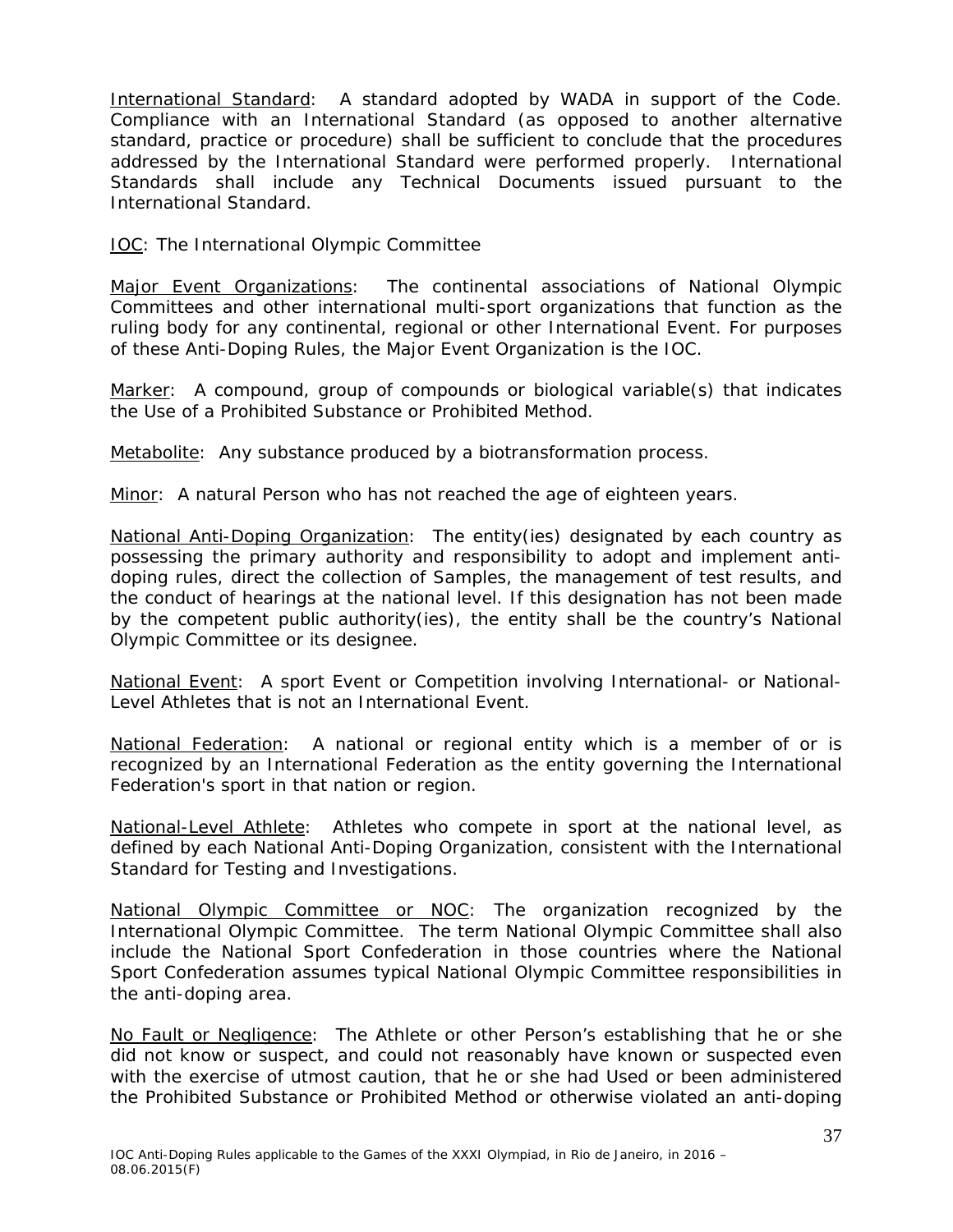rule. Except in the case of a *Minor*, for any violation of Article 2.1, the *Athlete* must also establish how the *Prohibited Substance* entered his or her system.

*No Significant Fault or Negligence*: The *Athlete* or other *Person's* establishing that his or her *Fault* or negligence, when viewed in the totality of the circumstances and taking into account the criteria for *No Fault* or negligence, was not significant in relationship to the anti-doping rule violation. Except in the case of a *Minor*, for any violation of Article 2.1, the *Athlete* must also establish how the *Prohibited Substance* entered his or her system.

*Out-of-Competition*: Any period which is not *In-Competition*.

*Participant*: Any *Athlete* or *Athlete Support Person*.

*Period of the Rio 2016 Olympic Games*: The period commencing on the date of the opening of the Olympic village for the *Rio 2016 Olympic Games*, namely, 24 July 2016, up until and including the day of the closing ceremony of the *Rio 2016 Olympic Games*, namely, 21 August 2016 .

*Person*: A natural *Person* or an organization or other entity.

*Possession*: The actual, physical *Possession*, or the constructive *Possession* (which shall be found only if the *Person* has exclusive control or intends to exercise control over the *Prohibited Substance* or *Prohibited Method* or the premises in which a *Prohibited Substance* or *Prohibited Method* exists); provided, however, that if the *Person* does not have exclusive control over the *Prohibited Substance* or *Prohibited Method* or the premises in which a *Prohibited Substance* or *Prohibited Method* exists, constructive *Possession* shall only be found if the *Person* knew about the presence of the *Prohibited Substance* or *Prohibited Method* and intended to exercise control over it. Provided, however, there shall be no anti-doping rule violation based solely on *Possession* if, prior to receiving notification of any kind that the *Person* has committed an anti-doping rule violation, the *Person* has taken concrete action demonstrating that the *Person* never intended to have *Possession* and has renounced *Possession* by explicitly declaring it to an *Anti-Doping Organization*. Notwithstanding anything to the contrary in this definition, the purchase (including by any electronic or other means) of a *Prohibited Substance* or *Prohibited Method* constitutes *Possession* by the *Person* who makes the purchase.

*Prohibited List*: The List identifying the *Prohibited Substances* and *Prohibited Methods*.

*Prohibited Method*: Any method so described on the *Prohibited List*.

*Prohibited Substance*: Any substance, or class of substances, so described on the *Prohibited List*.

*Provisional Hearing*: For purposes of Article 7.6, an expedited abbreviated hearing occurring prior to a hearing under Article 8 that provides the *Athlete* with notice and an opportunity to be heard in either written or oral form.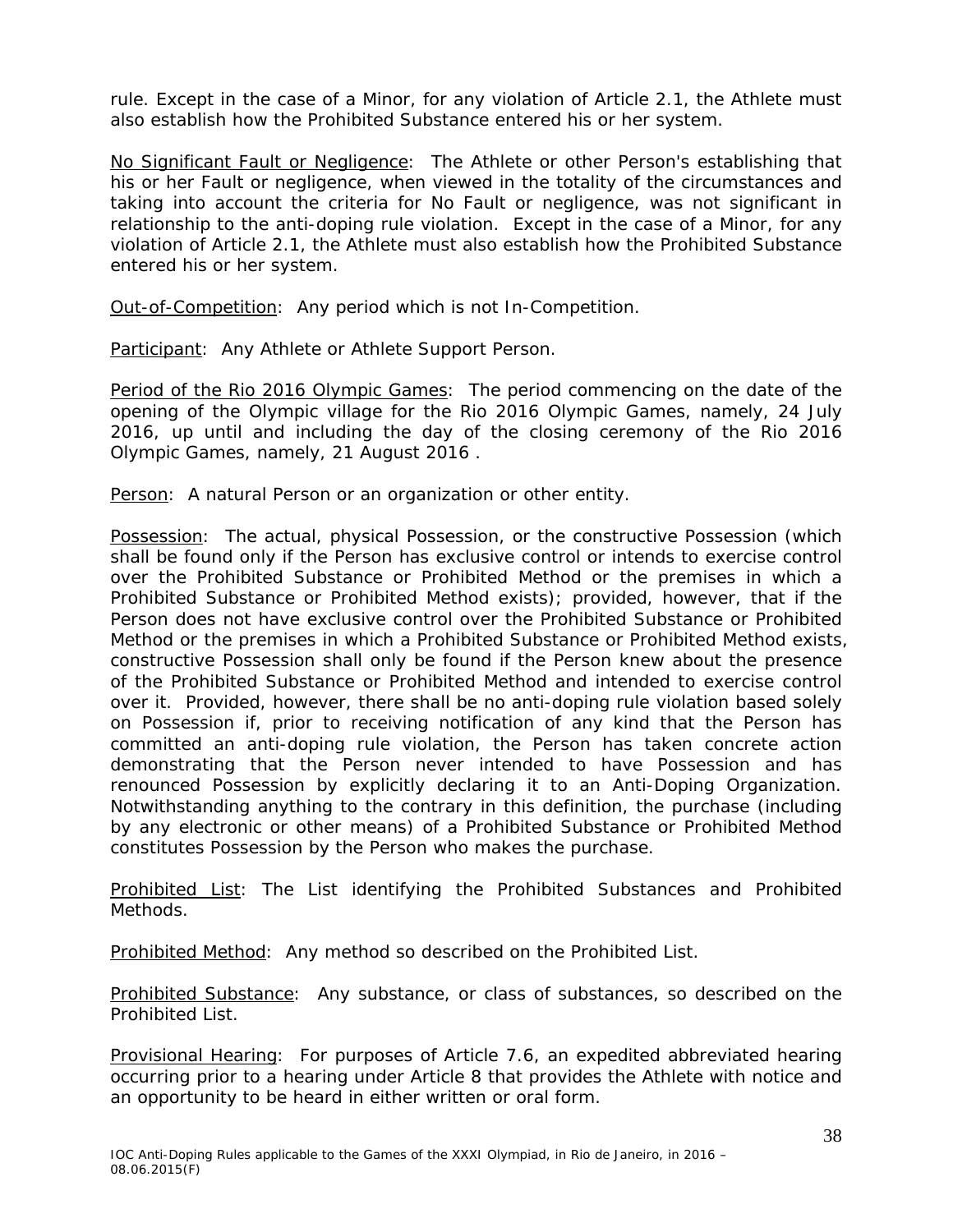*Provisional Suspension*: See *Consequences* of *Anti-Doping Rule Violations* above.

*Publicly Disclose or Publicly Report*: See *Consequences of Anti-Doping Rule Violations* above.

*Regional Anti-Doping Organization*: A regional entity designated by member countries to coordinate and manage delegated areas of their national anti-doping programs, which may include the adoption and implementation of anti-doping rules, the planning and collection of *Samples*, the management of results, the review of *TUEs*, the conduct of hearings, and the conduct of educational programs at a regional level.

*Registered Testing Pool*: The pool of highest-priority *Athletes* established separately at the international level by *International Federations* and at the national level by *National Anti-Doping Organizations,* who are subject to focused *In-Competition* and *Out-of-Competition Testing* as part of that *International Federation*'s or *National Anti-Doping Organization's* test distribution plan and therefore are required to provide whereabouts information as provided in Article 5.6 of the *Code* and the International Standard for Testing and Investigations.

*RIO 2016: The organising committee for the Rio 2016 Olympic Games.* 

*Rio 2016 Olympic Games: Games of the XXXI Olympiad in Rio de Janeiro in 2016.* 

*Rules: The International Olympic Committee Anti-Doping Rules applicable to the Rio 2016 Olympic Games*

*Sample* or *Specimen*: Any biological material collected for the purposes of *Doping Control*.

*Signatories*: Those entities signing the *Code* and agreeing to comply with the *Code*, as provided in Article 23 of the *Code*.

*Specified Substance*:See Article 4.2.3.

*Strict Liability*: The rule which provides that under Article 2.1 and Article 2.2, it is not necessary that intent, *Fault*, negligence, or knowing *Use* on the *Athlete's* part be demonstrated by the *Anti-Doping Organization* in order to establish an anti-doping rule violation.

*Substantial Assistance*: For purposes of Article 10.6.1 of the *Code*, a *Person* providing *Substantial Assistance* must: (1) fully disclose in a signed written statement all information he or she possesses in relation to anti-doping rule violations, and (2) fully cooperate with the investigation and adjudication of any case related to that information, including, for example, presenting testimony at a hearing if requested to do so by an *Anti-Doping Organization* or hearing panel. Further, the information provided must be credible and must comprise an important